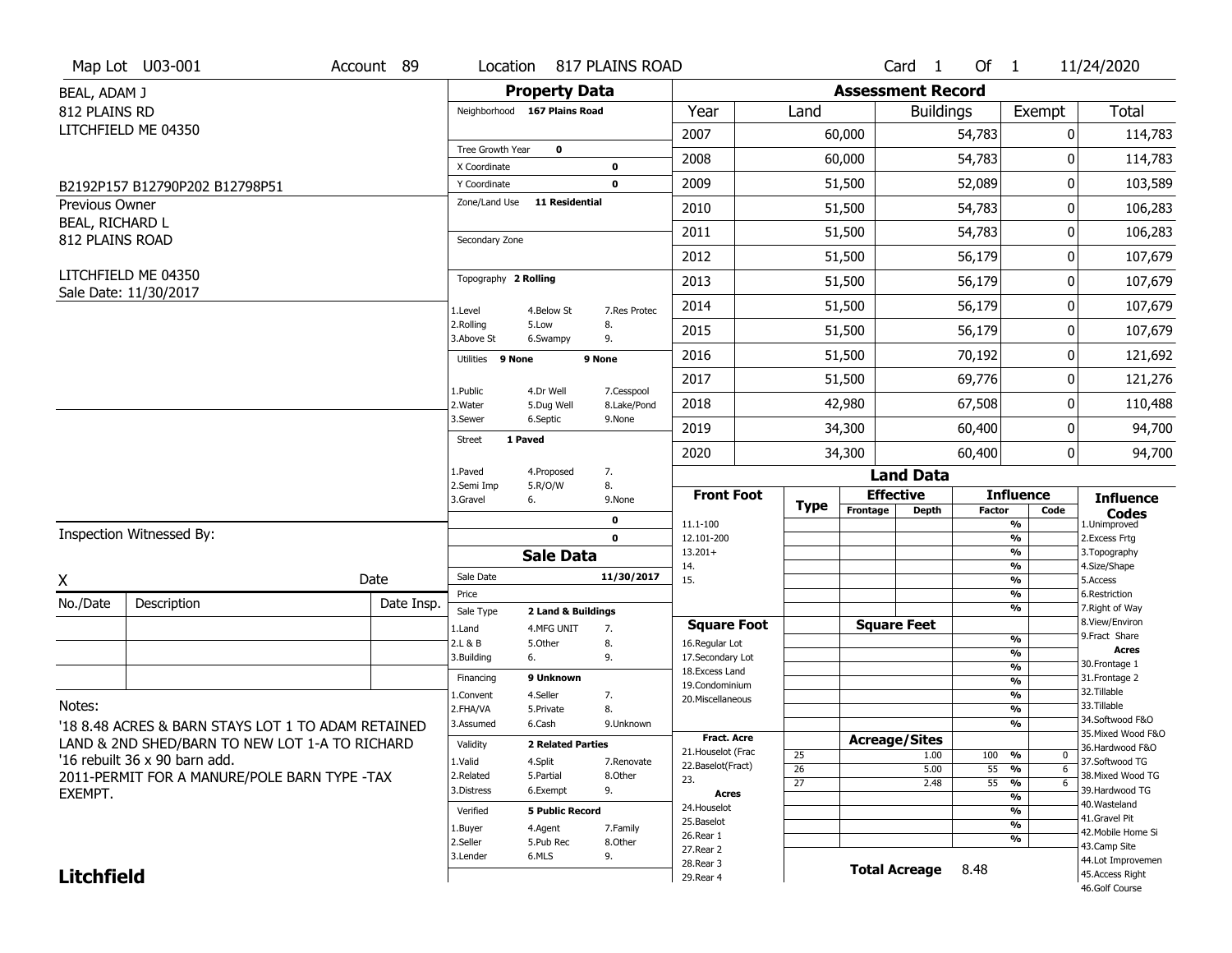|                       |                 |                                                   |                       |                          |                                       |               |                                   |                          |            |                 | <b>Litchfield</b>                     |      |             |      |             |        |      |             |            |  |
|-----------------------|-----------------|---------------------------------------------------|-----------------------|--------------------------|---------------------------------------|---------------|-----------------------------------|--------------------------|------------|-----------------|---------------------------------------|------|-------------|------|-------------|--------|------|-------------|------------|--|
|                       | Map Lot U03-001 |                                                   |                       |                          |                                       | Account 89    |                                   | Location                 |            |                 | 817 PLAINS ROAD                       |      |             |      |             | Card 1 | Of 1 |             | 11/24/2020 |  |
| <b>Building Style</b> |                 |                                                   | <b>SF Bsmt Living</b> |                          |                                       |               |                                   | Layout                   |            |                 |                                       |      |             |      |             |        |      |             |            |  |
| 0.Uncoded             | 4.Cape          | 8.Log                                             | Fin Bsmt Grade        |                          |                                       |               |                                   | 1. Typical               | 4.         |                 | 7.                                    |      |             |      | 36.0'       |        |      |             |            |  |
| 1.Conv.               | 5.Garrison      | 9.0ther                                           |                       | OPEN-5-CUSTOMIZE         |                                       |               |                                   | 2.Inadeg                 | 5.         |                 | 8.                                    |      |             |      |             |        |      |             |            |  |
| 2.Ranch               | 6.Split         | 10.Tri-Lev                                        |                       | Heat Type 100%           |                                       |               |                                   | 3.                       | 6.         |                 | 9.                                    |      |             |      | <b>BARN</b> |        |      |             |            |  |
| 3.R Ranch             | 7.Contemp       | 11.Earth O                                        | 0.Uncoded             |                          | 4.Steam                               |               | 8.Fl/Wall                         | Attic                    |            |                 |                                       |      |             |      |             |        |      |             |            |  |
| <b>Dwelling Units</b> |                 |                                                   | 1.HWBB                |                          | 5.FWA                                 |               | 9.No Heat                         | 1.1/4 Fin                | 4.Full Fin |                 | 7.                                    |      |             |      |             |        |      |             |            |  |
| Other Units           |                 |                                                   | 2.HWCI                |                          | 6.GravWA                              |               | 10.Radiant                        | 2.1/2 Fin                | 5.Fl/Stair |                 | 8.                                    |      |             |      |             |        |      |             |            |  |
| Stories               |                 |                                                   | 3.H Pump              |                          | 7.Electric                            |               | 11.Radiant                        | 3.3/4 Fin                | 6.         |                 | 9.None                                |      |             |      |             |        |      |             |            |  |
| 1.1                   | 4.1.5           | 7.1.25                                            | Cool Type             | 0%                       |                                       |               |                                   | Insulation               |            |                 |                                       |      |             |      |             |        |      |             |            |  |
| 2.2                   | 5.1.75          | 8.3.5                                             | 1.Refrig              |                          | 4.W&C Air                             |               | 7.RadHW                           | 1.Full                   |            | 4.Minimal       | 7.                                    |      | 18.0        |      |             |        |      |             |            |  |
| 3.3                   | 6.2.5           | 9.4                                               | 2.Evapor              |                          | 5.Monitor-                            | 8.            |                                   | 2.Heavy                  | 5.Partial  |                 | 8.                                    |      | 16.0        | 90.0 |             |        |      |             |            |  |
| <b>Exterior Walls</b> |                 |                                                   | 3.H Pump              |                          | 6.Monitor-                            |               | 9.None                            | 3.Capped                 | 6.         |                 | 9.None                                |      | <b>SHED</b> |      |             |        |      |             |            |  |
| 0.Uncoded             | 4.Asbestos      | 8.Concrete                                        | Kitchen Style         |                          |                                       |               |                                   | Unfinished %             |            |                 |                                       |      |             |      |             |        |      |             |            |  |
| 1.Wd Clapb            | 5.Stucco        | 9.0ther                                           | 1.Modern              |                          | 4.Obsolete                            | 7.            |                                   | Grade & Factor           |            |                 |                                       |      |             |      |             |        |      |             |            |  |
| 2.Vinyl               | 6.Brick         | 10.Wd shin                                        | 2. Typical            |                          | 5.                                    | 8.            |                                   | 1.E Grade                |            | 4.B Grade       | 7.AAA Grad                            |      |             |      |             |        |      |             |            |  |
| 3.Compos.             | 7.Stone         | 11.T1-11                                          | 3.Old Type            |                          | 6.                                    |               | 9.None                            | 2.D Grade                |            | 5.A Grade       | 8.M&S                                 |      |             |      |             |        |      |             |            |  |
| Roof Surface          |                 |                                                   | Bath(s) Style         |                          |                                       |               |                                   | 3.C Grade                |            | 6.AA Grade      | 9.Same                                |      |             |      |             |        |      |             |            |  |
| 1.Asphalt             | 4.Composit      | 7.Rolled R                                        | 1.Modern              |                          | 4.Obsolete                            | 7.            |                                   | SQFT (Footprint)         |            |                 |                                       |      |             |      |             |        |      |             |            |  |
| 2.Slate               | 5.Wood          | 8.                                                | 2.Typical             |                          | 5.                                    | 8.            |                                   | Condition                |            |                 |                                       |      |             |      |             |        |      |             |            |  |
| 3. Metal              | 6.Other         | 9.                                                | 3.Old Type            |                          | 6.                                    |               | 9.None                            | 1.Poor                   | 4.Avg      |                 | 7.V G                                 |      |             |      | 36.0'       |        |      |             |            |  |
| SF Masonry Trim       |                 |                                                   | # Rooms               |                          |                                       |               |                                   | 2.Fair                   | $5.Avg+$   |                 | 8.Exc                                 |      |             |      |             |        |      |             |            |  |
| OPEN-3-CUSTOM         |                 |                                                   | # Bedrooms            |                          |                                       |               |                                   | 3.Avg-                   | 6.Good     |                 | 9.Same                                |      |             |      |             |        |      | 68.0        |            |  |
| OPEN-4-CUSTOM         |                 |                                                   | # Full Baths          |                          |                                       |               |                                   | Phys. % Good             |            |                 |                                       |      |             |      |             |        |      |             |            |  |
| Year Built            |                 |                                                   | # Half Baths          |                          |                                       |               |                                   | Funct. % Good            |            |                 |                                       |      |             |      | 11/2s BARN  |        |      | <b>BARN</b> |            |  |
| Year Remodeled        |                 |                                                   |                       | # Addn Fixtures          |                                       |               |                                   | <b>Functional Code</b>   |            |                 |                                       | 38.0 |             |      |             |        |      |             | 38.0       |  |
| Foundation            |                 |                                                   | # Fireplaces          |                          |                                       |               |                                   | 1.Incomp                 | 4.Delap    |                 | 7.No Power                            |      |             |      |             |        |      |             |            |  |
| 1.Concrete            | 4.Wood          | 7.                                                |                       |                          |                                       |               |                                   | 2.O-Built                | 5.Bsmt     |                 | 8.LongTerm                            |      |             |      |             |        |      |             |            |  |
| 2.C Block             | 5.Slab          | 8.                                                |                       |                          |                                       |               |                                   | 3.Damage                 |            | 6.Common        | 9.None                                |      |             |      |             |        |      |             |            |  |
| 3.Br/Stone            | 6.Piers         | 9.                                                |                       |                          |                                       |               |                                   | Econ. % Good             |            |                 |                                       |      |             | 86.0 |             |        |      |             |            |  |
| Basement              |                 |                                                   |                       |                          |                                       |               |                                   | Economic Code            |            |                 |                                       |      |             |      |             |        |      |             |            |  |
| $1.1/4$ Bmt           | 4.Full Bmt      | 7.                                                |                       |                          |                                       |               |                                   | 0.None                   |            | 3.No Power      | 9.None                                |      |             |      |             |        |      |             |            |  |
| 2.1/2 Bmt             | 5.Crawl Sp      | 8.                                                |                       |                          |                                       |               |                                   | 1.Location               |            | 4.Generate      | 8.                                    |      |             |      |             |        |      |             |            |  |
| 3.3/4 Bmt             | 6.              | 9.None                                            |                       |                          |                                       | Software      |                                   | 2.Encroach               |            | 5.Multi-Fa      | 9.                                    |      |             |      |             |        |      |             |            |  |
| Bsmt Gar # Cars       |                 |                                                   |                       |                          | A Division of Harris Computer Systems |               |                                   | Entrance Code            |            |                 | <b>1 Interior Inspect</b>             |      |             |      |             |        |      |             |            |  |
| Wet Basement          |                 |                                                   |                       |                          |                                       |               |                                   | 1.Interior               | 4.Vacant   |                 | 7.                                    |      |             |      |             |        |      |             |            |  |
| 1.Dry                 | 4.Dirt Flr      | 7.                                                |                       |                          |                                       |               |                                   | 2.Refusal                |            | 5.Estimate      | 8.                                    |      |             |      |             |        |      |             |            |  |
| 2.Damp                | 5.              | 8.                                                |                       |                          |                                       |               |                                   | 3.Informed               |            | 6.Existing      | 9.                                    |      |             |      |             |        |      |             |            |  |
| 3.Wet                 | 6.              | 9.                                                |                       |                          |                                       |               |                                   | Information Code 1 Owner |            |                 |                                       |      |             |      |             |        |      |             |            |  |
|                       |                 |                                                   |                       |                          |                                       |               |                                   | 1.0wner                  | 4.Agent    |                 | 7.Vacant                              |      |             |      |             |        |      |             |            |  |
|                       |                 |                                                   |                       |                          |                                       |               |                                   | 2.Relative               |            | 5.Estimate      | 8.                                    |      |             |      |             |        |      |             |            |  |
|                       |                 |                                                   |                       | Date Inspected 8/27/2018 |                                       |               |                                   | 3.Tenant                 | 6.Other    |                 | 9.                                    |      |             |      |             |        |      |             |            |  |
|                       |                 | <b>Additions, Outbuildings &amp; Improvements</b> |                       |                          |                                       |               |                                   |                          |            |                 | 1.One Story Fram<br>2. Two Story Fram |      |             |      |             |        |      |             |            |  |
| Type                  |                 | Year                                              | Units                 | Grade                    | Cond                                  | Phys.         | Funct.                            | Sound Value              |            |                 | 3. Three Story Fr                     |      |             |      |             |        |      |             |            |  |
| 81 Barn               |                 | 0                                                 | 3240                  | 2 100                    | 14                                    | 0             | $\%$<br>% 75                      |                          |            |                 | 4.1 & 1/2 Story                       |      |             |      |             |        |      |             |            |  |
| 24 Frame Shed         |                 | 0                                                 | 288                   | 2 100                    | 3                                     | $\mathbf 0$   | % 75<br>$\%$                      |                          |            | 5.1 & 3/4 Story |                                       |      |             |      |             |        |      |             |            |  |
|                       |                 |                                                   | 3268                  | 2100                     |                                       |               | $\frac{9}{6}$ 75<br>$\frac{0}{6}$ |                          |            |                 | 6.2 & 1/2 Story                       |      |             |      |             |        |      |             |            |  |
| 84 1 1/2s Barn        |                 | 10                                                |                       |                          | 2                                     | 10            |                                   |                          |            |                 | 21. Open Frame Por                    |      |             |      |             |        |      |             |            |  |
|                       |                 |                                                   |                       |                          |                                       | $\frac{1}{2}$ | $\%$                              |                          |            |                 | 22.Encl Frame Por                     |      |             |      |             |        |      |             |            |  |
|                       |                 |                                                   |                       |                          |                                       | $\frac{1}{2}$ | $\%$                              |                          |            |                 | 23. Frame Garage                      |      |             |      |             |        |      |             |            |  |
|                       |                 |                                                   |                       |                          |                                       | $\%$          | $\%$                              |                          |            |                 | 24.Frame Shed                         |      |             |      |             |        |      |             |            |  |
|                       |                 |                                                   |                       |                          |                                       |               |                                   |                          |            |                 | 25. Frame Bay Wind                    |      |             |      |             |        |      |             |            |  |
|                       |                 |                                                   |                       |                          |                                       | $\%$          | $\%$                              |                          |            |                 | 26.1SFr Overhang                      |      |             |      |             |        |      |             |            |  |
|                       |                 |                                                   |                       |                          |                                       | $\%$          | $\%$                              |                          |            |                 | 27. Unfin Basement                    |      |             |      |             |        |      |             |            |  |
|                       |                 |                                                   |                       |                          |                                       | $\%$          | $\%$                              |                          |            |                 | 28. Unfinished Att                    |      |             |      |             |        |      |             |            |  |
|                       |                 |                                                   |                       |                          |                                       | $\%$          | $\%$                              |                          |            |                 | 29. Finished Attic                    |      |             |      |             |        |      |             |            |  |
|                       |                 |                                                   |                       |                          |                                       |               |                                   |                          |            |                 |                                       |      |             |      |             |        |      |             |            |  |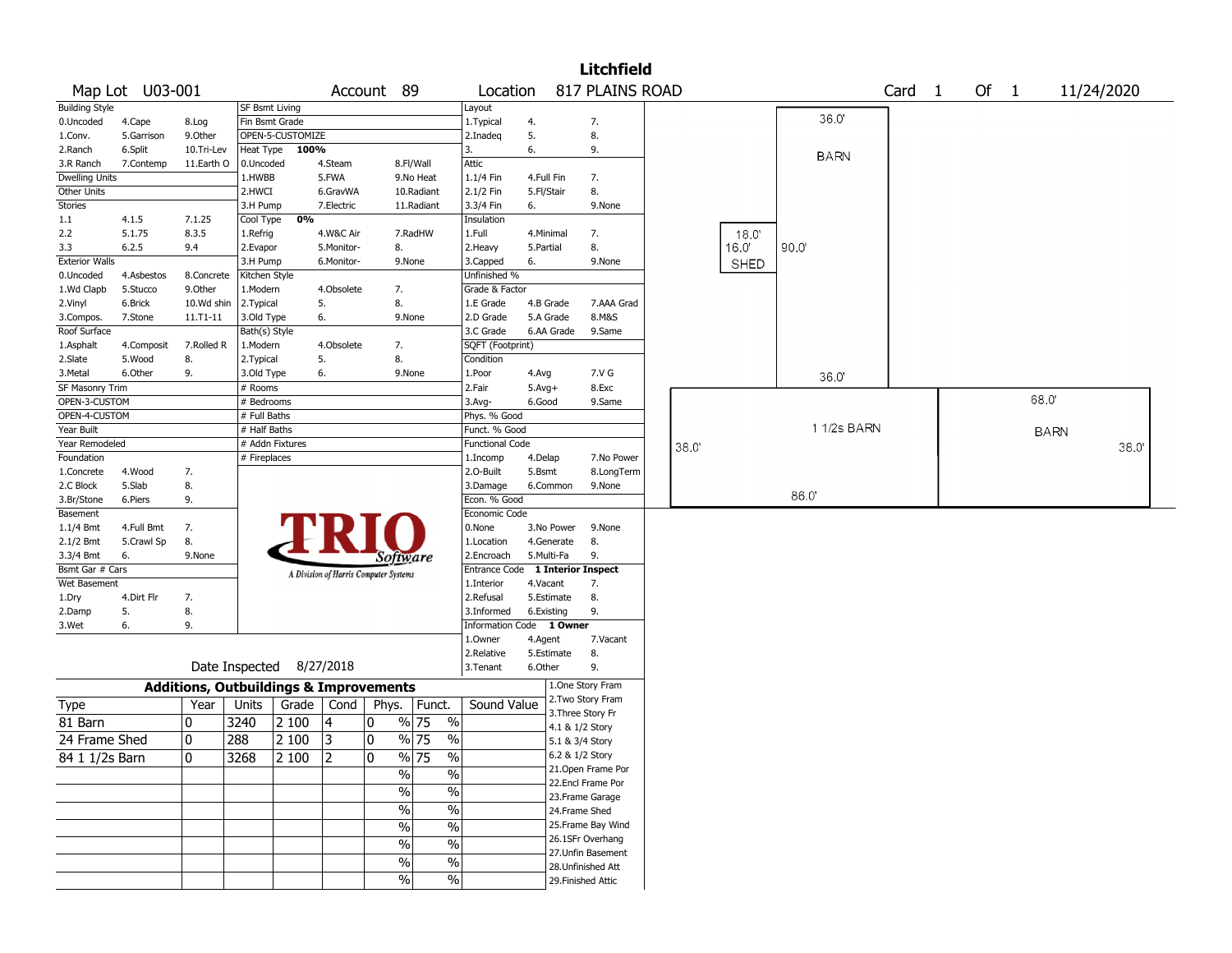|                      | Map Lot U03-001-A                                    | Account 2925 |  | Location                     |                       | <b>40 BEALS LANE</b>   |                                    |                       |                          | Card <sub>1</sub>    | Of $1$          |                                | 11/24/2020                               |
|----------------------|------------------------------------------------------|--------------|--|------------------------------|-----------------------|------------------------|------------------------------------|-----------------------|--------------------------|----------------------|-----------------|--------------------------------|------------------------------------------|
| BEAL, RICHARD L      |                                                      |              |  |                              | <b>Property Data</b>  |                        |                                    |                       | <b>Assessment Record</b> |                      |                 |                                |                                          |
| <b>40 BEALS LANE</b> |                                                      |              |  | Neighborhood 167 Plains Road |                       |                        | Year                               | Land                  |                          | <b>Buildings</b>     |                 | Exempt                         | Total                                    |
|                      | LITCHFIELD ME 04350                                  |              |  |                              |                       |                        | 2018                               |                       | 45,020                   |                      | 30,289          |                                | 75,309<br>0                              |
|                      |                                                      |              |  | Tree Growth Year             | $\mathbf 0$           |                        |                                    |                       |                          |                      |                 |                                |                                          |
|                      |                                                      |              |  | X Coordinate                 |                       | 0                      | 2019                               |                       | 55,100                   |                      | 132,400         |                                | 187,500<br>ŋ                             |
| B2192P157            |                                                      |              |  | Y Coordinate                 |                       | 0                      | 2020                               |                       | 55,100                   |                      | 132,400         | 25,000                         | 162,500                                  |
|                      |                                                      |              |  | Zone/Land Use 11 Residential |                       |                        |                                    |                       |                          |                      |                 |                                |                                          |
|                      |                                                      |              |  |                              |                       |                        |                                    |                       |                          |                      |                 |                                |                                          |
|                      |                                                      |              |  | Secondary Zone               |                       |                        |                                    |                       |                          |                      |                 |                                |                                          |
|                      |                                                      |              |  |                              |                       |                        |                                    |                       |                          |                      |                 |                                |                                          |
|                      |                                                      |              |  | Topography 2 Rolling         |                       |                        |                                    |                       |                          |                      |                 |                                |                                          |
|                      |                                                      |              |  | 1.Level                      | 4.Below St            | 7.Res Protec           |                                    |                       |                          |                      |                 |                                |                                          |
|                      |                                                      |              |  | 2.Rolling                    | 5.Low                 | 8.                     |                                    |                       |                          |                      |                 |                                |                                          |
|                      |                                                      |              |  | 3.Above St                   | 6.Swampy              | 9.                     |                                    |                       |                          |                      |                 |                                |                                          |
|                      |                                                      |              |  | 4 Drilled Well<br>Utilities  |                       | <b>6 Septic System</b> |                                    |                       |                          |                      |                 |                                |                                          |
|                      |                                                      |              |  | 1.Public                     | 4.Dr Well             | 7.Cesspool             |                                    |                       |                          |                      |                 |                                |                                          |
|                      |                                                      |              |  | 2. Water                     | 5.Dug Well            | 8.Lake/Pond            |                                    |                       |                          |                      |                 |                                |                                          |
|                      |                                                      |              |  | 3.Sewer                      | 6.Septic              | 9.None                 |                                    |                       |                          |                      |                 |                                |                                          |
|                      |                                                      |              |  | 1 Paved<br>Street            |                       |                        |                                    |                       |                          |                      |                 |                                |                                          |
|                      |                                                      |              |  | 1.Paved                      | 4.Proposed            | 7.                     |                                    |                       |                          | <b>Land Data</b>     |                 |                                |                                          |
|                      |                                                      |              |  | 2.Semi Imp                   | 5.R/O/W               | 8.                     | <b>Front Foot</b>                  |                       |                          | <b>Effective</b>     |                 | <b>Influence</b>               |                                          |
|                      |                                                      |              |  | 3.Gravel<br>6.               |                       | 9.None                 |                                    | <b>Type</b>           | Frontage                 | <b>Depth</b>         | <b>Factor</b>   | Code                           | <b>Influence</b><br><b>Codes</b>         |
|                      | Inspection Witnessed By:                             |              |  |                              |                       | 0                      | 11.1-100                           |                       |                          |                      |                 | %                              | 1.Unimproved                             |
|                      |                                                      |              |  |                              | <b>Sale Data</b>      | 0                      | 12.101-200<br>$13.201+$            |                       |                          |                      |                 | %<br>%                         | 2. Excess Frtg<br>3. Topography          |
|                      |                                                      |              |  | Sale Date                    |                       |                        | 14.                                |                       |                          |                      |                 | %                              | 4.Size/Shape                             |
| X                    |                                                      | Date         |  | Price                        |                       |                        | 15.                                |                       |                          |                      |                 | %<br>%                         | 5.Access<br>6.Restriction                |
| No./Date             | Description                                          | Date Insp.   |  | Sale Type                    |                       |                        |                                    |                       |                          |                      |                 | %                              | 7. Right of Way                          |
|                      |                                                      |              |  | 1.Land                       | 4.MFG UNIT            | 7.                     | <b>Square Foot</b>                 |                       |                          | <b>Square Feet</b>   |                 |                                | 8.View/Environ<br>9.Fract Share          |
|                      |                                                      |              |  | 2.L & B                      | 5.Other               | 8.                     | 16.Regular Lot                     |                       |                          |                      |                 | %<br>%                         | <b>Acres</b>                             |
|                      |                                                      |              |  | 3.Building<br>6.             |                       | 9.                     | 17.Secondary Lot<br>18.Excess Land |                       |                          |                      |                 | $\frac{9}{6}$                  | 30. Frontage 1                           |
|                      |                                                      |              |  | Financing                    |                       |                        | 19.Condominium                     |                       |                          |                      |                 | %                              | 31. Frontage 2<br>32. Tillable           |
| Notes:               |                                                      |              |  | 1.Convent<br>2.FHA/VA        | 4.Seller<br>5.Private | 7.<br>8.               | 20.Miscellaneous                   |                       |                          |                      |                 | $\frac{9}{6}$<br>$\frac{9}{6}$ | 33.Tillable                              |
|                      | '18 W/ Richard hse & Li after 4/1 add 11/4s Garage   |              |  | 3.Assumed                    | 6.Cash                | 9.Unknown              |                                    |                       |                          |                      |                 | %                              | 34.Softwood F&O                          |
|                      | '18 NEW LOT FROM SPLIT OF LOT 1 RETAINED 10.52 ACRES |              |  | Validity                     |                       |                        | Fract. Acre<br>21. Houselot (Frac  |                       |                          | <b>Acreage/Sites</b> |                 |                                | 35. Mixed Wood F&O<br>36.Hardwood F&O    |
| & CANOPY.            |                                                      |              |  | 1.Valid                      | 4.Split               | 7.Renovate             | 22.Baselot(Fract)                  | 24<br>$\overline{26}$ |                          | 1.00<br>5.00         | 100<br>55       | %<br>%                         | 0<br>37.Softwood TG<br>6                 |
|                      |                                                      |              |  | 2.Related<br>3.Distress      | 5.Partial<br>6.Exempt | 8.Other<br>9.          | 23.                                | $\overline{27}$       |                          | 4.52                 | $\overline{55}$ | $\frac{9}{6}$                  | 38. Mixed Wood TG<br>6<br>39.Hardwood TG |
|                      |                                                      |              |  | Verified                     |                       |                        | <b>Acres</b><br>24. Houselot       | $\overline{44}$       |                          | 1.00                 | 100             | $\frac{9}{6}$<br>%             | $\overline{0}$<br>40.Wasteland           |
|                      |                                                      |              |  | 1.Buyer                      | 4.Agent               | 7.Family               | 25.Baselot                         |                       |                          |                      |                 | $\frac{9}{6}$                  | 41.Gravel Pit                            |
|                      |                                                      |              |  | 2.Seller                     | 5.Pub Rec             | 8.Other                | 26.Rear 1                          |                       |                          |                      |                 | %                              | 42. Mobile Home Si<br>43.Camp Site       |
|                      |                                                      |              |  | 3.Lender                     | 6.MLS                 | 9.                     | 27. Rear 2<br>28. Rear 3           |                       |                          | <b>Total Acreage</b> | 10.52           |                                | 44.Lot Improvemen                        |
| <b>Litchfield</b>    |                                                      |              |  |                              |                       |                        | 29. Rear 4                         |                       |                          |                      |                 |                                | 45.Access Right<br>46.Golf Course        |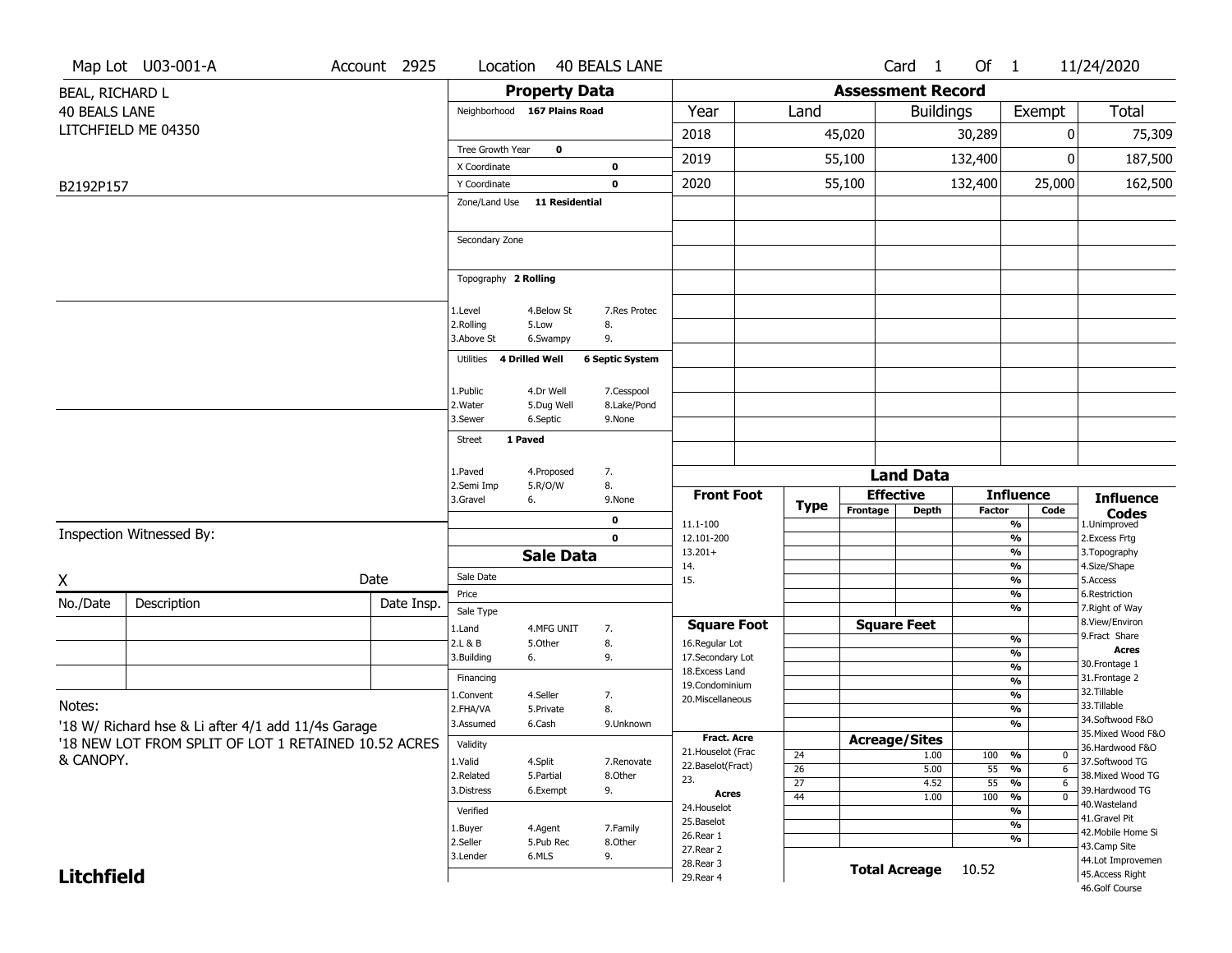|                                    |                        |                                                   |                              |                  |                                       |                       |              |                               |            |            | <b>Litchfield</b>                     |      |      |          |        |        |        |                   |        |            |  |
|------------------------------------|------------------------|---------------------------------------------------|------------------------------|------------------|---------------------------------------|-----------------------|--------------|-------------------------------|------------|------------|---------------------------------------|------|------|----------|--------|--------|--------|-------------------|--------|------------|--|
|                                    | Map Lot U03-001-A      |                                                   |                              |                  |                                       | Account 2925          |              | Location                      |            |            | <b>40 BEALS LANE</b>                  |      |      |          |        | Card 1 | Of $1$ |                   |        | 11/24/2020 |  |
| <b>Building Style 2 Ranch</b>      |                        |                                                   | <b>SF Bsmt Living</b>        |                  | $\mathbf 0$                           |                       |              | Layout                        | 1 Typical  |            |                                       |      |      |          |        |        |        |                   |        |            |  |
| 0.Uncoded                          | 4.Cape                 | 8.Log                                             | Fin Bsmt Grade               |                  | 0 <sub>0</sub>                        |                       |              | 1.Typical                     | 4.         |            | 7.                                    |      |      | 28.0     |        |        |        |                   |        |            |  |
| 1.Conv.                            | 5.Garrison             | 9.0ther                                           |                              | OPEN-5-CUSTOMIZE | $\mathbf 0$                           |                       |              | 2.Inadeg                      | 5.         |            | 8.                                    |      |      | 11/4sGAR |        |        |        |                   |        |            |  |
| 2.Ranch                            | 6.Split                | 10.Tri-Lev                                        | Heat Type                    | 100%             |                                       | 10 Radiant Heat - 1st |              | 3.                            | 6.         |            | 9.                                    |      |      |          |        |        |        |                   |        |            |  |
| 3.R Ranch                          | 7.Contemp              | 11.Earth O                                        | 0.Uncoded                    |                  | 4.Stear evel                          |                       | 8.Fl/Wall    | Attic<br>9 None               |            |            |                                       |      | 32.0 |          |        |        |        |                   |        |            |  |
| Dwelling Units 1                   |                        |                                                   | 1.HWBB                       |                  | 5.FWA                                 |                       | 9.No Heat    | 1.1/4 Fin                     | 4.Full Fin |            | 7.                                    |      |      |          |        |        |        |                   |        |            |  |
| Other Units                        | $\mathbf 0$            |                                                   | 2.HWCI                       |                  | 6.GravWA                              |                       | 10.Radiant   | 2.1/2 Fin                     | 5.Fl/Stair |            | 8.                                    |      |      |          |        |        |        |                   |        |            |  |
| Stories                            | 1 One Story            |                                                   | 3.H Pump                     |                  | 7.Electric                            |                       | 11.Radiant   | 3.3/4 Fin                     | 6.         |            | 9.None                                |      |      |          |        |        |        |                   |        |            |  |
| 1.1                                | 4.1.5                  | 7.1.25                                            | Cool Type                    | 0%               | 9 None                                |                       |              | Insulation                    | 1 Full     |            |                                       |      |      |          |        |        |        |                   |        |            |  |
| 2.2                                | 5.1.75                 | 8.3.5                                             | 1.Refrig                     |                  | 4.W&C Air                             |                       | 7.RadHW      | 1.Full                        |            | 4.Minimal  | 7.                                    |      |      |          |        |        |        |                   |        |            |  |
| 3.3                                | 6.2.5                  | 9.4                                               | 2.Evapor                     |                  | 5.Monitor-                            | 8.                    |              | 2. Heavy                      | 5.Partial  |            | 8.                                    |      |      |          |        |        |        |                   |        |            |  |
| <b>Exterior Walls</b>              | 1 Clapboard            |                                                   | 3.H Pump                     |                  | 6.Monitor-                            |                       | 9.None       | 3.Capped                      | 6.         |            | 9.None                                |      |      |          |        |        |        |                   |        |            |  |
| 0.Uncoded                          | 4.Asbestos             | 8.Concrete                                        | Kitchen Style                |                  | 2 Typical                             |                       |              | Unfinished %                  | 0%         |            |                                       |      |      |          |        |        |        |                   |        |            |  |
| 1.Wd Clapb                         | 5.Stucco               | 9.0ther                                           | 1.Modern                     |                  | 4.Obsolete                            | 7.                    |              | Grade & Factor                |            |            | 3 Average 100%                        |      |      |          |        |        |        | 40.0 <sup>°</sup> |        |            |  |
| 2.Vinyl                            | 6.Brick                | 10.Wd shin                                        | 2. Typical                   |                  | 5.                                    | 8.                    |              | 1.E Grade                     |            | 4.B Grade  | 7.AAA Grad                            |      |      |          |        |        |        |                   | 1sFr/S |            |  |
| 3.Compos.                          | 7.Stone                | 11.T1-11                                          | 3.Old Type                   |                  | 6.                                    |                       | 9.None       | 2.D Grade                     |            | 5.A Grade  | 8.M&S                                 |      |      |          |        |        | 28.0   |                   |        |            |  |
| Roof Surface                       | 3 Sheet Metal          |                                                   | Bath(s) Style                |                  |                                       | 2 Typical Bath(s)     |              | 3.C Grade                     |            | 6.AA Grade | 9.Same                                |      |      |          |        |        |        |                   |        |            |  |
| 1.Asphalt                          | 4.Composit             | 7.Rolled R                                        | 1.Modern                     |                  | 4.Obsolete                            | 7.                    |              | SQFT (Footprint) 1120         |            |            |                                       |      |      |          |        |        |        |                   |        |            |  |
| 2.Slate                            | 5.Wood                 | 8.                                                | 2. Typical                   |                  | 5.                                    | 8.                    |              | Condition                     | 4 Average  |            |                                       |      |      |          |        |        |        |                   |        |            |  |
| 3.Metal                            | 6.Other                | 9.                                                | 3.Old Type                   |                  | 6.                                    |                       | 9.None       | 1.Poor                        | 4.Avg      |            | 7.V G                                 |      |      |          |        |        |        |                   |        |            |  |
| SF Masonry Trim 0                  |                        |                                                   | # Rooms                      |                  | $\bf{0}$                              |                       |              | 2.Fair                        | $5.Avg+$   |            | 8.Exc                                 |      |      |          |        |        |        |                   |        |            |  |
| OPEN-3-CUSTOM 0<br>OPEN-4-CUSTOM 0 |                        |                                                   | # Bedrooms                   |                  | $\bf{0}$<br>$\overline{\mathbf{2}}$   |                       |              | $3.$ Avg-                     | 6.Good     | 0%         | 9.Same                                |      |      |          |        |        |        |                   |        |            |  |
| Year Built                         | 2018                   |                                                   | # Full Baths<br># Half Baths |                  | $\mathbf 0$                           |                       |              | Phys. % Good<br>Funct. % Good |            | 100%       |                                       |      |      |          |        |        |        |                   |        |            |  |
| Year Remodeled                     | $\mathbf 0$            |                                                   | # Addn Fixtures              |                  | $\bf{0}$                              |                       |              | <b>Functional Code</b>        |            | 9 None     |                                       |      |      | 52.0     |        |        |        |                   |        |            |  |
| Foundation                         | <b>5 Concrete Slab</b> |                                                   | # Fireplaces                 |                  | 0                                     |                       |              | 1.Incomp                      | 4.Delap    |            | 7.No Power                            |      |      |          | CANOPY |        |        |                   |        |            |  |
| 1.Concrete                         | 4.Wood                 | 7.                                                |                              |                  |                                       |                       |              | 2.O-Built                     | 5.Bsmt     |            | 8.LongTerm                            | 24.0 |      |          |        |        |        |                   |        |            |  |
| 2.C Block                          | 5.Slab                 | 8.                                                |                              |                  |                                       |                       |              | 3.Damage                      |            | 6.Common   | 9.None                                |      |      |          |        |        |        |                   |        |            |  |
| 3.Br/Stone                         | 6.Piers                | 9.                                                |                              |                  |                                       |                       |              | Econ. % Good                  | 100%       |            |                                       |      |      |          |        |        |        |                   |        |            |  |
| Basement                           | 9 No Basement          |                                                   |                              |                  |                                       |                       |              | Economic Code None            |            |            |                                       |      |      |          |        |        |        |                   |        |            |  |
| $1.1/4$ Bmt                        | 4.Full Bmt             | 7.                                                |                              |                  |                                       |                       |              | 0.None                        |            | 3.No Power | 9.None                                |      |      |          |        |        |        |                   |        |            |  |
| 2.1/2 Bmt                          | 5.Crawl Sp             | 8.                                                |                              |                  |                                       |                       |              | 1.Location                    |            | 4.Generate | 8.                                    |      |      |          |        |        |        |                   |        |            |  |
| 3.3/4 Bmt                          | 6.                     | 9.None                                            |                              |                  |                                       | Software              |              | 2.Encroach                    |            | 5.Multi-Fa | 9.                                    |      |      |          |        |        |        |                   |        |            |  |
| Bsmt Gar # Cars 0                  |                        |                                                   |                              |                  | A Division of Harris Computer Systems |                       |              | <b>Entrance Code</b>          |            |            | 1 Interior Inspect                    |      |      |          |        |        |        |                   |        |            |  |
| Wet Basement                       | 9 No Basement          |                                                   |                              |                  |                                       |                       |              | 1.Interior                    | 4.Vacant   |            | 7.                                    |      |      |          |        |        |        |                   |        |            |  |
| 1.Dry                              | 4.Dirt Flr             | 7.                                                |                              |                  |                                       |                       |              | 2.Refusal                     |            | 5.Estimate | 8.                                    |      |      |          |        |        |        |                   |        |            |  |
| 2.Damp                             | 5.                     | 8.                                                |                              |                  |                                       |                       |              | 3.Informed                    |            | 6.Existing | 9.                                    |      |      |          |        |        |        |                   |        |            |  |
| 3.Wet                              | 6.                     | 9.                                                |                              |                  |                                       |                       |              | <b>Information Code</b>       |            | 1 Owner    |                                       |      |      |          |        |        |        |                   |        |            |  |
|                                    |                        |                                                   |                              |                  |                                       |                       |              | 1.Owner                       | 4.Agent    |            | 7.Vacant                              |      |      |          |        |        |        |                   |        |            |  |
|                                    |                        |                                                   |                              |                  |                                       |                       |              | 2.Relative                    |            | 5.Estimate | 8.                                    |      |      |          |        |        |        |                   |        |            |  |
|                                    |                        |                                                   | Date Inspected 8/27/2018     |                  |                                       |                       |              | 3. Tenant                     | 6.Other    |            | 9.                                    |      |      |          |        |        |        |                   |        |            |  |
|                                    |                        | <b>Additions, Outbuildings &amp; Improvements</b> |                              |                  |                                       |                       |              |                               |            |            | 1.One Story Fram                      |      |      |          |        |        |        |                   |        |            |  |
| Type                               |                        | Year                                              | Units                        | Grade            | Cond                                  | Phys.                 | Funct.       | Sound Value                   |            |            | 2. Two Story Fram                     |      |      |          |        |        |        |                   |        |            |  |
| 72 1 1/4s Garage                   |                        | 0                                                 | 896                          | 3 100            | 4                                     | 0                     | % 100 %      |                               |            |            | 3. Three Story Fr                     |      |      |          |        |        |        |                   |        |            |  |
|                                    |                        |                                                   |                              |                  |                                       |                       |              |                               |            |            | 4.1 & 1/2 Story                       |      |      |          |        |        |        |                   |        |            |  |
| 61 Canopy/s                        |                        | 1                                                 | 1248                         | 1 100            | $\vert$ 1                             | 0                     | % 75<br>$\%$ |                               |            |            | 5.1 & 3/4 Story                       |      |      |          |        |        |        |                   |        |            |  |
|                                    |                        |                                                   |                              |                  |                                       | $\%$                  | $\%$         |                               |            |            | 6.2 & 1/2 Story                       |      |      |          |        |        |        |                   |        |            |  |
|                                    |                        |                                                   |                              |                  |                                       | $\frac{0}{6}$         | $\%$         |                               |            |            | 21. Open Frame Por                    |      |      |          |        |        |        |                   |        |            |  |
|                                    |                        |                                                   |                              |                  |                                       | $\frac{1}{2}$         | $\%$         |                               |            |            | 22.Encl Frame Por<br>23. Frame Garage |      |      |          |        |        |        |                   |        |            |  |
|                                    |                        |                                                   |                              |                  |                                       | $\frac{0}{0}$         | $\%$         |                               |            |            | 24.Frame Shed                         |      |      |          |        |        |        |                   |        |            |  |
|                                    |                        |                                                   |                              |                  |                                       |                       |              |                               |            |            | 25. Frame Bay Wind                    |      |      |          |        |        |        |                   |        |            |  |
|                                    |                        |                                                   |                              |                  |                                       | $\%$                  | $\%$         |                               |            |            | 26.1SFr Overhang                      |      |      |          |        |        |        |                   |        |            |  |
|                                    |                        |                                                   |                              |                  |                                       | $\frac{0}{0}$         | $\%$         |                               |            |            | 27.Unfin Basement                     |      |      |          |        |        |        |                   |        |            |  |
|                                    |                        |                                                   |                              |                  |                                       | $\frac{0}{0}$         | $\%$         |                               |            |            | 28. Unfinished Att                    |      |      |          |        |        |        |                   |        |            |  |
|                                    |                        |                                                   |                              |                  |                                       | $\%$                  | $\%$         |                               |            |            | 29. Finished Attic                    |      |      |          |        |        |        |                   |        |            |  |
|                                    |                        |                                                   |                              |                  |                                       |                       |              |                               |            |            |                                       |      |      |          |        |        |        |                   |        |            |  |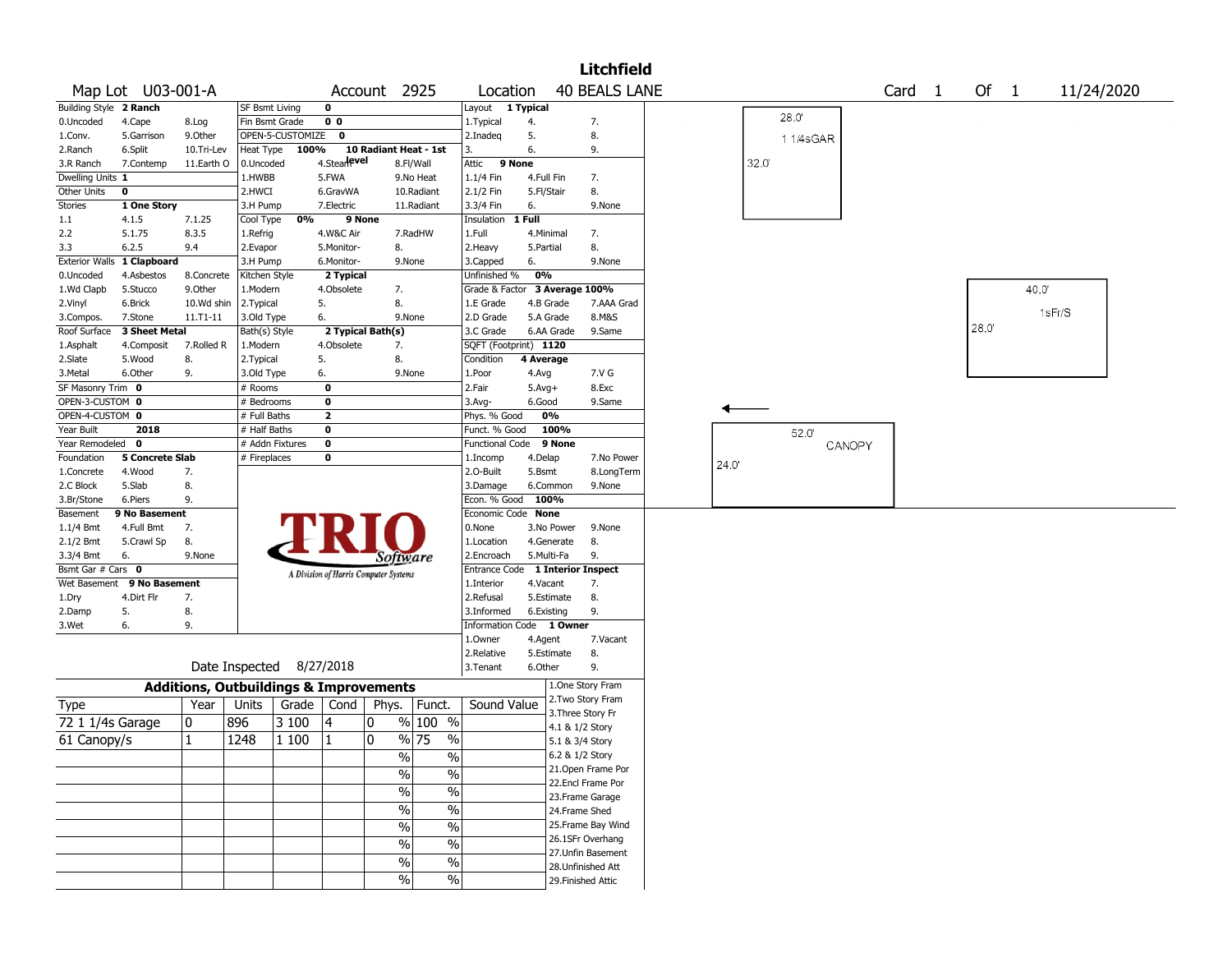|                   | Map Lot U03-002          | Account 66 |                              |                        | Location 14 BAILEY LANE |                                    |             |                              | Card <sub>1</sub>    | Of 1          |                                           | 11/24/2020                           |
|-------------------|--------------------------|------------|------------------------------|------------------------|-------------------------|------------------------------------|-------------|------------------------------|----------------------|---------------|-------------------------------------------|--------------------------------------|
| BAILEY, DANIEL R  |                          |            |                              | <b>Property Data</b>   |                         |                                    |             | <b>Assessment Record</b>     |                      |               |                                           |                                      |
| 14 BAILEY LANE    |                          |            | Neighborhood 6 Bailey Lane   |                        |                         | Year                               | Land        |                              | <b>Buildings</b>     |               | Exempt                                    | <b>Total</b>                         |
|                   | LITCHFIELD ME 04350      |            |                              |                        |                         | 2007                               |             | 47,700                       |                      | 196,915       | 13,000                                    | 231,615                              |
|                   |                          |            | Tree Growth Year             | $\mathbf 0$            |                         | 2008                               |             | 47,700                       |                      | 195,015       | 12,350                                    | 230,365                              |
|                   | B5832P253 B7230P333      |            | X Coordinate<br>Y Coordinate |                        | 0<br>$\mathbf 0$        | 2009                               |             | 59,950                       |                      | 198,678       | 9,500                                     | 249,128                              |
|                   |                          |            | Zone/Land Use                | 24 Pleasant Pond       |                         | 2010                               |             | 59,950                       |                      | 197,100       | 10,000                                    | 247,050                              |
|                   |                          |            |                              |                        |                         | 2011                               |             | 59,950                       |                      | 173,323       | 10,000                                    | 223,273                              |
|                   |                          |            | Secondary Zone               |                        |                         | 2012                               |             | 59,950                       |                      | 173,323       | 10,000                                    | 223,273                              |
|                   |                          |            | Topography 2 Rolling         |                        |                         | 2013                               |             | 59,950                       |                      | 172,552       | 10,000                                    | 222,502                              |
|                   |                          |            |                              |                        |                         | 2014                               |             | 59,950                       |                      | 171,999       | 10,000                                    | 221,949                              |
|                   |                          |            | 1.Level<br>2.Rolling         | 4.Below St<br>5.Low    | 7.Res Protec<br>8.      | 2015                               |             | 59,950                       |                      |               |                                           |                                      |
|                   |                          |            | 3.Above St                   | 6.Swampy               | 9.                      |                                    |             |                              |                      | 171,227       | 10,000                                    | 221,177                              |
|                   |                          |            | Utilities                    | 4 Drilled Well         | <b>6 Septic System</b>  | 2016                               |             | 59,950                       |                      | 171,067       | 15,000                                    | 216,017                              |
|                   |                          |            | 1.Public                     | 4.Dr Well              | 7.Cesspool              | 2017                               |             | 59,950                       |                      | 170,295       | 20,000                                    | 210,245                              |
|                   |                          |            | 2. Water<br>3.Sewer          | 5.Dug Well<br>6.Septic | 8.Lake/Pond<br>9.None   | 2018                               |             | 59,950                       |                      | 169,741       | 19,200                                    | 210,491                              |
|                   |                          |            | 3 Gravel<br><b>Street</b>    |                        |                         | 2019                               |             | 109,400                      |                      | 116,400       | 20,000                                    | 205,800                              |
|                   |                          |            | 1.Paved                      | 4.Proposed             | 7.                      | 2020                               |             | 109,400                      |                      | 116,400       | 25,000                                    | 200,800                              |
|                   |                          |            | 2.Semi Imp                   | 5.R/O/W                | 8.                      |                                    |             |                              | <b>Land Data</b>     |               |                                           |                                      |
|                   |                          |            | 3.Gravel                     | 6.                     | 9.None                  | <b>Front Foot</b>                  | <b>Type</b> | <b>Effective</b><br>Frontage | <b>Depth</b>         | <b>Factor</b> | <b>Influence</b><br>Code                  | <b>Influence</b><br><b>Codes</b>     |
|                   | Inspection Witnessed By: |            |                              |                        | 0<br>$\mathbf 0$        | 11.1-100<br>12.101-200             |             |                              |                      |               | %<br>$\frac{9}{6}$                        | 1.Unimproved<br>2.Excess Frtg        |
|                   |                          |            |                              | <b>Sale Data</b>       |                         | $13.201+$                          |             |                              |                      |               | %                                         | 3. Topography                        |
|                   |                          | Date       | Sale Date                    |                        |                         | 14.<br>15.                         |             |                              |                      |               | %<br>%                                    | 4.Size/Shape<br>5.Access             |
| X                 |                          |            | Price                        |                        |                         |                                    |             |                              |                      |               | %                                         | 6.Restriction                        |
| No./Date          | Description              | Date Insp. | Sale Type                    |                        |                         |                                    |             |                              |                      |               | %                                         | 7. Right of Way<br>8.View/Environ    |
|                   |                          |            | 1.Land<br>2.L & B            | 4.MFG UNIT             | 7.                      | <b>Square Foot</b>                 |             | <b>Square Feet</b>           |                      |               | %                                         | 9.Fract Share                        |
|                   |                          |            | 3.Building                   | 5.Other<br>6.          | 8.<br>9.                | 16.Regular Lot<br>17.Secondary Lot |             |                              |                      |               | $\frac{9}{6}$                             | <b>Acres</b>                         |
|                   |                          |            | Financing                    |                        |                         | 18. Excess Land                    |             |                              |                      |               | $\frac{9}{6}$                             | 30.Frontage 1<br>31. Frontage 2      |
|                   |                          |            |                              |                        |                         | 19.Condominium                     |             |                              |                      |               | $\overline{\frac{9}{6}}$<br>$\frac{9}{6}$ | 32.Tillable                          |
| Notes:            |                          |            | 1.Convent<br>2.FHA/VA        | 4.Seller<br>5.Private  | 7.<br>8.                | 20.Miscellaneous                   |             |                              |                      |               | $\frac{9}{6}$                             | 33.Tillable                          |
|                   |                          |            | 3.Assumed                    | 6.Cash                 | 9.Unknown               |                                    |             |                              |                      |               | $\frac{9}{6}$                             | 34.Softwood F&O                      |
|                   |                          |            | Validity                     |                        |                         | Fract. Acre                        |             | <b>Acreage/Sites</b>         |                      |               |                                           | 35. Mixed Wood F&O                   |
|                   |                          |            |                              |                        |                         | 21. Houselot (Frac                 | 21          |                              | 0.40                 | 100           | %<br>$\mathbf 0$                          | 36.Hardwood F&O                      |
|                   |                          |            | 1.Valid<br>2.Related         | 4.Split<br>5.Partial   | 7.Renovate<br>8.Other   | 22.Baselot(Fract)                  | 44          |                              | 1.00                 | 100           | $\frac{9}{6}$<br>$\mathbf{0}$             | 37.Softwood TG<br>38. Mixed Wood TG  |
|                   |                          |            | 3.Distress                   | 6.Exempt               | 9.                      | 23.<br><b>Acres</b>                |             |                              |                      |               | $\overline{\frac{9}{6}}$                  | 39.Hardwood TG                       |
|                   |                          |            |                              |                        |                         | 24. Houselot                       |             |                              |                      |               | $\frac{9}{6}$                             | 40. Wasteland                        |
|                   |                          |            | Verified                     |                        |                         | 25.Baselot                         |             |                              |                      |               | $\frac{9}{6}$<br>$\frac{9}{6}$            | 41.Gravel Pit                        |
|                   |                          |            | 1.Buyer                      | 4.Agent                | 7.Family                | 26.Rear 1                          |             |                              |                      |               | %                                         | 42. Mobile Home Si                   |
|                   |                          |            | 2.Seller<br>3.Lender         | 5.Pub Rec<br>6.MLS     | 8.Other<br>9.           | 27.Rear 2                          |             |                              |                      |               |                                           | 43.Camp Site                         |
| <b>Litchfield</b> |                          |            |                              |                        |                         | 28. Rear 3                         |             |                              | <b>Total Acreage</b> | 0.40          |                                           | 44.Lot Improvemen<br>45.Access Right |
|                   |                          |            |                              |                        |                         | 29. Rear 4                         |             |                              |                      |               |                                           | 46.Golf Course                       |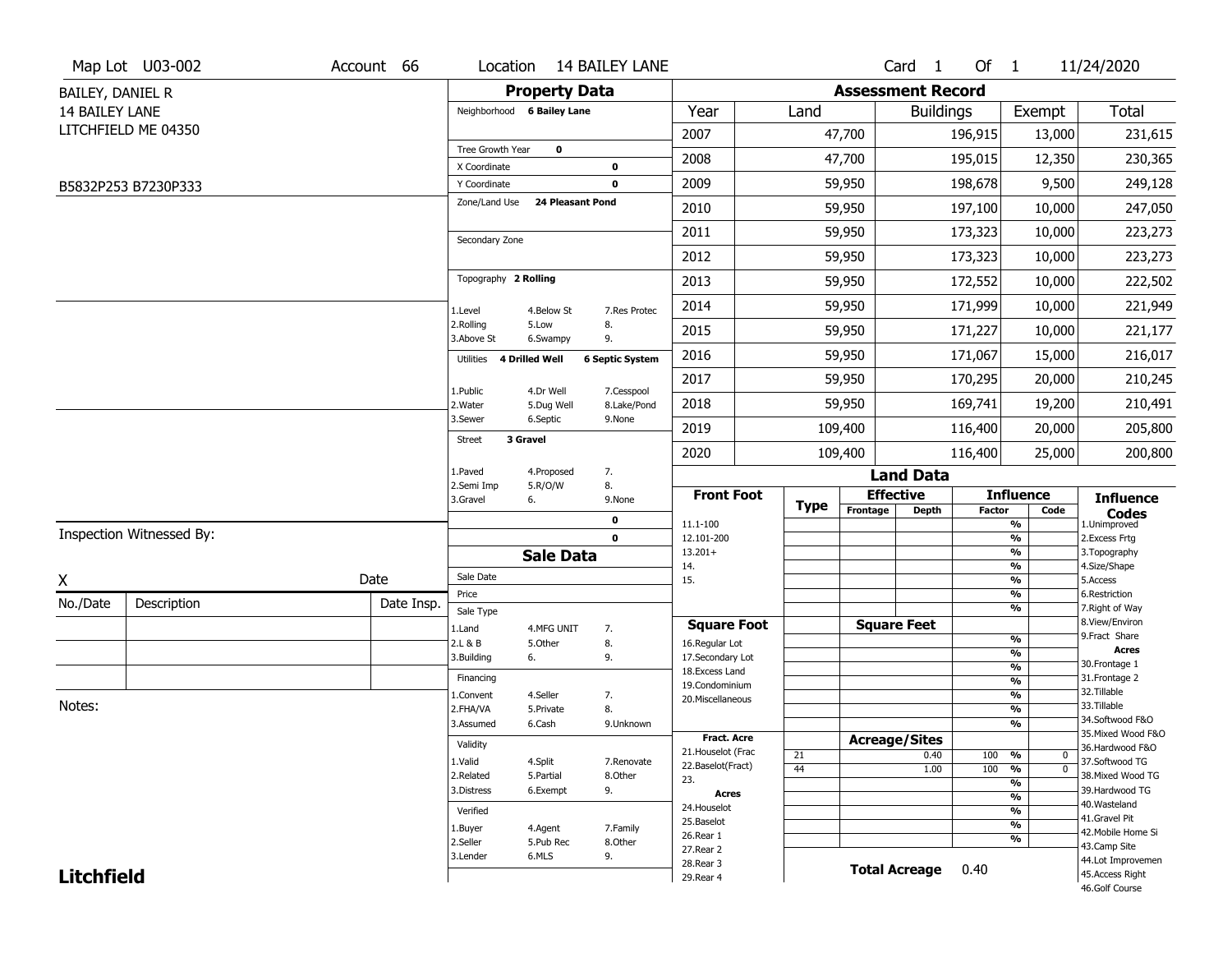|                       |                               |               |                          |                    |                |                                                   |                            |            | <b>Litchfield</b>                     |                                            |
|-----------------------|-------------------------------|---------------|--------------------------|--------------------|----------------|---------------------------------------------------|----------------------------|------------|---------------------------------------|--------------------------------------------|
|                       | Map Lot U03-002               |               |                          |                    |                | Account 66                                        | Location                   |            | <b>14 BAILEY LANE</b>                 | Card <sub>1</sub><br>Of $1$<br>11/24/2020  |
|                       | Building Style 1 Conventional |               | <b>SF Bsmt Living</b>    |                    | 0              |                                                   | Layout 1 Typical           |            |                                       |                                            |
| 0.Uncoded             | 4.Cape                        | 8.Log         | Fin Bsmt Grade           |                    | 0 <sub>0</sub> |                                                   | 1. Typical                 | 4.         | 7.                                    | 18.0'<br>10.0' EP<br>$4.0$ ' 6.0' $20.0$ ' |
| 1.Conv.               | 5.Garrison                    | 9.0ther       |                          | OPEN-5-CUSTOMIZE 0 |                |                                                   | 2.Inadeq                   | 5.         | 8.                                    | <b>WD</b><br>7.0'                          |
| 2.Ranch               | 6.Split                       | 10.Tri-Lev    |                          | Heat Type 100%     |                | 5 Forced Warm Air                                 | 3.                         | 6.         | 9.                                    | 22.0<br>18.0'                              |
| 3.R Ranch             | 7.Contemp                     | 11.Earth O    | 0.Uncoded                |                    | 4.Steam        | 8.Fl/Wall                                         | 9 None<br>Attic            |            |                                       | 15.0'<br>9.0"<br>11/4sFr/CR                |
| Dwelling Units 1      |                               |               | 1.HWBB                   |                    | 5.FWA          | 9.No Heat                                         | 1.1/4 Fin                  | 4.Full Fin | 7.                                    | 16.0'                                      |
| <b>Other Units</b>    | 0                             |               | 2.HWCI                   |                    | 6.GravWA       | 10.Radiant                                        | 2.1/2 Fin                  | 5.Fl/Stair | 8.                                    | <b>IGP</b><br>33.0'                        |
| Stories               | 7 One & 1/4 Story             |               | 3.H Pump                 |                    | 7.Electric     | 11.Radiant                                        | 3.3/4 Fin                  | 6.         | 9.None                                |                                            |
| $1.1\,$               | 4.1.5                         | 7.1.25        | Cool Type                | 0%                 |                | 3 Heat Pump                                       | Insulation                 | 1 Full     |                                       | 32.0'                                      |
| 2.2                   | 5.1.75                        | 8.3.5         | 1.Refrig                 |                    | 4.W&C Air      | 7.RadHW                                           | 1.Full                     | 4.Minimal  | 7.                                    | 18.0'                                      |
| 3.3                   | 6.2.5                         | 9.4           | 2.Evapor                 |                    | 5.Monitor-     | 8.                                                | 2.Heavy                    | 5.Partial  | 8.                                    |                                            |
| <b>Exterior Walls</b> | 2 Vinyl                       |               | 3.H Pump                 |                    | 6.Monitor-     | 9.None                                            | 3.Capped                   | 6.         | 9.None                                | 6.0'<br>6.0'                               |
| 0.Uncoded             | 4.Asbestos                    | 8.Concrete    | Kitchen Style            |                    | 2 Typical      |                                                   | Unfinished %               | 0%         |                                       | 11.0'                                      |
| 1.Wd Clapb            | 5.Stucco                      | 9.0ther       | 1.Modern                 |                    | 4.Obsolete     | 7.                                                | Grade & Factor 2 Fair 110% |            |                                       | 14.0                                       |
| 2.Vinyl               | 6.Brick                       | 10.Wd shin    | 2. Typical               |                    | 5.             | 8.                                                | 1.E Grade                  | 4.B Grade  | 7.AAA Grad                            | 1sFr                                       |
| 3.Compos.             | 7.Stone                       | $11. T1 - 11$ | 3.Old Type               |                    | 6.             | 9.None                                            | 2.D Grade                  | 5.A Grade  | 8.M&S                                 |                                            |
| Roof Surface          | 1 Asphalt Shingles            |               | Bath(s) Style            |                    |                | 2 Typical Bath(s)                                 | 3.C Grade                  | 6.AA Grade | 9.Same                                | 15.5'<br>26.0'                             |
| 1.Asphalt             | 4.Composit                    | 7.Rolled R    | 1.Modern                 |                    | 4.Obsolete     | 7.                                                | SQFT (Footprint) 594       |            |                                       | GAR                                        |
| 2.Slate               | 5.Wood                        | 8.            | 2.Typical                |                    | 5.             | 8.                                                | Condition                  |            | <b>5 Above Average</b>                | 26.0' 1 1/2sGAR<br>14.0'                   |
| 3.Metal               | 6.Other                       | 9.            | 3.Old Type               |                    | 6.             | 9.None                                            | 1.Poor                     | 4.Avg      | 7.V G                                 | 14.0                                       |
| SF Masonry Trim 0     |                               |               | # Rooms                  |                    | 7              |                                                   | 2.Fair                     | $5.Avg+$   | 8.Exc                                 |                                            |
| OPEN-3-CUSTOM 0       |                               |               | # Bedrooms               |                    | 3              |                                                   | 3.Avg-                     | 6.Good     | 9.Same                                |                                            |
| OPEN-4-CUSTOM 0       |                               |               | # Full Baths             |                    | $\mathbf{1}$   |                                                   | Phys. % Good               | 0%         |                                       |                                            |
| Year Built            | 1930                          |               | # Half Baths             |                    | $\bf{0}$       |                                                   | Funct. % Good              | 100%       |                                       |                                            |
| Year Remodeled 1999   |                               |               | # Addn Fixtures          |                    | $\pmb{0}$      |                                                   | Functional Code 9 None     |            |                                       |                                            |
| Foundation            | 1 Concrete                    |               | # Fireplaces             |                    | $\mathbf{1}$   |                                                   | 1.Incomp                   | 4.Delap    | 7.No Power                            |                                            |
| 1.Concrete            | 4.Wood                        | 7.            |                          |                    |                |                                                   | 2.0-Built                  | 5.Bsmt     | 8.LongTerm                            |                                            |
| 2.C Block             | 5.Slab                        | 8.            |                          |                    |                |                                                   | 3.Damage                   | 6.Common   | 9.None                                | $\mathbf{r}_i \neq \mathbf{r}_i$           |
| 3.Br/Stone            | 6.Piers                       | 9.            |                          |                    |                |                                                   | Econ. % Good               | 100%       |                                       |                                            |
| Basement              | <b>5 Crawl Space</b>          |               |                          |                    |                |                                                   | Economic Code None         |            |                                       |                                            |
| 1.1/4 Bmt             | 4.Full Bmt                    | 7.            |                          |                    |                |                                                   | 0.None                     | 3.No Power | 9.None                                |                                            |
| 2.1/2 Bmt             | 5.Crawl Sp                    | 8.            |                          |                    |                |                                                   | 1.Location                 | 4.Generate | 8.                                    |                                            |
| 3.3/4 Bmt             | 6.                            | 9.None        |                          |                    |                | Software                                          | 2.Encroach                 | 5.Multi-Fa | 9.                                    |                                            |
| Bsmt Gar # Cars 0     |                               |               |                          |                    |                | A Division of Harris Computer Systems             | Entrance Code              |            | <b>1 Interior Inspect</b>             |                                            |
|                       | Wet Basement 1 Dry Basement   |               |                          |                    |                |                                                   | 1.Interior                 | 4.Vacant   | 7.                                    |                                            |
| 1.Dry                 | 4.Dirt Flr                    | 7.            |                          |                    |                |                                                   | 2.Refusal                  | 5.Estimate | 8.                                    |                                            |
| 2.Damp                | 5.                            | 8.            |                          |                    |                |                                                   | 3.Informed                 | 6.Existing | 9.                                    |                                            |
| 3.Wet                 | 6.                            | 9.            |                          |                    |                |                                                   | Information Code 1 Owner   |            |                                       |                                            |
|                       |                               |               |                          |                    |                |                                                   | 1.Owner                    | 4.Agent    | 7.Vacant<br>8.                        |                                            |
|                       |                               |               | Date Inspected 8/27/2018 |                    |                |                                                   | 2.Relative<br>3.Tenant     | 5.Estimate | 9.                                    |                                            |
|                       |                               |               |                          |                    |                |                                                   |                            | 6.Other    |                                       |                                            |
|                       |                               |               |                          |                    |                | <b>Additions, Outbuildings &amp; Improvements</b> |                            |            | 1.One Story Fram<br>2. Two Story Fram |                                            |
| <b>Type</b>           |                               | Year          | Units                    | Grade              | Cond           | Phys.<br>Funct.                                   | Sound Value                |            | 3. Three Story Fr                     |                                            |
| 1 One Story Frame     |                               | 1999          | 376                      | 3 100              | 4              | $%100$ %<br>10                                    |                            |            | 4.1 & 1/2 Story                       |                                            |
| 73 1 1/2s Garage      |                               | 1999          | 676                      | 3 100              | 4              | $%100$ %<br>10                                    |                            |            | 5.1 & 3/4 Story                       |                                            |
| 23 Frame Garage       |                               | 1999          | 198                      | 3100               | $\sqrt{4}$     | $\frac{9}{6}$ 75<br>0                             | $\frac{9}{6}$              |            | 6.2 & 1/2 Story                       |                                            |
|                       |                               |               |                          |                    |                |                                                   |                            |            | 21. Open Frame Por                    |                                            |
| 22 Encl Frame         |                               | 0             | 180                      | 00                 | 0              | 10<br>$\%$ 0                                      | $\%$                       |            | 22.Encl Frame Por                     |                                            |
| 68 Wood Deck/s        |                               | 1999          | 369                      | 3 100              | 4              | 10<br>% 100 %                                     |                            |            | 23. Frame Garage                      |                                            |
| 63 Pool IG            |                               | 1996 512      |                          | 3 100              | 13             | $\frac{9}{6}$ 50<br>10                            | $\frac{9}{6}$              |            | 24.Frame Shed                         |                                            |
| 24 Frame Shed         |                               | 0             |                          |                    |                | $\%$                                              | $\frac{9}{6}$ 1,000        |            | 25. Frame Bay Wind                    |                                            |
|                       |                               |               |                          |                    |                | $\%$                                              | $\%$                       |            | 26.1SFr Overhang                      |                                            |
|                       |                               |               |                          |                    |                |                                                   |                            |            | 27.Unfin Basement                     |                                            |
|                       |                               |               |                          |                    |                | $\%$                                              | $\sqrt{6}$                 |            | 28. Unfinished Att                    |                                            |
|                       |                               |               |                          |                    |                | $\frac{0}{0}$                                     | $\sqrt{6}$                 |            | 29. Finished Attic                    |                                            |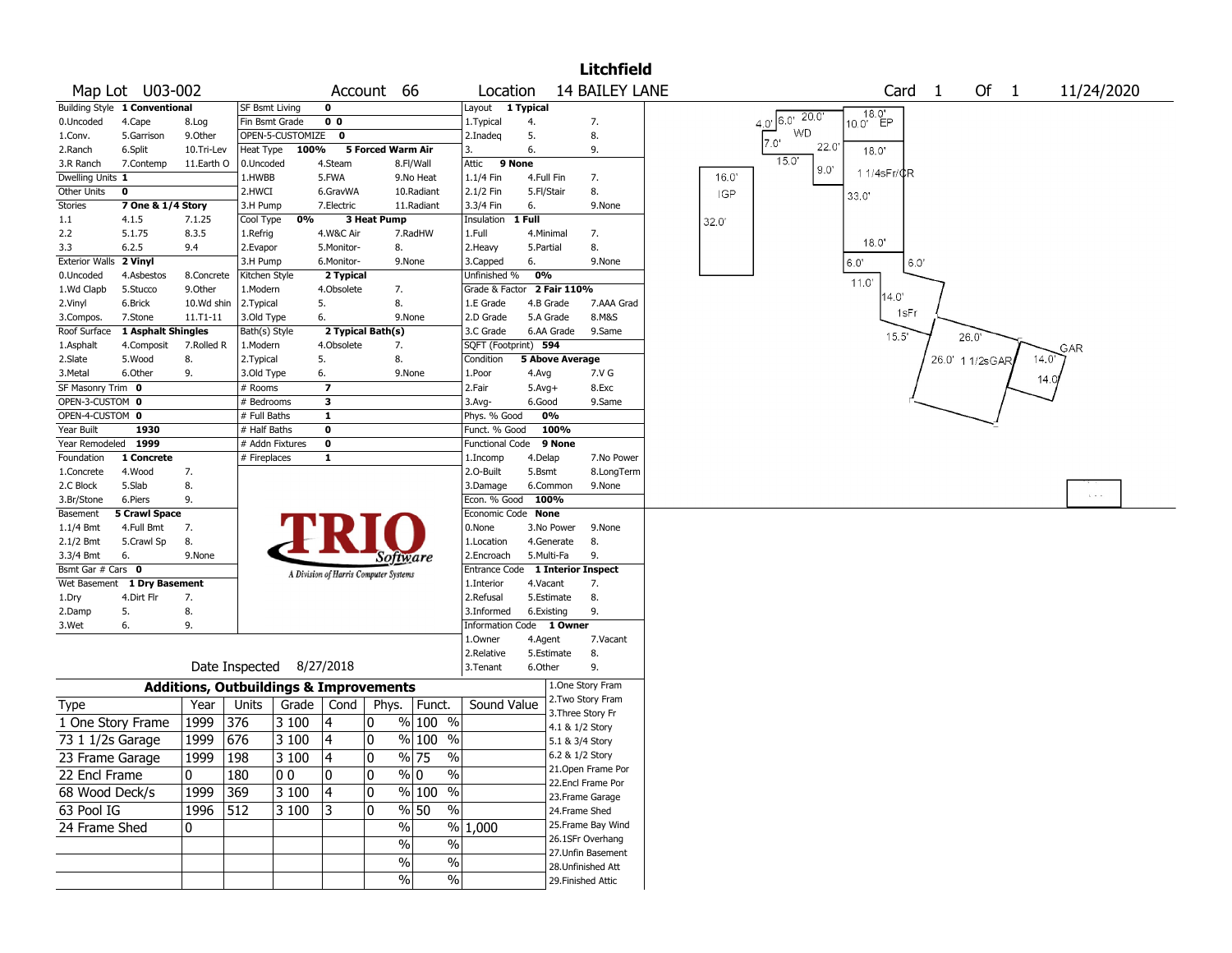|                        | Map Lot U03-003                   | Account 1027 | Location                     |                         | <b>10 BAILEY LANE</b>  |                                                          |             |          | Card <sub>1</sub>        | Of 1          |                                | 11/24/2020                         |
|------------------------|-----------------------------------|--------------|------------------------------|-------------------------|------------------------|----------------------------------------------------------|-------------|----------|--------------------------|---------------|--------------------------------|------------------------------------|
| LEAVITT, LAURIE        |                                   |              |                              | <b>Property Data</b>    |                        |                                                          |             |          | <b>Assessment Record</b> |               |                                |                                    |
|                        | LEAVITT, WILLIAM & MARY E. BAILEY |              | Neighborhood 6 Bailey Lane   |                         |                        | Year                                                     | Land        |          | <b>Buildings</b>         |               | Exempt                         | <b>Total</b>                       |
| <b>42 DANIEL DRIVE</b> |                                   |              |                              |                         |                        | 2007                                                     |             | 67,960   |                          | 21,488        | 0                              | 89,448                             |
|                        | GARDINER ME 04345                 |              | Tree Growth Year             | $\bf{0}$                |                        | 2008                                                     |             | 67,960   |                          | 21,368        | 0                              | 89,328                             |
|                        |                                   |              | X Coordinate<br>Y Coordinate |                         | 0<br>0                 | 2009                                                     |             | 89,732   |                          | 36,853        | $\pmb{0}$                      | 126,585                            |
|                        | B5915P251 B12561P93               |              | Zone/Land Use                | <b>24 Pleasant Pond</b> |                        |                                                          |             |          |                          |               |                                |                                    |
|                        |                                   |              |                              |                         |                        | 2010                                                     |             | 89,732   |                          | 29,245        | 0                              | 118,977                            |
|                        |                                   |              | Secondary Zone               |                         |                        | 2011                                                     |             | 89,732   |                          | 29,245        | 0                              | 118,977                            |
|                        |                                   |              |                              |                         |                        | 2012                                                     |             | 89,732   |                          | 27,095        | 0                              | 116,827                            |
|                        |                                   |              | Topography 2 Rolling         |                         |                        | 2013                                                     |             | 89,732   |                          | 27,095        | 0                              | 116,827                            |
|                        |                                   |              | 1.Level                      | 4.Below St              | 7.Res Protec           | 2014                                                     |             | 89,732   |                          | 27,095        | 0                              | 116,827                            |
|                        |                                   |              | 2.Rolling<br>3.Above St      | 5.Low<br>6.Swampy       | 8.<br>9.               | 2015                                                     |             | 89,732   |                          | 27,095        | 0                              | 116,827                            |
|                        |                                   |              | Utilities 8 Lake/Pond        |                         | <b>6 Septic System</b> | 2016                                                     |             | 89,732   |                          | 27,095        | 0                              | 116,827                            |
|                        |                                   |              | 1.Public                     | 4.Dr Well               | 7.Cesspool             | 2017                                                     |             | 89,732   |                          | 27,095        | 0                              | 116,827                            |
|                        |                                   |              | 2. Water                     | 5.Dug Well              | 8.Lake/Pond            | 2018                                                     |             | 89,732   |                          | 27,095        | 0                              | 116,827                            |
|                        |                                   |              | 3.Sewer                      | 6.Septic                | 9.None                 | 2019                                                     |             | 114,000  |                          | 40,300        | 0                              | 154,300                            |
|                        |                                   |              | <b>Street</b>                | 5 Right-Of-Way          |                        | 2020                                                     |             | 114,000  |                          | 40,300        | 0                              | 154,300                            |
|                        |                                   |              | 1.Paved                      | 4.Proposed              | 7.                     |                                                          |             |          | <b>Land Data</b>         |               |                                |                                    |
|                        |                                   |              | 2.Semi Imp<br>3.Gravel       | 5.R/O/W<br>6.           | 8.<br>9.None           | <b>Front Foot</b>                                        |             |          | <b>Effective</b>         |               | <b>Influence</b>               | <b>Influence</b>                   |
|                        |                                   |              |                              |                         | 0                      | 11.1-100                                                 | <b>Type</b> | Frontage | <b>Depth</b>             | <b>Factor</b> | Code<br>%                      | <b>Codes</b><br>1.Unimproved       |
|                        | Inspection Witnessed By:          |              |                              |                         | $\mathbf 0$            | 12.101-200                                               |             |          |                          |               | $\frac{9}{6}$                  | 2. Excess Frtg                     |
|                        |                                   |              |                              | <b>Sale Data</b>        |                        | $13.201+$<br>14.                                         |             |          |                          |               | %<br>%                         | 3. Topography<br>4.Size/Shape      |
| X                      |                                   | Date         | Sale Date                    |                         |                        | 15.                                                      |             |          |                          |               | %                              | 5.Access                           |
| No./Date               | Description                       | Date Insp.   | Price                        |                         |                        |                                                          |             |          |                          |               | %<br>%                         | 6.Restriction<br>7. Right of Way   |
|                        |                                   |              | Sale Type<br>1.Land          | 4.MFG UNIT              | 7.                     | <b>Square Foot</b>                                       |             |          | <b>Square Feet</b>       |               |                                | 8.View/Environ                     |
|                        |                                   |              | 2.L & B                      | 5.Other                 | 8.                     | 16.Regular Lot                                           |             |          |                          |               | $\frac{9}{6}$                  | 9.Fract Share                      |
|                        |                                   |              | 3.Building                   | 6.                      | 9.                     | 17.Secondary Lot                                         |             |          |                          |               | $\frac{9}{6}$<br>$\frac{9}{6}$ | <b>Acres</b><br>30.Frontage 1      |
|                        |                                   |              | Financing                    |                         |                        | 18. Excess Land<br>19.Condominium                        |             |          |                          |               | $\frac{9}{6}$                  | 31. Frontage 2                     |
|                        |                                   |              | 1.Convent                    | 4.Seller                | 7.                     | 20.Miscellaneous                                         |             |          |                          |               | $\frac{9}{6}$                  | 32. Tillable                       |
| Notes:                 |                                   |              | 2.FHA/VA                     | 5.Private               | 8.                     |                                                          |             |          |                          |               | $\frac{9}{6}$                  | 33.Tillable<br>34.Softwood F&O     |
|                        |                                   |              | 3.Assumed                    | 6.Cash                  | 9.Unknown              |                                                          |             |          |                          |               | $\frac{9}{6}$                  | 35. Mixed Wood F&O                 |
|                        |                                   |              | Validity                     |                         |                        | Fract. Acre                                              |             |          | <b>Acreage/Sites</b>     |               |                                | 36.Hardwood F&O                    |
|                        |                                   |              | 1.Valid                      | 4.Split                 | 7.Renovate             | 21. Houselot (Frac<br>22.Baselot(Fract)                  | 21          |          | 0.50                     | 100           | %<br>0                         | 37.Softwood TG                     |
|                        |                                   |              | 2.Related                    | 5.Partial               | 8.Other                | 23.                                                      | 44          |          | 1.00                     | 70            | $\overline{0}$<br>%<br>%       | 38. Mixed Wood TG                  |
|                        |                                   |              | 3.Distress                   | 6.Exempt                | 9.                     | Acres                                                    |             |          |                          |               | $\frac{9}{6}$                  | 39.Hardwood TG                     |
|                        |                                   |              | Verified                     |                         |                        | 24. Houselot                                             |             |          |                          |               | %                              | 40. Wasteland                      |
|                        |                                   |              | 1.Buyer                      | 4.Agent                 | 7.Family               | 25.Baselot                                               |             |          |                          |               | $\frac{9}{6}$                  | 41.Gravel Pit                      |
|                        |                                   |              | 2.Seller                     | 5.Pub Rec               | 8.Other                | 26.Rear 1                                                |             |          |                          |               | %                              | 42. Mobile Home Si<br>43.Camp Site |
|                        |                                   |              | 3.Lender                     | 6.MLS                   | 9.                     | 27.Rear 2                                                |             |          |                          |               |                                | 44.Lot Improvemen                  |
| <b>Litchfield</b>      |                                   |              |                              |                         |                        | 28. Rear 3<br><b>Total Acreage</b><br>0.50<br>29. Rear 4 |             |          |                          |               |                                | 45.Access Right                    |
|                        |                                   |              |                              |                         |                        |                                                          |             |          |                          |               |                                |                                    |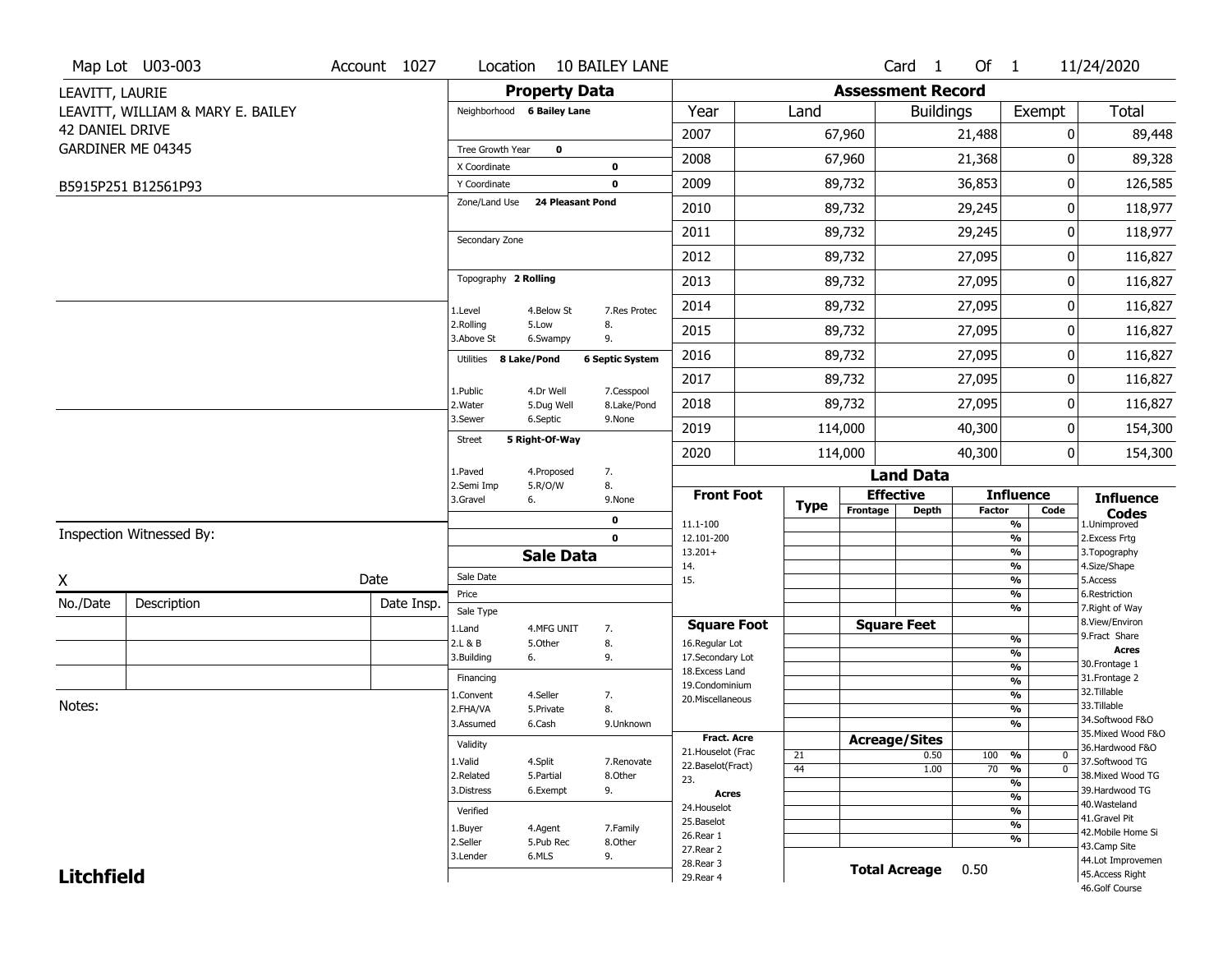| 10 BAILEY LANE<br>Map Lot U03-003<br>Of 1<br>Account 1027<br>Location<br>Card <sub>1</sub><br>11/24/2020<br>Building Style 1 Conventional<br>$\mathbf 0$<br>Layout 1 Typical<br><b>SF Bsmt Living</b><br>18.0'<br>0 <sub>0</sub><br>7.<br>0.Uncoded<br>4.Cape<br>Fin Bsmt Grade<br>1. Typical<br>8.Log<br>4.<br>OPEN-5-CUSTOMIZE<br>$\mathbf{o}$<br>5.<br>8.<br>5.Garrison<br>9.Other<br>2.Inadeg<br>1.Conv.<br>10.0' 1sBFr<br>9.<br>9 Not Heated<br>6.<br>6.Split<br>Heat Type<br>100%<br>3.<br>2.Ranch<br>10.Tri-Lev<br>11.Earth O<br>4.Steam<br>Attic<br>5 Floor & Stairs<br>7.Contemp<br>0.Uncoded<br>8.Fl/Wall<br>3.R Ranch<br>Dwelling Units 1<br>1.HWBB<br>5.FWA<br>7.<br>9.No Heat<br>1.1/4 Fin<br>4.Full Fin<br>Other Units<br>8.<br>$\mathbf 0$<br>2.HWCI<br>2.1/2 Fin<br>6.GravWA<br>10.Radiant<br>5.Fl/Stair<br>Stories<br>1 One Story<br>9.None<br>3.H Pump<br>7.Electric<br>11.Radiant<br>3.3/4 Fin<br>6.<br>18.0'<br>0%<br>9 None<br>9 None<br>1.1<br>4.1.5<br>7.1.25<br>Cool Type<br>Insulation<br>2.2<br>5.1.75<br>8.3.5<br>4.W&C Air<br>7.RadHW<br>1.Full<br>4.Minimal<br>7.<br>1.Refrig<br>8.<br>8.<br>3.3<br>6.2.5<br>9.4<br>2.Evapor<br>5.Monitor-<br>2. Heavy<br>5.Partial<br>1sBFr<br><b>Exterior Walls</b><br>10 Wood Shingle<br>9.None<br>3.H Pump<br>6.Monitor-<br>9.None<br>3.Capped<br>6.<br>0%<br>2 Typical<br>4.Asbestos<br>8.Concrete<br>Kitchen Style<br>Unfinished %<br>0.Uncoded<br>2 Fair 100%<br>4.Obsolete<br>24.0'<br>1.Wd Clapb<br>5.Stucco<br>9.Other<br>1.Modern<br>7.<br>Grade & Factor<br>8.<br>5.<br>7.AAA Grad<br>2.Vinyl<br>6.Brick<br>10.Wd shin<br>2.Typical<br>1.E Grade<br>4.B Grade<br>6.<br>5.A Grade<br>8.M&S<br>7.Stone<br>11.T1-11<br>3.Old Type<br>9.None<br>2.D Grade<br>3.Compos.<br>1 Asphalt Shingles<br>2 Typical Bath(s)<br>6.AA Grade<br>9.Same<br>Roof Surface<br>Bath(s) Style<br>3.C Grade<br>SQFT (Footprint) 432<br>4.Obsolete<br>4.Composit<br>7.Rolled R<br>1.Modern<br>7.<br>1.Asphalt<br>8.<br>8.<br>5.<br><b>3 Below Average</b><br>2.Slate<br>5.Wood<br>2.Typical<br>Condition<br>3.Metal<br>6.Other<br>9.<br>3.Old Type<br>6.<br>9.None<br>1.Poor<br>7.V G<br>4.Avg<br>SF Masonry Trim 0<br>4<br>2.Fair<br># Rooms<br>$5.Avg+$<br>8.Exc<br>OPEN-3-CUSTOM 0<br>$\overline{\mathbf{2}}$<br># Bedrooms<br>6.Good<br>9.Same<br>$3.$ Avg-<br>14.0'<br>OPEN-4-CUSTOM 0<br># Full Baths<br>1<br>0%<br>Phys. % Good<br>ΟP<br>Year Built<br>1950<br>$\mathbf 0$<br>Funct. % Good<br>100%<br># Half Baths<br> 10.0"<br>Year Remodeled<br>$\mathbf 0$<br># Addn Fixtures<br>$\mathbf 0$<br>9 None<br><b>Functional Code</b><br>2 Concrete Block<br>Foundation<br># Fireplaces<br>1<br>7.No Power<br>1.Incomp<br>4.Delap<br>1sFR<br>4.Wood<br>7.<br>2.0-Built<br>5.Bsmt<br>8.LongTerm<br>1.Concrete<br>5.Slab<br>8.<br>2.C Block<br>6.Common<br>9.None<br>3.Damage<br>4.0'<br>9.<br>Econ. % Good<br>100%<br>6.Piers<br>3.Br/Stone<br><b>4 Full Basement</b><br>Economic Code None<br>Basement<br>7.<br>1.1/4 Bmt<br>4.Full Bmt<br>0.None<br>3.No Power<br>9.None<br>8.<br>8.<br>2.1/2 Bmt<br>5.Crawl Sp<br>1.Location<br>4.Generate<br>9.<br>9.None<br>5.Multi-Fa<br>3.3/4 Bmt<br>6.<br>2.Encroach<br>Software<br>Bsmt Gar # Cars 0<br>Entrance Code 5 Estimated<br>A Division of Harris Computer Systems<br>2 Damp Basement<br>7.<br>Wet Basement<br>1.Interior<br>4.Vacant<br>7.<br>5.Estimate<br>8.<br>4.Dirt Flr<br>2.Refusal<br>1.Dry<br>9.<br>5.<br>8.<br>2.Damp<br>3.Informed<br>6.Existing<br>9.<br>Information Code 5 Estimate<br>3.Wet<br>6.<br>1.Owner<br>4.Agent<br>7.Vacant<br>8.<br>2.Relative<br>5.Estimate<br>Date Inspected 8/27/2018<br>9.<br>3.Tenant<br>6.Other<br>1.One Story Fram<br><b>Additions, Outbuildings &amp; Improvements</b><br>2. Two Story Fram<br>Sound Value<br>Year<br>Units<br>Grade<br>Phys.<br>Funct.<br><b>Type</b><br>Cond<br>3. Three Story Fr<br>38 1 Story Bsmt<br>180<br>% 0<br>%<br>0<br>00<br>0<br>10<br>4.1 & 1/2 Story<br>140<br>0<br>0<br>$\%$<br>10<br>00<br>% 0<br>1 One Story Frame<br>5.1 & 3/4 Story<br>6.2 & 1/2 Story<br>21 Open Frame<br>10<br> 40<br> 0 0<br>10<br>10<br>% 0<br>%<br>21. Open Frame Por<br>$\%$<br>%<br>22.Encl Frame Por<br>$\%$<br>$\%$<br>23. Frame Garage<br>$\%$<br>$\%$<br>24.Frame Shed<br>25. Frame Bay Wind<br>$\%$<br>$\%$<br>26.1SFr Overhang<br>$\%$<br>$\%$<br>27.Unfin Basement<br>$\%$<br>$\%$<br>28.Unfinished Att<br>$\sqrt{6}$<br>$\%$<br>29. Finished Attic |  |  |  |  |  | <b>Litchfield</b> |  |  |  |  |
|---------------------------------------------------------------------------------------------------------------------------------------------------------------------------------------------------------------------------------------------------------------------------------------------------------------------------------------------------------------------------------------------------------------------------------------------------------------------------------------------------------------------------------------------------------------------------------------------------------------------------------------------------------------------------------------------------------------------------------------------------------------------------------------------------------------------------------------------------------------------------------------------------------------------------------------------------------------------------------------------------------------------------------------------------------------------------------------------------------------------------------------------------------------------------------------------------------------------------------------------------------------------------------------------------------------------------------------------------------------------------------------------------------------------------------------------------------------------------------------------------------------------------------------------------------------------------------------------------------------------------------------------------------------------------------------------------------------------------------------------------------------------------------------------------------------------------------------------------------------------------------------------------------------------------------------------------------------------------------------------------------------------------------------------------------------------------------------------------------------------------------------------------------------------------------------------------------------------------------------------------------------------------------------------------------------------------------------------------------------------------------------------------------------------------------------------------------------------------------------------------------------------------------------------------------------------------------------------------------------------------------------------------------------------------------------------------------------------------------------------------------------------------------------------------------------------------------------------------------------------------------------------------------------------------------------------------------------------------------------------------------------------------------------------------------------------------------------------------------------------------------------------------------------------------------------------------------------------------------------------------------------------------------------------------------------------------------------------------------------------------------------------------------------------------------------------------------------------------------------------------------------------------------------------------------------------------------------------------------------------------------------------------------------------------------------------------------------------------------------------------------------------------------------------------------------------------------------------------------------------------------------------------------------------------------------------------------------------------------------------------------------------------------------------------------------------------------------------------------------------------------------------------------------------------------------------------------------------------------------------------------------------------------------------------------------------------------------------------------------------------------------------------------------------------|--|--|--|--|--|-------------------|--|--|--|--|
|                                                                                                                                                                                                                                                                                                                                                                                                                                                                                                                                                                                                                                                                                                                                                                                                                                                                                                                                                                                                                                                                                                                                                                                                                                                                                                                                                                                                                                                                                                                                                                                                                                                                                                                                                                                                                                                                                                                                                                                                                                                                                                                                                                                                                                                                                                                                                                                                                                                                                                                                                                                                                                                                                                                                                                                                                                                                                                                                                                                                                                                                                                                                                                                                                                                                                                                                                                                                                                                                                                                                                                                                                                                                                                                                                                                                                                                                                                                                                                                                                                                                                                                                                                                                                                                                                                                                                                                                                           |  |  |  |  |  |                   |  |  |  |  |
|                                                                                                                                                                                                                                                                                                                                                                                                                                                                                                                                                                                                                                                                                                                                                                                                                                                                                                                                                                                                                                                                                                                                                                                                                                                                                                                                                                                                                                                                                                                                                                                                                                                                                                                                                                                                                                                                                                                                                                                                                                                                                                                                                                                                                                                                                                                                                                                                                                                                                                                                                                                                                                                                                                                                                                                                                                                                                                                                                                                                                                                                                                                                                                                                                                                                                                                                                                                                                                                                                                                                                                                                                                                                                                                                                                                                                                                                                                                                                                                                                                                                                                                                                                                                                                                                                                                                                                                                                           |  |  |  |  |  |                   |  |  |  |  |
|                                                                                                                                                                                                                                                                                                                                                                                                                                                                                                                                                                                                                                                                                                                                                                                                                                                                                                                                                                                                                                                                                                                                                                                                                                                                                                                                                                                                                                                                                                                                                                                                                                                                                                                                                                                                                                                                                                                                                                                                                                                                                                                                                                                                                                                                                                                                                                                                                                                                                                                                                                                                                                                                                                                                                                                                                                                                                                                                                                                                                                                                                                                                                                                                                                                                                                                                                                                                                                                                                                                                                                                                                                                                                                                                                                                                                                                                                                                                                                                                                                                                                                                                                                                                                                                                                                                                                                                                                           |  |  |  |  |  |                   |  |  |  |  |
|                                                                                                                                                                                                                                                                                                                                                                                                                                                                                                                                                                                                                                                                                                                                                                                                                                                                                                                                                                                                                                                                                                                                                                                                                                                                                                                                                                                                                                                                                                                                                                                                                                                                                                                                                                                                                                                                                                                                                                                                                                                                                                                                                                                                                                                                                                                                                                                                                                                                                                                                                                                                                                                                                                                                                                                                                                                                                                                                                                                                                                                                                                                                                                                                                                                                                                                                                                                                                                                                                                                                                                                                                                                                                                                                                                                                                                                                                                                                                                                                                                                                                                                                                                                                                                                                                                                                                                                                                           |  |  |  |  |  |                   |  |  |  |  |
|                                                                                                                                                                                                                                                                                                                                                                                                                                                                                                                                                                                                                                                                                                                                                                                                                                                                                                                                                                                                                                                                                                                                                                                                                                                                                                                                                                                                                                                                                                                                                                                                                                                                                                                                                                                                                                                                                                                                                                                                                                                                                                                                                                                                                                                                                                                                                                                                                                                                                                                                                                                                                                                                                                                                                                                                                                                                                                                                                                                                                                                                                                                                                                                                                                                                                                                                                                                                                                                                                                                                                                                                                                                                                                                                                                                                                                                                                                                                                                                                                                                                                                                                                                                                                                                                                                                                                                                                                           |  |  |  |  |  |                   |  |  |  |  |
|                                                                                                                                                                                                                                                                                                                                                                                                                                                                                                                                                                                                                                                                                                                                                                                                                                                                                                                                                                                                                                                                                                                                                                                                                                                                                                                                                                                                                                                                                                                                                                                                                                                                                                                                                                                                                                                                                                                                                                                                                                                                                                                                                                                                                                                                                                                                                                                                                                                                                                                                                                                                                                                                                                                                                                                                                                                                                                                                                                                                                                                                                                                                                                                                                                                                                                                                                                                                                                                                                                                                                                                                                                                                                                                                                                                                                                                                                                                                                                                                                                                                                                                                                                                                                                                                                                                                                                                                                           |  |  |  |  |  |                   |  |  |  |  |
|                                                                                                                                                                                                                                                                                                                                                                                                                                                                                                                                                                                                                                                                                                                                                                                                                                                                                                                                                                                                                                                                                                                                                                                                                                                                                                                                                                                                                                                                                                                                                                                                                                                                                                                                                                                                                                                                                                                                                                                                                                                                                                                                                                                                                                                                                                                                                                                                                                                                                                                                                                                                                                                                                                                                                                                                                                                                                                                                                                                                                                                                                                                                                                                                                                                                                                                                                                                                                                                                                                                                                                                                                                                                                                                                                                                                                                                                                                                                                                                                                                                                                                                                                                                                                                                                                                                                                                                                                           |  |  |  |  |  |                   |  |  |  |  |
|                                                                                                                                                                                                                                                                                                                                                                                                                                                                                                                                                                                                                                                                                                                                                                                                                                                                                                                                                                                                                                                                                                                                                                                                                                                                                                                                                                                                                                                                                                                                                                                                                                                                                                                                                                                                                                                                                                                                                                                                                                                                                                                                                                                                                                                                                                                                                                                                                                                                                                                                                                                                                                                                                                                                                                                                                                                                                                                                                                                                                                                                                                                                                                                                                                                                                                                                                                                                                                                                                                                                                                                                                                                                                                                                                                                                                                                                                                                                                                                                                                                                                                                                                                                                                                                                                                                                                                                                                           |  |  |  |  |  |                   |  |  |  |  |
|                                                                                                                                                                                                                                                                                                                                                                                                                                                                                                                                                                                                                                                                                                                                                                                                                                                                                                                                                                                                                                                                                                                                                                                                                                                                                                                                                                                                                                                                                                                                                                                                                                                                                                                                                                                                                                                                                                                                                                                                                                                                                                                                                                                                                                                                                                                                                                                                                                                                                                                                                                                                                                                                                                                                                                                                                                                                                                                                                                                                                                                                                                                                                                                                                                                                                                                                                                                                                                                                                                                                                                                                                                                                                                                                                                                                                                                                                                                                                                                                                                                                                                                                                                                                                                                                                                                                                                                                                           |  |  |  |  |  |                   |  |  |  |  |
|                                                                                                                                                                                                                                                                                                                                                                                                                                                                                                                                                                                                                                                                                                                                                                                                                                                                                                                                                                                                                                                                                                                                                                                                                                                                                                                                                                                                                                                                                                                                                                                                                                                                                                                                                                                                                                                                                                                                                                                                                                                                                                                                                                                                                                                                                                                                                                                                                                                                                                                                                                                                                                                                                                                                                                                                                                                                                                                                                                                                                                                                                                                                                                                                                                                                                                                                                                                                                                                                                                                                                                                                                                                                                                                                                                                                                                                                                                                                                                                                                                                                                                                                                                                                                                                                                                                                                                                                                           |  |  |  |  |  |                   |  |  |  |  |
|                                                                                                                                                                                                                                                                                                                                                                                                                                                                                                                                                                                                                                                                                                                                                                                                                                                                                                                                                                                                                                                                                                                                                                                                                                                                                                                                                                                                                                                                                                                                                                                                                                                                                                                                                                                                                                                                                                                                                                                                                                                                                                                                                                                                                                                                                                                                                                                                                                                                                                                                                                                                                                                                                                                                                                                                                                                                                                                                                                                                                                                                                                                                                                                                                                                                                                                                                                                                                                                                                                                                                                                                                                                                                                                                                                                                                                                                                                                                                                                                                                                                                                                                                                                                                                                                                                                                                                                                                           |  |  |  |  |  |                   |  |  |  |  |
|                                                                                                                                                                                                                                                                                                                                                                                                                                                                                                                                                                                                                                                                                                                                                                                                                                                                                                                                                                                                                                                                                                                                                                                                                                                                                                                                                                                                                                                                                                                                                                                                                                                                                                                                                                                                                                                                                                                                                                                                                                                                                                                                                                                                                                                                                                                                                                                                                                                                                                                                                                                                                                                                                                                                                                                                                                                                                                                                                                                                                                                                                                                                                                                                                                                                                                                                                                                                                                                                                                                                                                                                                                                                                                                                                                                                                                                                                                                                                                                                                                                                                                                                                                                                                                                                                                                                                                                                                           |  |  |  |  |  |                   |  |  |  |  |
|                                                                                                                                                                                                                                                                                                                                                                                                                                                                                                                                                                                                                                                                                                                                                                                                                                                                                                                                                                                                                                                                                                                                                                                                                                                                                                                                                                                                                                                                                                                                                                                                                                                                                                                                                                                                                                                                                                                                                                                                                                                                                                                                                                                                                                                                                                                                                                                                                                                                                                                                                                                                                                                                                                                                                                                                                                                                                                                                                                                                                                                                                                                                                                                                                                                                                                                                                                                                                                                                                                                                                                                                                                                                                                                                                                                                                                                                                                                                                                                                                                                                                                                                                                                                                                                                                                                                                                                                                           |  |  |  |  |  |                   |  |  |  |  |
|                                                                                                                                                                                                                                                                                                                                                                                                                                                                                                                                                                                                                                                                                                                                                                                                                                                                                                                                                                                                                                                                                                                                                                                                                                                                                                                                                                                                                                                                                                                                                                                                                                                                                                                                                                                                                                                                                                                                                                                                                                                                                                                                                                                                                                                                                                                                                                                                                                                                                                                                                                                                                                                                                                                                                                                                                                                                                                                                                                                                                                                                                                                                                                                                                                                                                                                                                                                                                                                                                                                                                                                                                                                                                                                                                                                                                                                                                                                                                                                                                                                                                                                                                                                                                                                                                                                                                                                                                           |  |  |  |  |  |                   |  |  |  |  |
|                                                                                                                                                                                                                                                                                                                                                                                                                                                                                                                                                                                                                                                                                                                                                                                                                                                                                                                                                                                                                                                                                                                                                                                                                                                                                                                                                                                                                                                                                                                                                                                                                                                                                                                                                                                                                                                                                                                                                                                                                                                                                                                                                                                                                                                                                                                                                                                                                                                                                                                                                                                                                                                                                                                                                                                                                                                                                                                                                                                                                                                                                                                                                                                                                                                                                                                                                                                                                                                                                                                                                                                                                                                                                                                                                                                                                                                                                                                                                                                                                                                                                                                                                                                                                                                                                                                                                                                                                           |  |  |  |  |  |                   |  |  |  |  |
|                                                                                                                                                                                                                                                                                                                                                                                                                                                                                                                                                                                                                                                                                                                                                                                                                                                                                                                                                                                                                                                                                                                                                                                                                                                                                                                                                                                                                                                                                                                                                                                                                                                                                                                                                                                                                                                                                                                                                                                                                                                                                                                                                                                                                                                                                                                                                                                                                                                                                                                                                                                                                                                                                                                                                                                                                                                                                                                                                                                                                                                                                                                                                                                                                                                                                                                                                                                                                                                                                                                                                                                                                                                                                                                                                                                                                                                                                                                                                                                                                                                                                                                                                                                                                                                                                                                                                                                                                           |  |  |  |  |  |                   |  |  |  |  |
|                                                                                                                                                                                                                                                                                                                                                                                                                                                                                                                                                                                                                                                                                                                                                                                                                                                                                                                                                                                                                                                                                                                                                                                                                                                                                                                                                                                                                                                                                                                                                                                                                                                                                                                                                                                                                                                                                                                                                                                                                                                                                                                                                                                                                                                                                                                                                                                                                                                                                                                                                                                                                                                                                                                                                                                                                                                                                                                                                                                                                                                                                                                                                                                                                                                                                                                                                                                                                                                                                                                                                                                                                                                                                                                                                                                                                                                                                                                                                                                                                                                                                                                                                                                                                                                                                                                                                                                                                           |  |  |  |  |  |                   |  |  |  |  |
|                                                                                                                                                                                                                                                                                                                                                                                                                                                                                                                                                                                                                                                                                                                                                                                                                                                                                                                                                                                                                                                                                                                                                                                                                                                                                                                                                                                                                                                                                                                                                                                                                                                                                                                                                                                                                                                                                                                                                                                                                                                                                                                                                                                                                                                                                                                                                                                                                                                                                                                                                                                                                                                                                                                                                                                                                                                                                                                                                                                                                                                                                                                                                                                                                                                                                                                                                                                                                                                                                                                                                                                                                                                                                                                                                                                                                                                                                                                                                                                                                                                                                                                                                                                                                                                                                                                                                                                                                           |  |  |  |  |  |                   |  |  |  |  |
|                                                                                                                                                                                                                                                                                                                                                                                                                                                                                                                                                                                                                                                                                                                                                                                                                                                                                                                                                                                                                                                                                                                                                                                                                                                                                                                                                                                                                                                                                                                                                                                                                                                                                                                                                                                                                                                                                                                                                                                                                                                                                                                                                                                                                                                                                                                                                                                                                                                                                                                                                                                                                                                                                                                                                                                                                                                                                                                                                                                                                                                                                                                                                                                                                                                                                                                                                                                                                                                                                                                                                                                                                                                                                                                                                                                                                                                                                                                                                                                                                                                                                                                                                                                                                                                                                                                                                                                                                           |  |  |  |  |  |                   |  |  |  |  |
|                                                                                                                                                                                                                                                                                                                                                                                                                                                                                                                                                                                                                                                                                                                                                                                                                                                                                                                                                                                                                                                                                                                                                                                                                                                                                                                                                                                                                                                                                                                                                                                                                                                                                                                                                                                                                                                                                                                                                                                                                                                                                                                                                                                                                                                                                                                                                                                                                                                                                                                                                                                                                                                                                                                                                                                                                                                                                                                                                                                                                                                                                                                                                                                                                                                                                                                                                                                                                                                                                                                                                                                                                                                                                                                                                                                                                                                                                                                                                                                                                                                                                                                                                                                                                                                                                                                                                                                                                           |  |  |  |  |  |                   |  |  |  |  |
|                                                                                                                                                                                                                                                                                                                                                                                                                                                                                                                                                                                                                                                                                                                                                                                                                                                                                                                                                                                                                                                                                                                                                                                                                                                                                                                                                                                                                                                                                                                                                                                                                                                                                                                                                                                                                                                                                                                                                                                                                                                                                                                                                                                                                                                                                                                                                                                                                                                                                                                                                                                                                                                                                                                                                                                                                                                                                                                                                                                                                                                                                                                                                                                                                                                                                                                                                                                                                                                                                                                                                                                                                                                                                                                                                                                                                                                                                                                                                                                                                                                                                                                                                                                                                                                                                                                                                                                                                           |  |  |  |  |  |                   |  |  |  |  |
|                                                                                                                                                                                                                                                                                                                                                                                                                                                                                                                                                                                                                                                                                                                                                                                                                                                                                                                                                                                                                                                                                                                                                                                                                                                                                                                                                                                                                                                                                                                                                                                                                                                                                                                                                                                                                                                                                                                                                                                                                                                                                                                                                                                                                                                                                                                                                                                                                                                                                                                                                                                                                                                                                                                                                                                                                                                                                                                                                                                                                                                                                                                                                                                                                                                                                                                                                                                                                                                                                                                                                                                                                                                                                                                                                                                                                                                                                                                                                                                                                                                                                                                                                                                                                                                                                                                                                                                                                           |  |  |  |  |  |                   |  |  |  |  |
|                                                                                                                                                                                                                                                                                                                                                                                                                                                                                                                                                                                                                                                                                                                                                                                                                                                                                                                                                                                                                                                                                                                                                                                                                                                                                                                                                                                                                                                                                                                                                                                                                                                                                                                                                                                                                                                                                                                                                                                                                                                                                                                                                                                                                                                                                                                                                                                                                                                                                                                                                                                                                                                                                                                                                                                                                                                                                                                                                                                                                                                                                                                                                                                                                                                                                                                                                                                                                                                                                                                                                                                                                                                                                                                                                                                                                                                                                                                                                                                                                                                                                                                                                                                                                                                                                                                                                                                                                           |  |  |  |  |  |                   |  |  |  |  |
|                                                                                                                                                                                                                                                                                                                                                                                                                                                                                                                                                                                                                                                                                                                                                                                                                                                                                                                                                                                                                                                                                                                                                                                                                                                                                                                                                                                                                                                                                                                                                                                                                                                                                                                                                                                                                                                                                                                                                                                                                                                                                                                                                                                                                                                                                                                                                                                                                                                                                                                                                                                                                                                                                                                                                                                                                                                                                                                                                                                                                                                                                                                                                                                                                                                                                                                                                                                                                                                                                                                                                                                                                                                                                                                                                                                                                                                                                                                                                                                                                                                                                                                                                                                                                                                                                                                                                                                                                           |  |  |  |  |  |                   |  |  |  |  |
|                                                                                                                                                                                                                                                                                                                                                                                                                                                                                                                                                                                                                                                                                                                                                                                                                                                                                                                                                                                                                                                                                                                                                                                                                                                                                                                                                                                                                                                                                                                                                                                                                                                                                                                                                                                                                                                                                                                                                                                                                                                                                                                                                                                                                                                                                                                                                                                                                                                                                                                                                                                                                                                                                                                                                                                                                                                                                                                                                                                                                                                                                                                                                                                                                                                                                                                                                                                                                                                                                                                                                                                                                                                                                                                                                                                                                                                                                                                                                                                                                                                                                                                                                                                                                                                                                                                                                                                                                           |  |  |  |  |  |                   |  |  |  |  |
|                                                                                                                                                                                                                                                                                                                                                                                                                                                                                                                                                                                                                                                                                                                                                                                                                                                                                                                                                                                                                                                                                                                                                                                                                                                                                                                                                                                                                                                                                                                                                                                                                                                                                                                                                                                                                                                                                                                                                                                                                                                                                                                                                                                                                                                                                                                                                                                                                                                                                                                                                                                                                                                                                                                                                                                                                                                                                                                                                                                                                                                                                                                                                                                                                                                                                                                                                                                                                                                                                                                                                                                                                                                                                                                                                                                                                                                                                                                                                                                                                                                                                                                                                                                                                                                                                                                                                                                                                           |  |  |  |  |  |                   |  |  |  |  |
|                                                                                                                                                                                                                                                                                                                                                                                                                                                                                                                                                                                                                                                                                                                                                                                                                                                                                                                                                                                                                                                                                                                                                                                                                                                                                                                                                                                                                                                                                                                                                                                                                                                                                                                                                                                                                                                                                                                                                                                                                                                                                                                                                                                                                                                                                                                                                                                                                                                                                                                                                                                                                                                                                                                                                                                                                                                                                                                                                                                                                                                                                                                                                                                                                                                                                                                                                                                                                                                                                                                                                                                                                                                                                                                                                                                                                                                                                                                                                                                                                                                                                                                                                                                                                                                                                                                                                                                                                           |  |  |  |  |  |                   |  |  |  |  |
|                                                                                                                                                                                                                                                                                                                                                                                                                                                                                                                                                                                                                                                                                                                                                                                                                                                                                                                                                                                                                                                                                                                                                                                                                                                                                                                                                                                                                                                                                                                                                                                                                                                                                                                                                                                                                                                                                                                                                                                                                                                                                                                                                                                                                                                                                                                                                                                                                                                                                                                                                                                                                                                                                                                                                                                                                                                                                                                                                                                                                                                                                                                                                                                                                                                                                                                                                                                                                                                                                                                                                                                                                                                                                                                                                                                                                                                                                                                                                                                                                                                                                                                                                                                                                                                                                                                                                                                                                           |  |  |  |  |  |                   |  |  |  |  |
|                                                                                                                                                                                                                                                                                                                                                                                                                                                                                                                                                                                                                                                                                                                                                                                                                                                                                                                                                                                                                                                                                                                                                                                                                                                                                                                                                                                                                                                                                                                                                                                                                                                                                                                                                                                                                                                                                                                                                                                                                                                                                                                                                                                                                                                                                                                                                                                                                                                                                                                                                                                                                                                                                                                                                                                                                                                                                                                                                                                                                                                                                                                                                                                                                                                                                                                                                                                                                                                                                                                                                                                                                                                                                                                                                                                                                                                                                                                                                                                                                                                                                                                                                                                                                                                                                                                                                                                                                           |  |  |  |  |  |                   |  |  |  |  |
|                                                                                                                                                                                                                                                                                                                                                                                                                                                                                                                                                                                                                                                                                                                                                                                                                                                                                                                                                                                                                                                                                                                                                                                                                                                                                                                                                                                                                                                                                                                                                                                                                                                                                                                                                                                                                                                                                                                                                                                                                                                                                                                                                                                                                                                                                                                                                                                                                                                                                                                                                                                                                                                                                                                                                                                                                                                                                                                                                                                                                                                                                                                                                                                                                                                                                                                                                                                                                                                                                                                                                                                                                                                                                                                                                                                                                                                                                                                                                                                                                                                                                                                                                                                                                                                                                                                                                                                                                           |  |  |  |  |  |                   |  |  |  |  |
|                                                                                                                                                                                                                                                                                                                                                                                                                                                                                                                                                                                                                                                                                                                                                                                                                                                                                                                                                                                                                                                                                                                                                                                                                                                                                                                                                                                                                                                                                                                                                                                                                                                                                                                                                                                                                                                                                                                                                                                                                                                                                                                                                                                                                                                                                                                                                                                                                                                                                                                                                                                                                                                                                                                                                                                                                                                                                                                                                                                                                                                                                                                                                                                                                                                                                                                                                                                                                                                                                                                                                                                                                                                                                                                                                                                                                                                                                                                                                                                                                                                                                                                                                                                                                                                                                                                                                                                                                           |  |  |  |  |  |                   |  |  |  |  |
|                                                                                                                                                                                                                                                                                                                                                                                                                                                                                                                                                                                                                                                                                                                                                                                                                                                                                                                                                                                                                                                                                                                                                                                                                                                                                                                                                                                                                                                                                                                                                                                                                                                                                                                                                                                                                                                                                                                                                                                                                                                                                                                                                                                                                                                                                                                                                                                                                                                                                                                                                                                                                                                                                                                                                                                                                                                                                                                                                                                                                                                                                                                                                                                                                                                                                                                                                                                                                                                                                                                                                                                                                                                                                                                                                                                                                                                                                                                                                                                                                                                                                                                                                                                                                                                                                                                                                                                                                           |  |  |  |  |  |                   |  |  |  |  |
|                                                                                                                                                                                                                                                                                                                                                                                                                                                                                                                                                                                                                                                                                                                                                                                                                                                                                                                                                                                                                                                                                                                                                                                                                                                                                                                                                                                                                                                                                                                                                                                                                                                                                                                                                                                                                                                                                                                                                                                                                                                                                                                                                                                                                                                                                                                                                                                                                                                                                                                                                                                                                                                                                                                                                                                                                                                                                                                                                                                                                                                                                                                                                                                                                                                                                                                                                                                                                                                                                                                                                                                                                                                                                                                                                                                                                                                                                                                                                                                                                                                                                                                                                                                                                                                                                                                                                                                                                           |  |  |  |  |  |                   |  |  |  |  |
|                                                                                                                                                                                                                                                                                                                                                                                                                                                                                                                                                                                                                                                                                                                                                                                                                                                                                                                                                                                                                                                                                                                                                                                                                                                                                                                                                                                                                                                                                                                                                                                                                                                                                                                                                                                                                                                                                                                                                                                                                                                                                                                                                                                                                                                                                                                                                                                                                                                                                                                                                                                                                                                                                                                                                                                                                                                                                                                                                                                                                                                                                                                                                                                                                                                                                                                                                                                                                                                                                                                                                                                                                                                                                                                                                                                                                                                                                                                                                                                                                                                                                                                                                                                                                                                                                                                                                                                                                           |  |  |  |  |  |                   |  |  |  |  |
|                                                                                                                                                                                                                                                                                                                                                                                                                                                                                                                                                                                                                                                                                                                                                                                                                                                                                                                                                                                                                                                                                                                                                                                                                                                                                                                                                                                                                                                                                                                                                                                                                                                                                                                                                                                                                                                                                                                                                                                                                                                                                                                                                                                                                                                                                                                                                                                                                                                                                                                                                                                                                                                                                                                                                                                                                                                                                                                                                                                                                                                                                                                                                                                                                                                                                                                                                                                                                                                                                                                                                                                                                                                                                                                                                                                                                                                                                                                                                                                                                                                                                                                                                                                                                                                                                                                                                                                                                           |  |  |  |  |  |                   |  |  |  |  |
|                                                                                                                                                                                                                                                                                                                                                                                                                                                                                                                                                                                                                                                                                                                                                                                                                                                                                                                                                                                                                                                                                                                                                                                                                                                                                                                                                                                                                                                                                                                                                                                                                                                                                                                                                                                                                                                                                                                                                                                                                                                                                                                                                                                                                                                                                                                                                                                                                                                                                                                                                                                                                                                                                                                                                                                                                                                                                                                                                                                                                                                                                                                                                                                                                                                                                                                                                                                                                                                                                                                                                                                                                                                                                                                                                                                                                                                                                                                                                                                                                                                                                                                                                                                                                                                                                                                                                                                                                           |  |  |  |  |  |                   |  |  |  |  |
|                                                                                                                                                                                                                                                                                                                                                                                                                                                                                                                                                                                                                                                                                                                                                                                                                                                                                                                                                                                                                                                                                                                                                                                                                                                                                                                                                                                                                                                                                                                                                                                                                                                                                                                                                                                                                                                                                                                                                                                                                                                                                                                                                                                                                                                                                                                                                                                                                                                                                                                                                                                                                                                                                                                                                                                                                                                                                                                                                                                                                                                                                                                                                                                                                                                                                                                                                                                                                                                                                                                                                                                                                                                                                                                                                                                                                                                                                                                                                                                                                                                                                                                                                                                                                                                                                                                                                                                                                           |  |  |  |  |  |                   |  |  |  |  |
|                                                                                                                                                                                                                                                                                                                                                                                                                                                                                                                                                                                                                                                                                                                                                                                                                                                                                                                                                                                                                                                                                                                                                                                                                                                                                                                                                                                                                                                                                                                                                                                                                                                                                                                                                                                                                                                                                                                                                                                                                                                                                                                                                                                                                                                                                                                                                                                                                                                                                                                                                                                                                                                                                                                                                                                                                                                                                                                                                                                                                                                                                                                                                                                                                                                                                                                                                                                                                                                                                                                                                                                                                                                                                                                                                                                                                                                                                                                                                                                                                                                                                                                                                                                                                                                                                                                                                                                                                           |  |  |  |  |  |                   |  |  |  |  |
|                                                                                                                                                                                                                                                                                                                                                                                                                                                                                                                                                                                                                                                                                                                                                                                                                                                                                                                                                                                                                                                                                                                                                                                                                                                                                                                                                                                                                                                                                                                                                                                                                                                                                                                                                                                                                                                                                                                                                                                                                                                                                                                                                                                                                                                                                                                                                                                                                                                                                                                                                                                                                                                                                                                                                                                                                                                                                                                                                                                                                                                                                                                                                                                                                                                                                                                                                                                                                                                                                                                                                                                                                                                                                                                                                                                                                                                                                                                                                                                                                                                                                                                                                                                                                                                                                                                                                                                                                           |  |  |  |  |  |                   |  |  |  |  |
|                                                                                                                                                                                                                                                                                                                                                                                                                                                                                                                                                                                                                                                                                                                                                                                                                                                                                                                                                                                                                                                                                                                                                                                                                                                                                                                                                                                                                                                                                                                                                                                                                                                                                                                                                                                                                                                                                                                                                                                                                                                                                                                                                                                                                                                                                                                                                                                                                                                                                                                                                                                                                                                                                                                                                                                                                                                                                                                                                                                                                                                                                                                                                                                                                                                                                                                                                                                                                                                                                                                                                                                                                                                                                                                                                                                                                                                                                                                                                                                                                                                                                                                                                                                                                                                                                                                                                                                                                           |  |  |  |  |  |                   |  |  |  |  |
|                                                                                                                                                                                                                                                                                                                                                                                                                                                                                                                                                                                                                                                                                                                                                                                                                                                                                                                                                                                                                                                                                                                                                                                                                                                                                                                                                                                                                                                                                                                                                                                                                                                                                                                                                                                                                                                                                                                                                                                                                                                                                                                                                                                                                                                                                                                                                                                                                                                                                                                                                                                                                                                                                                                                                                                                                                                                                                                                                                                                                                                                                                                                                                                                                                                                                                                                                                                                                                                                                                                                                                                                                                                                                                                                                                                                                                                                                                                                                                                                                                                                                                                                                                                                                                                                                                                                                                                                                           |  |  |  |  |  |                   |  |  |  |  |
|                                                                                                                                                                                                                                                                                                                                                                                                                                                                                                                                                                                                                                                                                                                                                                                                                                                                                                                                                                                                                                                                                                                                                                                                                                                                                                                                                                                                                                                                                                                                                                                                                                                                                                                                                                                                                                                                                                                                                                                                                                                                                                                                                                                                                                                                                                                                                                                                                                                                                                                                                                                                                                                                                                                                                                                                                                                                                                                                                                                                                                                                                                                                                                                                                                                                                                                                                                                                                                                                                                                                                                                                                                                                                                                                                                                                                                                                                                                                                                                                                                                                                                                                                                                                                                                                                                                                                                                                                           |  |  |  |  |  |                   |  |  |  |  |
|                                                                                                                                                                                                                                                                                                                                                                                                                                                                                                                                                                                                                                                                                                                                                                                                                                                                                                                                                                                                                                                                                                                                                                                                                                                                                                                                                                                                                                                                                                                                                                                                                                                                                                                                                                                                                                                                                                                                                                                                                                                                                                                                                                                                                                                                                                                                                                                                                                                                                                                                                                                                                                                                                                                                                                                                                                                                                                                                                                                                                                                                                                                                                                                                                                                                                                                                                                                                                                                                                                                                                                                                                                                                                                                                                                                                                                                                                                                                                                                                                                                                                                                                                                                                                                                                                                                                                                                                                           |  |  |  |  |  |                   |  |  |  |  |
|                                                                                                                                                                                                                                                                                                                                                                                                                                                                                                                                                                                                                                                                                                                                                                                                                                                                                                                                                                                                                                                                                                                                                                                                                                                                                                                                                                                                                                                                                                                                                                                                                                                                                                                                                                                                                                                                                                                                                                                                                                                                                                                                                                                                                                                                                                                                                                                                                                                                                                                                                                                                                                                                                                                                                                                                                                                                                                                                                                                                                                                                                                                                                                                                                                                                                                                                                                                                                                                                                                                                                                                                                                                                                                                                                                                                                                                                                                                                                                                                                                                                                                                                                                                                                                                                                                                                                                                                                           |  |  |  |  |  |                   |  |  |  |  |
|                                                                                                                                                                                                                                                                                                                                                                                                                                                                                                                                                                                                                                                                                                                                                                                                                                                                                                                                                                                                                                                                                                                                                                                                                                                                                                                                                                                                                                                                                                                                                                                                                                                                                                                                                                                                                                                                                                                                                                                                                                                                                                                                                                                                                                                                                                                                                                                                                                                                                                                                                                                                                                                                                                                                                                                                                                                                                                                                                                                                                                                                                                                                                                                                                                                                                                                                                                                                                                                                                                                                                                                                                                                                                                                                                                                                                                                                                                                                                                                                                                                                                                                                                                                                                                                                                                                                                                                                                           |  |  |  |  |  |                   |  |  |  |  |
|                                                                                                                                                                                                                                                                                                                                                                                                                                                                                                                                                                                                                                                                                                                                                                                                                                                                                                                                                                                                                                                                                                                                                                                                                                                                                                                                                                                                                                                                                                                                                                                                                                                                                                                                                                                                                                                                                                                                                                                                                                                                                                                                                                                                                                                                                                                                                                                                                                                                                                                                                                                                                                                                                                                                                                                                                                                                                                                                                                                                                                                                                                                                                                                                                                                                                                                                                                                                                                                                                                                                                                                                                                                                                                                                                                                                                                                                                                                                                                                                                                                                                                                                                                                                                                                                                                                                                                                                                           |  |  |  |  |  |                   |  |  |  |  |
|                                                                                                                                                                                                                                                                                                                                                                                                                                                                                                                                                                                                                                                                                                                                                                                                                                                                                                                                                                                                                                                                                                                                                                                                                                                                                                                                                                                                                                                                                                                                                                                                                                                                                                                                                                                                                                                                                                                                                                                                                                                                                                                                                                                                                                                                                                                                                                                                                                                                                                                                                                                                                                                                                                                                                                                                                                                                                                                                                                                                                                                                                                                                                                                                                                                                                                                                                                                                                                                                                                                                                                                                                                                                                                                                                                                                                                                                                                                                                                                                                                                                                                                                                                                                                                                                                                                                                                                                                           |  |  |  |  |  |                   |  |  |  |  |
|                                                                                                                                                                                                                                                                                                                                                                                                                                                                                                                                                                                                                                                                                                                                                                                                                                                                                                                                                                                                                                                                                                                                                                                                                                                                                                                                                                                                                                                                                                                                                                                                                                                                                                                                                                                                                                                                                                                                                                                                                                                                                                                                                                                                                                                                                                                                                                                                                                                                                                                                                                                                                                                                                                                                                                                                                                                                                                                                                                                                                                                                                                                                                                                                                                                                                                                                                                                                                                                                                                                                                                                                                                                                                                                                                                                                                                                                                                                                                                                                                                                                                                                                                                                                                                                                                                                                                                                                                           |  |  |  |  |  |                   |  |  |  |  |
|                                                                                                                                                                                                                                                                                                                                                                                                                                                                                                                                                                                                                                                                                                                                                                                                                                                                                                                                                                                                                                                                                                                                                                                                                                                                                                                                                                                                                                                                                                                                                                                                                                                                                                                                                                                                                                                                                                                                                                                                                                                                                                                                                                                                                                                                                                                                                                                                                                                                                                                                                                                                                                                                                                                                                                                                                                                                                                                                                                                                                                                                                                                                                                                                                                                                                                                                                                                                                                                                                                                                                                                                                                                                                                                                                                                                                                                                                                                                                                                                                                                                                                                                                                                                                                                                                                                                                                                                                           |  |  |  |  |  |                   |  |  |  |  |
|                                                                                                                                                                                                                                                                                                                                                                                                                                                                                                                                                                                                                                                                                                                                                                                                                                                                                                                                                                                                                                                                                                                                                                                                                                                                                                                                                                                                                                                                                                                                                                                                                                                                                                                                                                                                                                                                                                                                                                                                                                                                                                                                                                                                                                                                                                                                                                                                                                                                                                                                                                                                                                                                                                                                                                                                                                                                                                                                                                                                                                                                                                                                                                                                                                                                                                                                                                                                                                                                                                                                                                                                                                                                                                                                                                                                                                                                                                                                                                                                                                                                                                                                                                                                                                                                                                                                                                                                                           |  |  |  |  |  |                   |  |  |  |  |
|                                                                                                                                                                                                                                                                                                                                                                                                                                                                                                                                                                                                                                                                                                                                                                                                                                                                                                                                                                                                                                                                                                                                                                                                                                                                                                                                                                                                                                                                                                                                                                                                                                                                                                                                                                                                                                                                                                                                                                                                                                                                                                                                                                                                                                                                                                                                                                                                                                                                                                                                                                                                                                                                                                                                                                                                                                                                                                                                                                                                                                                                                                                                                                                                                                                                                                                                                                                                                                                                                                                                                                                                                                                                                                                                                                                                                                                                                                                                                                                                                                                                                                                                                                                                                                                                                                                                                                                                                           |  |  |  |  |  |                   |  |  |  |  |
|                                                                                                                                                                                                                                                                                                                                                                                                                                                                                                                                                                                                                                                                                                                                                                                                                                                                                                                                                                                                                                                                                                                                                                                                                                                                                                                                                                                                                                                                                                                                                                                                                                                                                                                                                                                                                                                                                                                                                                                                                                                                                                                                                                                                                                                                                                                                                                                                                                                                                                                                                                                                                                                                                                                                                                                                                                                                                                                                                                                                                                                                                                                                                                                                                                                                                                                                                                                                                                                                                                                                                                                                                                                                                                                                                                                                                                                                                                                                                                                                                                                                                                                                                                                                                                                                                                                                                                                                                           |  |  |  |  |  |                   |  |  |  |  |
|                                                                                                                                                                                                                                                                                                                                                                                                                                                                                                                                                                                                                                                                                                                                                                                                                                                                                                                                                                                                                                                                                                                                                                                                                                                                                                                                                                                                                                                                                                                                                                                                                                                                                                                                                                                                                                                                                                                                                                                                                                                                                                                                                                                                                                                                                                                                                                                                                                                                                                                                                                                                                                                                                                                                                                                                                                                                                                                                                                                                                                                                                                                                                                                                                                                                                                                                                                                                                                                                                                                                                                                                                                                                                                                                                                                                                                                                                                                                                                                                                                                                                                                                                                                                                                                                                                                                                                                                                           |  |  |  |  |  |                   |  |  |  |  |
|                                                                                                                                                                                                                                                                                                                                                                                                                                                                                                                                                                                                                                                                                                                                                                                                                                                                                                                                                                                                                                                                                                                                                                                                                                                                                                                                                                                                                                                                                                                                                                                                                                                                                                                                                                                                                                                                                                                                                                                                                                                                                                                                                                                                                                                                                                                                                                                                                                                                                                                                                                                                                                                                                                                                                                                                                                                                                                                                                                                                                                                                                                                                                                                                                                                                                                                                                                                                                                                                                                                                                                                                                                                                                                                                                                                                                                                                                                                                                                                                                                                                                                                                                                                                                                                                                                                                                                                                                           |  |  |  |  |  |                   |  |  |  |  |
|                                                                                                                                                                                                                                                                                                                                                                                                                                                                                                                                                                                                                                                                                                                                                                                                                                                                                                                                                                                                                                                                                                                                                                                                                                                                                                                                                                                                                                                                                                                                                                                                                                                                                                                                                                                                                                                                                                                                                                                                                                                                                                                                                                                                                                                                                                                                                                                                                                                                                                                                                                                                                                                                                                                                                                                                                                                                                                                                                                                                                                                                                                                                                                                                                                                                                                                                                                                                                                                                                                                                                                                                                                                                                                                                                                                                                                                                                                                                                                                                                                                                                                                                                                                                                                                                                                                                                                                                                           |  |  |  |  |  |                   |  |  |  |  |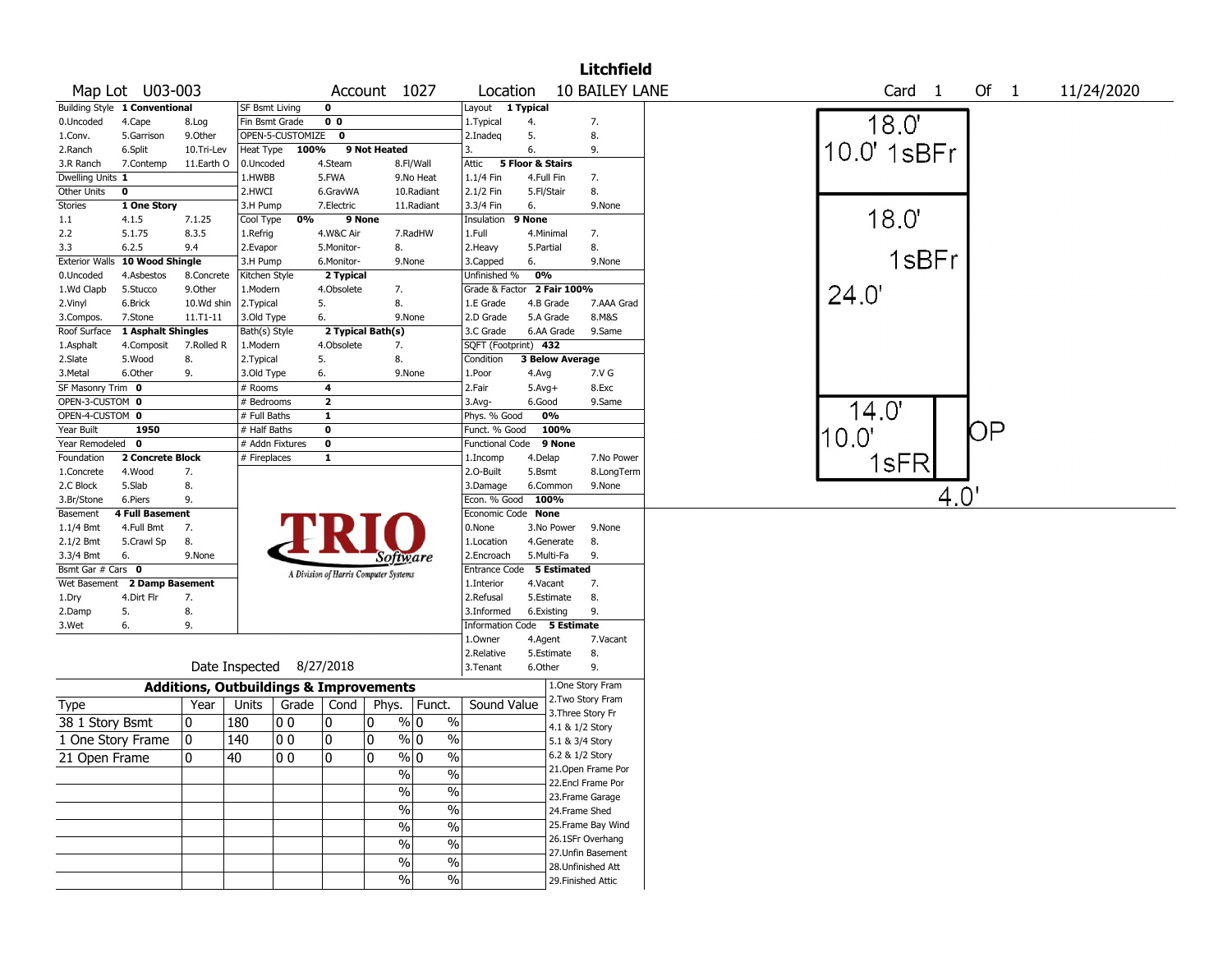|                   | Map Lot U03-004                                               | Account 1256 | Location                         |                         | 1 OSPREY LANE             |                                   |             |                          | Card <sub>1</sub>    | Of $1$  |                                | 11/24/2020                         |
|-------------------|---------------------------------------------------------------|--------------|----------------------------------|-------------------------|---------------------------|-----------------------------------|-------------|--------------------------|----------------------|---------|--------------------------------|------------------------------------|
| MORSE, TRUDY I    |                                                               |              |                                  | <b>Property Data</b>    |                           |                                   |             | <b>Assessment Record</b> |                      |         |                                |                                    |
| 6385 WILLOW ROAD  |                                                               |              | Neighborhood 152 Osprey Lane     |                         |                           | Year                              | Land        |                          | <b>Buildings</b>     |         | Exempt                         | Total                              |
|                   | W BLOOMFIELD MI 48324                                         |              |                                  |                         |                           | 2007                              |             | 110,530                  |                      | 116,385 | 13,000                         | 213,915                            |
|                   |                                                               |              | Tree Growth Year<br>X Coordinate | $\mathbf{o}$            | 0                         | 2008                              |             | 110,530                  |                      | 116,385 | 12,350                         | 214,565                            |
|                   | B3351P209 B5743P323 B5993P296                                 |              | Y Coordinate                     |                         | 0                         | 2009                              |             | 144,500                  |                      | 107,044 | 9,500                          | 242,044                            |
|                   |                                                               |              | Zone/Land Use                    | <b>24 Pleasant Pond</b> |                           | 2010                              |             | 144,500                  |                      | 107,371 | 10,000                         | 241,871                            |
|                   |                                                               |              |                                  |                         |                           | 2011                              |             | 144,500                  |                      | 107,371 | 10,000                         | 241,871                            |
|                   |                                                               |              | Secondary Zone                   |                         |                           | 2012                              |             | 144,500                  |                      | 85,065  | 10,000                         | 219,565                            |
|                   |                                                               |              | Topography 2 Rolling             |                         |                           | 2013                              |             | 144,500                  |                      | 85,065  | 10,000                         | 219,565                            |
|                   |                                                               |              | 1.Level                          | 4.Below St              | 7.Res Protec              | 2014                              |             | 144,500                  |                      | 85,065  | 10,000                         | 219,565                            |
|                   |                                                               |              | 2.Rolling<br>3.Above St          | 5.Low<br>6.Swampy       | 8.<br>9.                  | 2015                              |             | 144,500                  |                      | 85,065  | 10,000                         | 219,565                            |
|                   |                                                               |              | Utilities 4 Drilled Well         |                         | <b>6 Septic System</b>    | 2016                              |             | 144,500                  |                      | 85,065  | 15,000                         | 214,565                            |
|                   |                                                               |              |                                  |                         |                           | 2017                              |             | 144,500                  |                      | 85,065  | 20,000                         | 209,565                            |
|                   |                                                               |              | 1.Public<br>2. Water             | 4.Dr Well<br>5.Dug Well | 7.Cesspool<br>8.Lake/Pond | 2018                              |             | 144,500                  |                      | 85,065  | 19,200                         | 210,365                            |
|                   |                                                               |              | 3.Sewer                          | 6.Septic                | 9.None                    | 2019                              |             | 145,600                  |                      | 206,200 | 20,000                         | 331,800                            |
|                   |                                                               |              | Street                           | 5 Right-Of-Way          |                           | 2020                              |             | 145,600                  |                      | 104,900 | 25,000                         | 225,500                            |
|                   |                                                               |              | 1.Paved                          | 4.Proposed              | 7.                        |                                   |             |                          | <b>Land Data</b>     |         |                                |                                    |
|                   |                                                               |              | 2.Semi Imp<br>3.Gravel           | 5.R/O/W<br>6.           | 8.<br>9.None              | <b>Front Foot</b>                 |             | <b>Effective</b>         |                      |         | <b>Influence</b>               | <b>Influence</b>                   |
|                   |                                                               |              |                                  |                         | 0                         | 11.1-100                          | <b>Type</b> | Frontage                 | <b>Depth</b>         | Factor  | Code<br>$\frac{9}{6}$          | <b>Codes</b><br>1.Unimproved       |
|                   | Inspection Witnessed By:                                      |              |                                  |                         | $\mathbf 0$               | 12.101-200                        |             |                          |                      |         | $\frac{9}{6}$                  | 2. Excess Frtg                     |
|                   |                                                               |              |                                  | <b>Sale Data</b>        |                           | $13.201+$<br>14.                  |             |                          |                      |         | $\frac{9}{6}$<br>$\frac{9}{6}$ | 3. Topography<br>4.Size/Shape      |
| Χ                 |                                                               | Date         | Sale Date                        |                         |                           | 15.                               |             |                          |                      |         | $\frac{9}{6}$                  | 5.Access                           |
| No./Date          | Description                                                   | Date Insp.   | Price                            |                         |                           |                                   |             |                          |                      |         | %<br>$\frac{9}{6}$             | 6.Restriction<br>7. Right of Way   |
|                   |                                                               |              | Sale Type<br>1.Land              | 4.MFG UNIT              | 7.                        | <b>Square Foot</b>                |             |                          | <b>Square Feet</b>   |         |                                | 8.View/Environ                     |
|                   |                                                               |              | 2.L & B                          | 5.Other                 | 8.                        | 16.Regular Lot                    |             |                          |                      |         | $\frac{9}{6}$                  | 9.Fract Share                      |
|                   |                                                               |              | 3.Building                       | 6.                      | 9.                        | 17.Secondary Lot                  |             |                          |                      |         | $\frac{9}{6}$<br>$\frac{9}{6}$ | <b>Acres</b><br>30. Frontage 1     |
|                   |                                                               |              | Financing                        |                         |                           | 18. Excess Land<br>19.Condominium |             |                          |                      |         | $\frac{9}{6}$                  | 31. Frontage 2                     |
|                   |                                                               |              | 1.Convent                        | 4.Seller                | 7.                        | 20.Miscellaneous                  |             |                          |                      |         | $\frac{9}{6}$                  | 32.Tillable                        |
| Notes:            |                                                               |              | 2.FHA/VA                         | 5.Private               | 8.                        |                                   |             |                          |                      |         | $\frac{9}{6}$                  | 33.Tillable<br>34.Softwood F&O     |
|                   | '20 Per review and site visit adjust house list(Bedroom and   |              | 3.Assumed                        | 6.Cash                  | 9.Unknown                 | <b>Fract. Acre</b>                |             |                          |                      |         | %                              | 35. Mixed Wood F&O                 |
|                   | bath count). Adjust condition and functional obsolescence for |              | Validity                         |                         |                           | 21. Houselot (Frac                | 21          | <b>Acreage/Sites</b>     | 0.50                 | 100     | %<br>0                         | 36.Hardwood F&O                    |
|                   | damage to home from foundation failures and freeze up. This   |              | 1.Valid                          | 4.Split                 | 7.Renovate                | 22.Baselot(Fract)                 | 30          |                          | 1.00                 | 100     | %<br>$\mathbf 0$               | 37.Softwood TG                     |
|                   | has caused sill damage, leaks and wall damage. Major repairs  |              | 2.Related                        | 5.Partial               | 8.Other                   | 23.                               | 26          |                          | 0.20                 | 100     | $\frac{9}{6}$<br>$\mathbf{0}$  | 38. Mixed Wood TG                  |
|                   | are to be made to correct the issues. Seperate the wood deck  |              | 3.Distress                       | 6.Exempt                | 9.                        | <b>Acres</b>                      | 44          |                          | 1.00                 | 100     | $\frac{9}{6}$<br>$\mathbf 0$   | 39.Hardwood TG<br>40.Wasteland     |
|                   | assessment. Front wd is the better of the two. Side deck is   |              | Verified                         |                         |                           | 24. Houselot<br>25.Baselot        |             |                          |                      |         | %                              | 41.Gravel Pit                      |
|                   | failing and needs to be replaced. Furnace also needs to be    |              | 1.Buyer                          | 4.Agent                 | 7.Family                  | 26.Rear 1                         |             |                          |                      |         | %                              | 42. Mobile Home Si                 |
|                   | replaced. Adjust and abate.                                   |              | 2.Seller                         | 5.Pub Rec               | 8.Other                   | 27. Rear 2                        |             |                          |                      |         | %                              | 43.Camp Site                       |
|                   |                                                               |              | 3.Lender                         | 6.MLS                   | 9.                        | 28. Rear 3                        |             |                          | <b>Total Acreage</b> | 1.70    |                                | 44.Lot Improvemen                  |
| <b>Litchfield</b> |                                                               |              |                                  |                         |                           | 29. Rear 4                        |             |                          |                      |         |                                | 45. Access Right<br>46.Golf Course |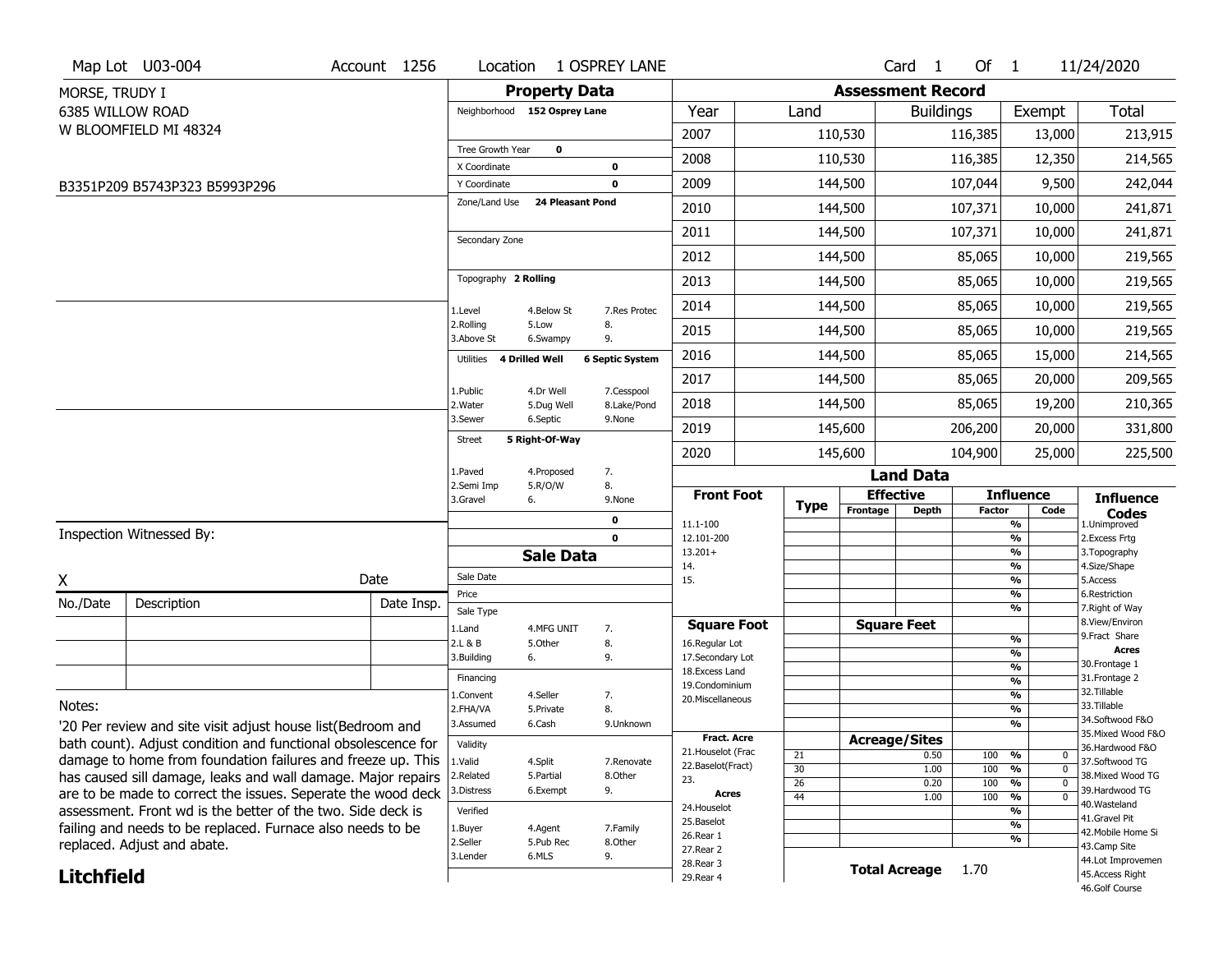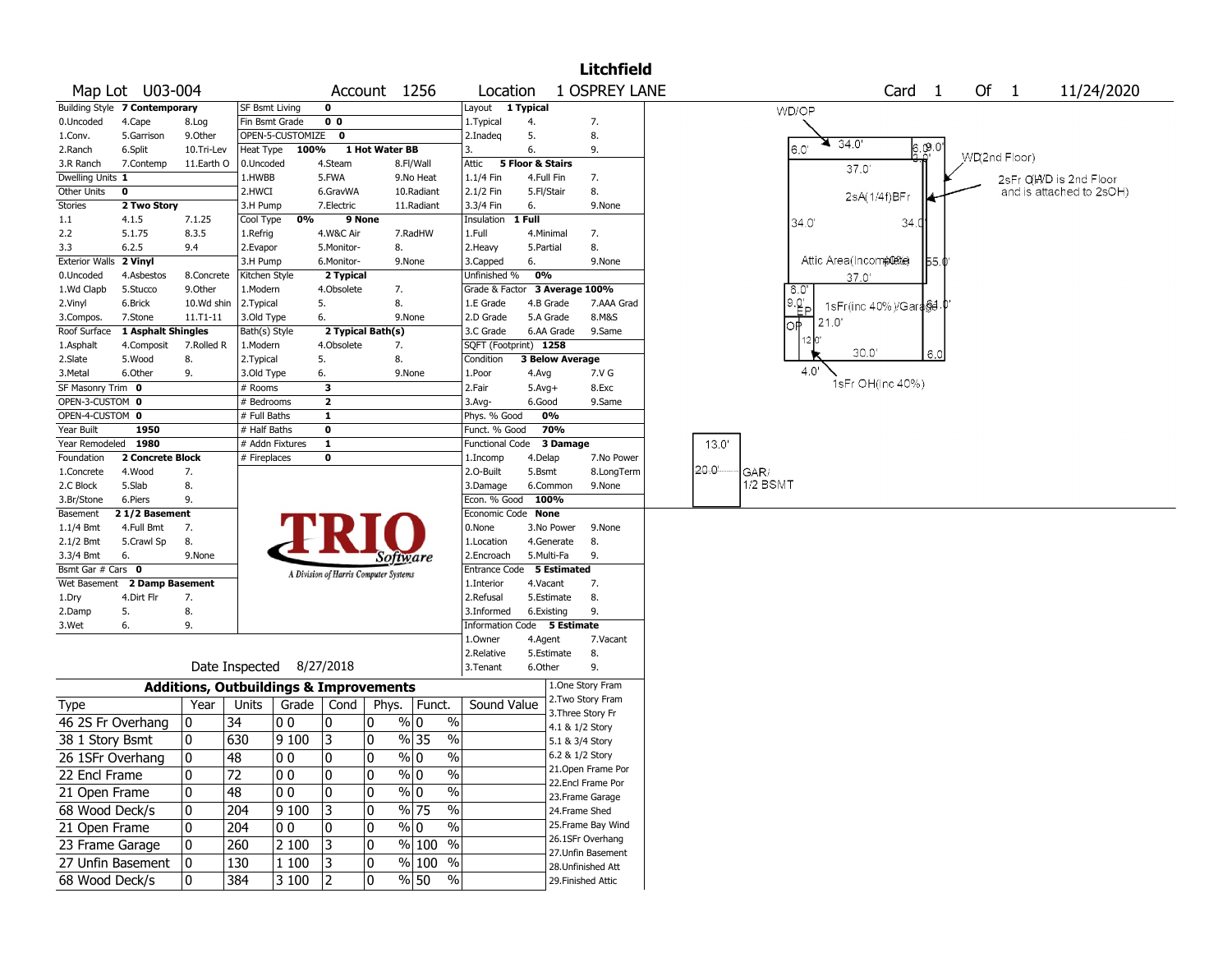|                                         | Map Lot U03-005          | Account 390 |                               |                         | Location 7 OSPREY LANE |                        |                 |                          | Card <sub>1</sub>    | Of $1$        |                                | 11/24/2020                        |
|-----------------------------------------|--------------------------|-------------|-------------------------------|-------------------------|------------------------|------------------------|-----------------|--------------------------|----------------------|---------------|--------------------------------|-----------------------------------|
| RAND, PATRICK J                         |                          |             |                               | <b>Property Data</b>    |                        |                        |                 | <b>Assessment Record</b> |                      |               |                                |                                   |
| 7 OSPREY LANE                           |                          |             | Neighborhood 152 Osprey Lane  |                         |                        | Year                   | Land            |                          | <b>Buildings</b>     |               | Exempt                         | <b>Total</b>                      |
|                                         | LITCHFIELD ME 04350      |             |                               |                         |                        | 2007                   |                 | 91,609                   |                      | 76,913        | 0                              | 168,522                           |
|                                         |                          |             | Tree Growth Year              | $\mathbf 0$             |                        | 2008                   |                 | 91,609                   |                      | 76,712        | 0                              | 168,321                           |
|                                         |                          |             | X Coordinate                  |                         | $\mathbf 0$            |                        |                 |                          |                      |               |                                |                                   |
|                                         | B8049P64 B12738P219      |             | Y Coordinate<br>Zone/Land Use | <b>24 Pleasant Pond</b> | $\mathbf 0$            | 2009                   |                 | 117,025                  |                      | 70,059        | 0                              | 187,084                           |
| <b>Previous Owner</b><br>CROSS, DOUGLAS |                          |             |                               |                         |                        | 2010                   |                 | 117,025                  |                      | 67,427        | 0                              | 184,452                           |
| 7 OSPREY LANE                           |                          |             | Secondary Zone                |                         |                        | 2011                   |                 | 117,025                  |                      | 96,936        | 0                              | 213,961                           |
|                                         |                          |             |                               |                         |                        | 2012                   |                 | 117,025                  |                      | 96,936        | 0                              | 213,961                           |
|                                         | LITCHFIELD ME 04350      |             | Topography 2 Rolling          |                         |                        | 2013                   |                 | 117,025                  |                      | 96,929        | 0                              | 213,954                           |
|                                         | Sale Date: 7/23/2004     |             | 1.Level                       | 4.Below St              | 7.Res Protec           | 2014                   |                 | 117,025                  |                      | 96,866        | 0                              | 213,891                           |
|                                         |                          |             | 2.Rolling<br>3.Above St       | 5.Low<br>6.Swampy       | 8.<br>9.               | 2015                   |                 | 117,025                  |                      | 96,859        | 10,000                         | 203,884                           |
|                                         |                          |             | 4 Drilled Well<br>Utilities   |                         | <b>6 Septic System</b> | 2016                   |                 | 117,025                  |                      | 96,775        | 15,000                         | 198,800                           |
|                                         |                          |             | 1.Public                      | 4.Dr Well               | 7.Cesspool             | 2017                   |                 | 117,025                  |                      | 96,768        | 20,000                         | 193,793                           |
|                                         |                          |             | 2. Water                      | 5.Dug Well              | 8.Lake/Pond            | 2018                   |                 | 117,025                  |                      | 96,706        | 19,200                         | 194,531                           |
|                                         |                          |             | 3.Sewer<br>3 Gravel           | 6.Septic                | 9.None                 | 2019                   |                 | 130,900                  |                      | 99,600        | 20,000                         | 210,500                           |
|                                         |                          |             | <b>Street</b>                 |                         |                        | 2020                   |                 | 130,900                  |                      | 99,600        | 25,000                         | 205,500                           |
|                                         |                          |             | 1.Paved                       | 4.Proposed              | 7.                     |                        |                 |                          | <b>Land Data</b>     |               |                                |                                   |
|                                         |                          |             | 2.Semi Imp<br>3.Gravel<br>6.  | 5.R/O/W                 | 8.<br>9.None           | <b>Front Foot</b>      |                 |                          | <b>Effective</b>     |               | <b>Influence</b>               | <b>Influence</b>                  |
|                                         |                          |             |                               |                         | 0                      | 11.1-100               | <b>Type</b>     | Frontage                 | <b>Depth</b>         | <b>Factor</b> | Code<br>%                      | <b>Codes</b><br>1.Unimproved      |
|                                         | Inspection Witnessed By: |             |                               |                         | $\mathbf 0$            | 12.101-200             |                 |                          |                      |               | $\frac{9}{6}$                  | 2.Excess Frtg                     |
|                                         |                          |             |                               | <b>Sale Data</b>        |                        | $13.201+$              |                 |                          |                      |               | %<br>%                         | 3. Topography<br>4.Size/Shape     |
| X                                       |                          | Date        | Sale Date                     |                         | 7/23/2004              | 14.<br>15.             |                 |                          |                      |               | %                              | 5.Access                          |
| No./Date                                | Description              | Date Insp.  | Price                         |                         | 199,900                |                        |                 |                          |                      |               | %                              | 6.Restriction                     |
|                                         |                          |             | Sale Type                     | 2 Land & Buildings      |                        | <b>Square Foot</b>     |                 |                          | <b>Square Feet</b>   |               | %                              | 7. Right of Way<br>8.View/Environ |
|                                         |                          |             | 1.Land<br>2.L & B             | 4.MFG UNIT<br>5.0ther   | 7.<br>8.               | 16.Regular Lot         |                 |                          |                      |               | $\frac{9}{6}$                  | 9.Fract Share                     |
|                                         |                          |             | 3.Building<br>6.              |                         | 9.                     | 17.Secondary Lot       |                 |                          |                      |               | $\frac{9}{6}$                  | <b>Acres</b>                      |
|                                         |                          |             | Financing                     | 9 Unknown               |                        | 18.Excess Land         |                 |                          |                      |               | $\frac{9}{6}$                  | 30. Frontage 1<br>31. Frontage 2  |
|                                         |                          |             |                               | 4.Seller                |                        | 19.Condominium         |                 |                          |                      |               | $\frac{9}{6}$<br>$\frac{9}{6}$ | 32. Tillable                      |
| Notes:                                  |                          |             | 1.Convent<br>2.FHA/VA         | 5.Private               | 7.<br>8.               | 20.Miscellaneous       |                 |                          |                      |               | $\frac{9}{6}$                  | 33.Tillable                       |
|                                         |                          |             | 3.Assumed                     | 6.Cash                  | 9.Unknown              |                        |                 |                          |                      |               | %                              | 34.Softwood F&O                   |
|                                         |                          |             |                               |                         |                        | <b>Fract. Acre</b>     |                 |                          | <b>Acreage/Sites</b> |               |                                | 35. Mixed Wood F&O                |
|                                         |                          |             | Validity                      | 1 Arms Length Sale      |                        | 21. Houselot (Frac     | 21              |                          | 0.50                 | 100           | %<br>0                         | 36.Hardwood F&O                   |
|                                         |                          |             | 1.Valid                       | 4.Split                 | 7.Renovate             | 22.Baselot(Fract)      | 30              |                          | 0.40                 | 100           | $\frac{9}{6}$<br>$\mathbf 0$   | 37.Softwood TG                    |
|                                         |                          |             | 2.Related                     | 5.Partial               | 8.Other                | 23.                    | 26              |                          | 0.31                 | 100           | $\frac{9}{6}$<br>$\mathbf 0$   | 38. Mixed Wood TG                 |
|                                         |                          |             | 3.Distress                    | 6.Exempt                | 9.                     | <b>Acres</b>           | $\overline{44}$ |                          | 1.00                 | 100           | $\frac{9}{6}$<br>$\Omega$      | 39.Hardwood TG                    |
|                                         |                          |             | Verified                      | <b>5 Public Record</b>  |                        | 24. Houselot           |                 |                          |                      |               | $\frac{9}{6}$                  | 40. Wasteland<br>41.Gravel Pit    |
|                                         |                          |             | 1.Buyer                       | 4.Agent                 | 7.Family               | 25.Baselot             |                 |                          |                      |               | $\frac{9}{6}$                  | 42. Mobile Home Si                |
|                                         |                          |             | 2.Seller                      | 5.Pub Rec               | 8.0ther                | 26.Rear 1<br>27.Rear 2 |                 |                          |                      |               | %                              | 43.Camp Site                      |
|                                         |                          |             | 3.Lender                      | 6.MLS                   | 9.                     | 28. Rear 3             |                 |                          |                      |               |                                | 44.Lot Improvemen                 |
| <b>Litchfield</b>                       |                          |             |                               |                         |                        | 29. Rear 4             |                 |                          | <b>Total Acreage</b> | 1.21          |                                | 45.Access Right                   |
|                                         |                          |             |                               |                         |                        |                        |                 |                          |                      |               |                                | 46.Golf Course                    |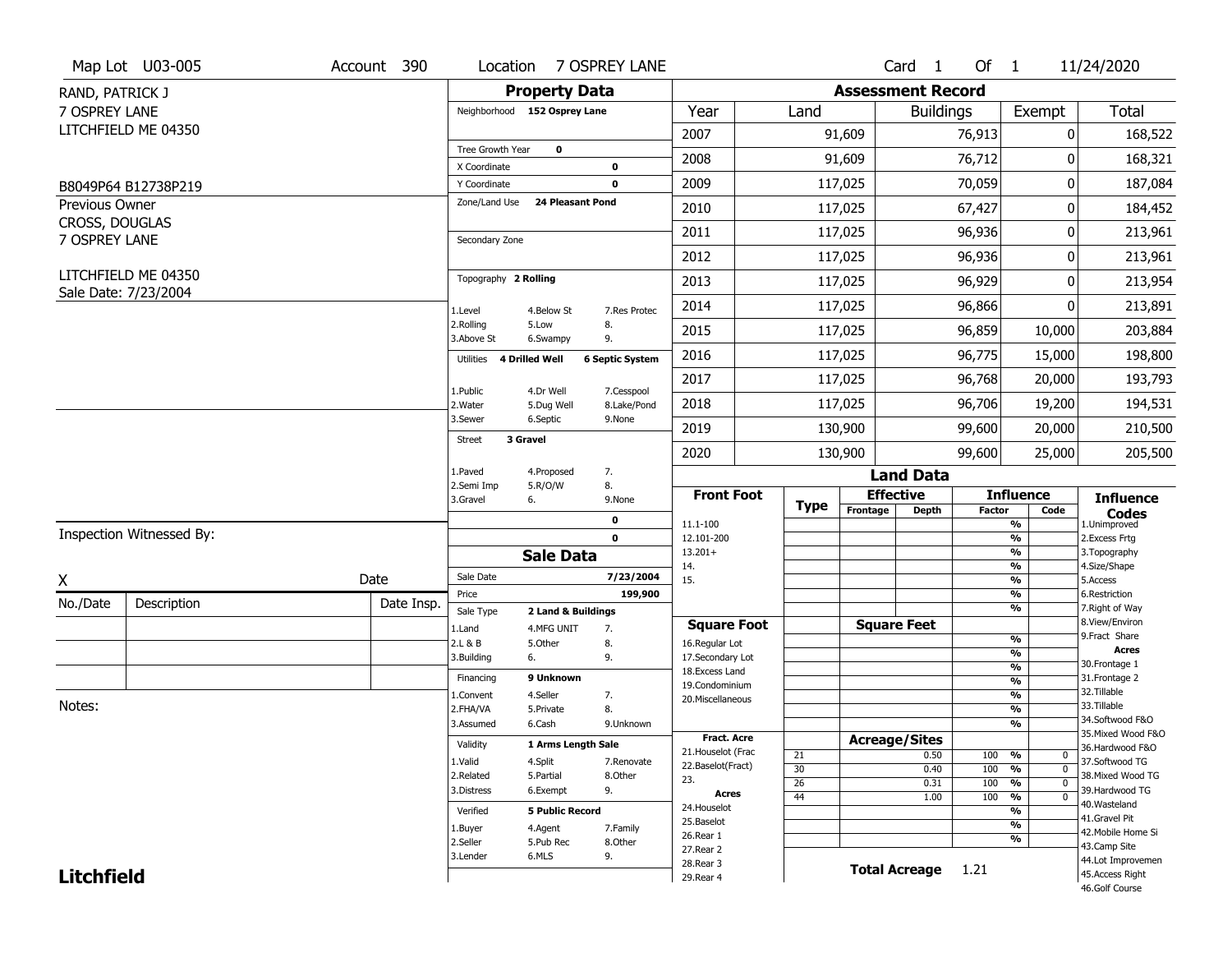|                   |                               |            |                                                   |                  |                                       |             |                                |                             |              |                        | <b>Litchfield</b>  |                      |                 |                      |           |            |
|-------------------|-------------------------------|------------|---------------------------------------------------|------------------|---------------------------------------|-------------|--------------------------------|-----------------------------|--------------|------------------------|--------------------|----------------------|-----------------|----------------------|-----------|------------|
|                   | Map Lot U03-005               |            |                                                   |                  | Account                               |             | 390                            | Location                    |              |                        | 7 OSPREY LANE      |                      |                 | Card <sub>1</sub>    | Of $1$    | 11/24/2020 |
|                   | Building Style 1 Conventional |            | <b>SF Bsmt Living</b>                             |                  | 872                                   |             |                                | Layout                      | 1 Typical    |                        |                    |                      |                 |                      |           |            |
| 0.Uncoded         | 4.Cape                        | 8.Log      | Fin Bsmt Grade                                    |                  | $\overline{3}$ 100                    |             |                                | 1.Typical                   | 4.           |                        | 7.                 |                      |                 |                      |           |            |
| 1.Conv.           | 5.Garrison                    | 9.Other    |                                                   | OPEN-5-CUSTOMIZE | 0                                     |             |                                | 2.Inadeq                    | 5.           |                        | 8.                 |                      |                 |                      |           |            |
| 2.Ranch           | 6.Split                       | 10.Tri-Lev | Heat Type                                         | 100%             |                                       | 3 Heat Pump |                                | 3.                          | 6.           |                        | 9.                 |                      |                 |                      |           |            |
| 3.R Ranch         | 7.Contemp                     | 11.Earth O | 0.Uncoded                                         |                  | 4.Steam                               |             | 8.Fl/Wall                      | Attic                       | 9 None       |                        |                    |                      |                 |                      |           |            |
| Dwelling Units 1  |                               |            | 1.HWBB                                            |                  | 5.FWA                                 |             | 9.No Heat                      | 1.1/4 Fin                   | 4.Full Fin   |                        | 7.                 |                      |                 | 18.0'                | 9.0'      |            |
| Other Units       | 0                             |            | 2.HWCI                                            |                  | 6.GravWA                              |             | 10.Radiant                     | 2.1/2 Fin                   | 5.Fl/Stair   |                        | 8.                 |                      |                 | 19 O'                |           |            |
| <b>Stories</b>    | 7 One & 1/4 Story             |            | 3.H Pump                                          |                  | 7.Electric                            |             | 11.Radiant                     | 3.3/4 Fin                   | 6.           |                        | 9.None             |                      |                 | EP/B(f)              | 9.0       |            |
| $1.1\,$           | 4.1.5                         | 7.1.25     | Cool Type                                         | 0%               | 9 None                                |             |                                | Insulation                  | 1 Full       |                        |                    |                      |                 | 1sBFr                |           |            |
| 2.2               | 5.1.75                        | 8.3.5      | 1.Refrig                                          |                  | 4.W&C Air                             |             | 7.RadHW                        | 1.Full                      | 4.Minimal    |                        | 7.                 |                      |                 | 11.0'                | <b>WD</b> |            |
| 3.3               | 6.2.5                         | 9.4        | 2.Evapor                                          |                  | 5.Monitor-                            |             | 8.                             | 2.Heavy                     | 5.Partial    |                        | 8.                 |                      | 6.0'            | 16.0'                |           |            |
|                   | Exterior Walls 1 Clapboard    |            | 3.H Pump                                          |                  | 6.Monitor-                            |             | 9.None                         | 3.Capped                    | 6.           |                        | 9.None             |                      |                 |                      | 10.0      |            |
| 0.Uncoded         | 4.Asbestos                    | 8.Concrete | Kitchen Style                                     |                  | 2 Typical                             |             |                                | Unfinished %                | 0%           |                        |                    |                      | 50 <sup>°</sup> | 24.0'                | 10.0      |            |
| 1.Wd Clapb        | 5.Stucco                      | 9.0ther    | 1.Modern                                          |                  | 4.Obsolete                            |             | 7.                             | Grade & Factor              |              | 3 Average 100%         |                    |                      |                 |                      |           |            |
| 2.Vinyl           | 6.Brick                       | 10.Wd shin | 2.Typical                                         |                  | 5.                                    | 8.          |                                | 1.E Grade                   |              | 4.B Grade              | 7.AAA Grad         | 10.0"                |                 | 28.0'                |           |            |
| 3.Compos.         | 7.Stone                       | 11.T1-11   | 3.Old Type                                        |                  | 6.                                    |             | 9.None                         | 2.D Grade                   |              | 5.A Grade              | 8.M&S              |                      |                 | 14.0' 1 1/4sBFr      |           |            |
| Roof Surface      | 1 Asphalt Shingles            |            | Bath(s) Style                                     |                  | 2 Typical Bath(s)                     |             |                                | 3.C Grade                   |              | 6.AA Grade             | 9.Same             | $18.0$ <sub>WD</sub> |                 |                      | 10.0      |            |
| 1.Asphalt         | 4.Composit                    | 7.Rolled R | 1.Modern                                          |                  | 4.Obsolete                            |             | 7.                             | SQFT (Footprint) 392        |              |                        |                    |                      |                 |                      | <b>WD</b> |            |
| 2.Slate           | 5.Wood                        | 8.         | 2. Typical                                        |                  | 5.                                    | 8.          |                                | Condition                   |              | <b>5 Above Average</b> |                    |                      |                 |                      |           |            |
| 3.Metal           | 6.Other                       | 9.         | 3.Old Type                                        |                  | 6.                                    |             | 9.None                         | 1.Poor                      | 4.Avg        |                        | 7.V G              |                      |                 | 6.0 <sup>'</sup> 1sF | 5.0'      |            |
| SF Masonry Trim 0 |                               |            | # Rooms                                           |                  | 0                                     |             |                                | 2.Fair                      | $5.$ Avg $+$ |                        | 8.Exc              |                      |                 | 7.0'                 |           |            |
| OPEN-3-CUSTOM 0   |                               |            | # Bedrooms                                        |                  | 0                                     |             |                                | 3.Avg-                      | 6.Good       |                        | 9.Same             |                      |                 |                      |           | 12.0'      |
| OPEN-4-CUSTOM 0   |                               |            | # Full Baths                                      |                  | $\mathbf{1}$                          |             |                                | Phys. % Good                |              | 0%                     |                    |                      |                 |                      |           | 12.0'      |
| Year Built        | 1950                          |            | # Half Baths                                      |                  | 0                                     |             |                                | Funct. % Good               |              | 100%                   |                    |                      |                 |                      |           | PATIO      |
| Year Remodeled    | 2004                          |            | # Addn Fixtures                                   |                  | 0                                     |             |                                | Functional Code             |              | 9 None                 |                    |                      |                 |                      |           |            |
| Foundation        | 1 Concrete                    |            | # Fireplaces                                      |                  | 0                                     |             |                                | 1.Incomp                    | 4.Delap      |                        | 7.No Power         |                      |                 |                      |           |            |
| 1.Concrete        | 4.Wood                        | 7.         |                                                   |                  |                                       |             |                                | 2.O-Built                   | 5.Bsmt       |                        | 8.LongTerm         |                      |                 |                      |           |            |
| 2.C Block         | 5.Slab                        | 8.         |                                                   |                  |                                       |             |                                | 3.Damage                    |              | 6.Common               | 9.None             |                      |                 |                      |           |            |
| 3.Br/Stone        | 6.Piers                       | 9.         |                                                   |                  |                                       |             |                                | Econ. % Good                |              | 100%                   |                    |                      |                 |                      |           |            |
| Basement          | <b>4 Full Basement</b>        |            |                                                   |                  |                                       |             |                                | Economic Code None          |              |                        |                    |                      |                 |                      |           |            |
| $1.1/4$ Bmt       | 4.Full Bmt                    | 7.         |                                                   |                  |                                       |             |                                | 0.None                      |              | 3.No Power             | 9.None             |                      |                 |                      |           |            |
| 2.1/2 Bmt         | 5.Crawl Sp                    | 8.         |                                                   |                  |                                       |             |                                | 1.Location                  |              | 4.Generate             | 8.                 |                      |                 |                      |           |            |
| 3.3/4 Bmt         | 6.                            | 9.None     |                                                   |                  |                                       |             | Software                       | 2.Encroach                  |              | 5.Multi-Fa             | 9.                 |                      |                 |                      |           |            |
| Bsmt Gar # Cars 0 |                               |            |                                                   |                  | A Division of Harris Computer Systems |             |                                | Entrance Code 5 Estimated   |              |                        |                    |                      |                 |                      |           |            |
| Wet Basement      | 1 Dry Basement                |            |                                                   |                  |                                       |             |                                | 1.Interior                  | 4.Vacant     |                        | 7.                 |                      |                 |                      |           |            |
| 1.Dry             | 4.Dirt Flr                    | 7.         |                                                   |                  |                                       |             |                                | 2.Refusal                   |              | 5.Estimate             | 8.                 |                      |                 |                      |           |            |
| 2.Damp            | 5.                            | 8.         |                                                   |                  |                                       |             |                                | 3.Informed                  |              | 6.Existing             | 9.                 |                      |                 |                      |           |            |
| 3.Wet             | 6.                            | 9.         |                                                   |                  |                                       |             |                                | Information Code 5 Estimate |              |                        |                    |                      |                 |                      |           |            |
|                   |                               |            |                                                   |                  |                                       |             |                                | 1.Owner                     | 4.Agent      |                        | 7.Vacant           |                      |                 |                      |           |            |
|                   |                               |            |                                                   |                  |                                       |             |                                | 2.Relative                  |              | 5.Estimate             | 8.                 |                      |                 |                      |           |            |
|                   |                               |            | Date Inspected 8/27/2018                          |                  |                                       |             |                                | 3.Tenant                    | 6.Other      |                        | 9.                 |                      |                 |                      |           |            |
|                   |                               |            | <b>Additions, Outbuildings &amp; Improvements</b> |                  |                                       |             |                                |                             |              |                        | 1.One Story Fram   |                      |                 |                      |           |            |
| Type              |                               | Year       | Units                                             |                  | Grade   Cond                          |             | Phys.   Funct.                 | Sound Value                 |              |                        | 2.Two Story Fram   |                      |                 |                      |           |            |
| 1 One Story Frame |                               | 0          | 42                                                | 0 <sub>0</sub>   | 0                                     | 10          | $\frac{1}{9}$ 0<br>$\%$        |                             |              | 4.1 & 1/2 Story        | 3. Three Story Fr  |                      |                 |                      |           |            |
| 22 Encl Frame     |                               | 2004       | 162                                               | 3100             | $\overline{4}$                        | 10          | % 100 %                        |                             |              | 5.1 & 3/4 Story        |                    |                      |                 |                      |           |            |
|                   |                               |            |                                                   |                  |                                       |             |                                |                             |              | 6.2 & 1/2 Story        |                    |                      |                 |                      |           |            |
| 27 Unfin Basement |                               | 2004 162   |                                                   | 3 100            | $\overline{\mathbf{4}}$               | 0           | $\sqrt[9]{\frac{100}{96}}$ %   |                             |              |                        | 21.Open Frame Por  |                      |                 |                      |           |            |
| 38 1 Story Bsmt   |                               | 0          | 318                                               | 00               | 0                                     | 10          | $\sqrt[6]{0}$<br>$\frac{0}{0}$ |                             |              |                        | 22.Encl Frame Por  |                      |                 |                      |           |            |
| 68 Wood Deck/s    |                               | 2004 262   |                                                   | 3 100            | 4                                     | 10          | % 100 %                        |                             |              |                        | 23. Frame Garage   |                      |                 |                      |           |            |
| 68 Wood Deck/s    |                               | 2005       | $ 50\rangle$                                      | 2 100            | 4                                     | 0           | % 100 %                        |                             |              | 24.Frame Shed          |                    |                      |                 |                      |           |            |
|                   |                               |            |                                                   |                  |                                       |             |                                |                             |              |                        | 25. Frame Bay Wind |                      |                 |                      |           |            |
| 60 Patio          |                               | 2005   144 |                                                   | 3 100            | 4                                     | 10          | $%100$ %                       |                             |              |                        | 26.1SFr Overhang   |                      |                 |                      |           |            |
| 68 Wood Deck/s    |                               | $2005$ 80  |                                                   | 2 100            | 4                                     | 10          | % 100 %                        |                             |              |                        | 27.Unfin Basement  |                      |                 |                      |           |            |
|                   |                               |            |                                                   |                  |                                       |             | %<br>$\%$                      |                             |              |                        | 28. Unfinished Att |                      |                 |                      |           |            |
|                   |                               |            |                                                   |                  |                                       |             | $\frac{0}{0}$<br>$\%$          |                             |              |                        | 29. Finished Attic |                      |                 |                      |           |            |
|                   |                               |            |                                                   |                  |                                       |             |                                |                             |              |                        |                    |                      |                 |                      |           |            |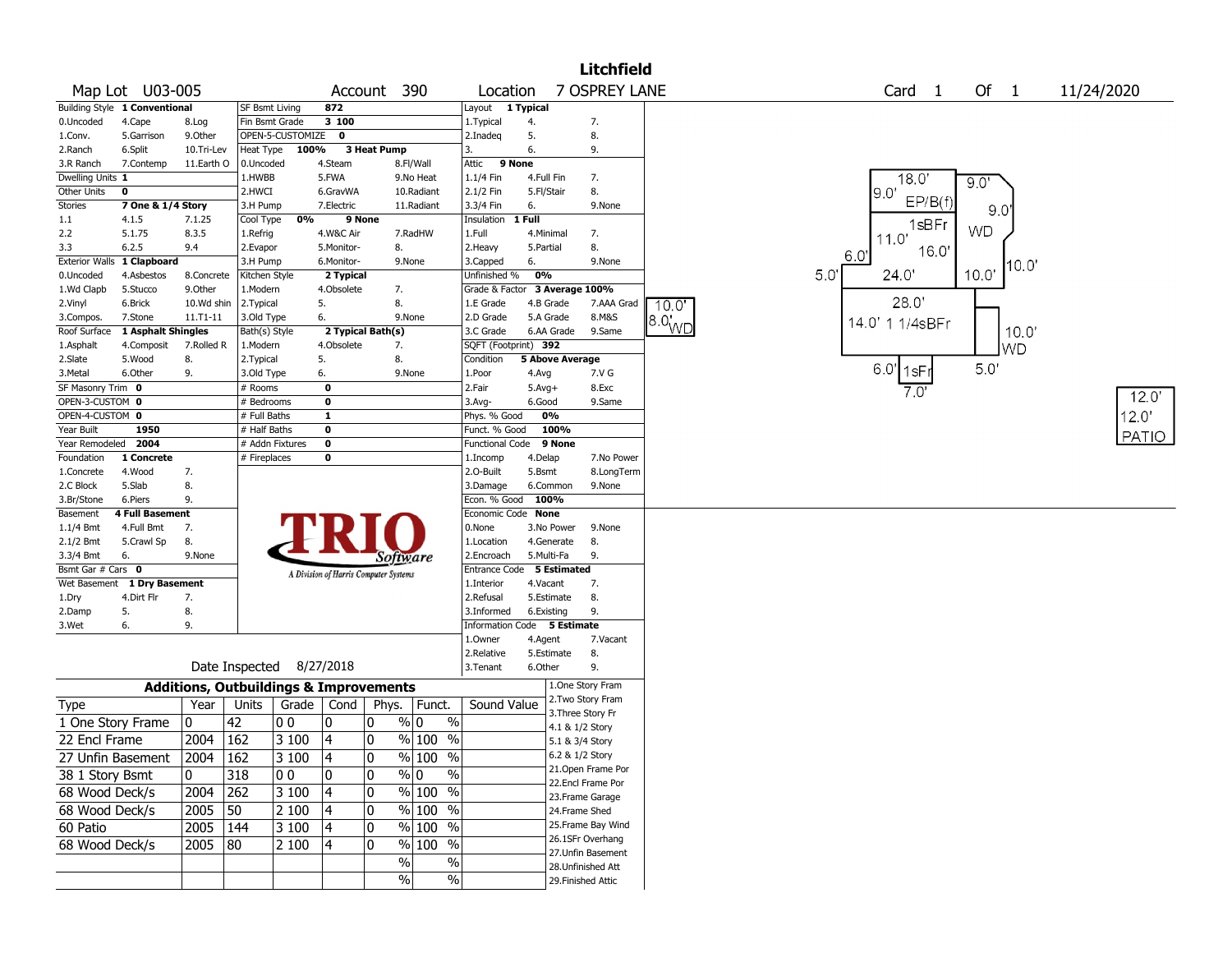|                   | Map Lot U03-006                                         | Account 1805 | Location                      |                         | 13 OSPREY LANE         |                                     |             |                          | Card <sub>1</sub>    | Of $1$        |                                           | 11/24/2020                          |
|-------------------|---------------------------------------------------------|--------------|-------------------------------|-------------------------|------------------------|-------------------------------------|-------------|--------------------------|----------------------|---------------|-------------------------------------------|-------------------------------------|
| FORTIN, DANIEL    |                                                         |              |                               | <b>Property Data</b>    |                        |                                     |             | <b>Assessment Record</b> |                      |               |                                           |                                     |
| FORTIN, RENEE     |                                                         |              | Neighborhood 152 Osprey Lane  |                         |                        | Year                                | Land        |                          | <b>Buildings</b>     |               | Exempt                                    | Total                               |
| 412 POND RD       |                                                         |              |                               |                         |                        | 2007                                |             | 47,630                   |                      | 48,304        | 0                                         | 95,934                              |
|                   | LEWISTON ME 04240                                       |              | Tree Growth Year              | 0                       |                        | 2008                                |             | 47,630                   |                      | 47,768        | 0                                         | 95,398                              |
|                   |                                                         |              | X Coordinate                  |                         | 0<br>$\mathbf 0$       | 2009                                |             | 59,005                   |                      | 38,804        | 0                                         | 97,809                              |
| B6621P151         |                                                         |              | Y Coordinate<br>Zone/Land Use | <b>24 Pleasant Pond</b> |                        |                                     |             |                          |                      |               |                                           |                                     |
|                   |                                                         |              |                               |                         |                        | 2010                                |             | 59,005                   |                      | 47,653        | 0                                         | 106,658                             |
|                   |                                                         |              | Secondary Zone                |                         |                        | 2011                                |             | 59,005                   |                      | 47,653        | 0                                         | 106,658                             |
|                   |                                                         |              |                               |                         |                        | 2012                                |             | 59,005                   |                      | 39,255        | 0                                         | 98,260                              |
|                   |                                                         |              | Topography 2 Rolling          |                         |                        | 2013                                |             | 59,005                   |                      | 39,254        | 0                                         | 98,259                              |
|                   |                                                         |              | 1.Level                       | 4.Below St              | 7.Res Protec           | 2014                                |             | 59,005                   |                      | 39,254        | 0                                         | 98,259                              |
|                   |                                                         |              | 2.Rolling<br>3.Above St       | 5.Low<br>6.Swampy       | 8.<br>9.               | 2015                                |             | 59,005                   |                      | 39,252        | 0                                         | 98,257                              |
|                   |                                                         |              | Utilities<br>4 Drilled Well   |                         | <b>6 Septic System</b> | 2016                                |             | 59,005                   |                      | 39,251        | 0                                         | 98,256                              |
|                   |                                                         |              | 1.Public                      | 4.Dr Well               | 7.Cesspool             | 2017                                |             | 59,005                   |                      | 39,249        | 0                                         | 98,254                              |
|                   |                                                         |              | 2. Water                      | 5.Dug Well              | 8.Lake/Pond            | 2018                                |             | 59,005                   |                      | 39,249        | 0                                         | 98,254                              |
|                   |                                                         |              | 3.Sewer                       | 6.Septic                | 9.None                 | 2019                                |             | 104,400                  |                      | 31,700        | 0                                         | 136,100                             |
|                   |                                                         |              | <b>Street</b>                 | 5 Right-Of-Way          |                        | 2020                                |             | 104,400                  |                      | 31,700        | 0                                         | 136,100                             |
|                   |                                                         |              | 1.Paved                       | 4.Proposed              | 7.                     |                                     |             |                          | <b>Land Data</b>     |               |                                           |                                     |
|                   |                                                         |              | 2.Semi Imp<br>3.Gravel<br>6.  | 5.R/O/W                 | 8.<br>9.None           | <b>Front Foot</b>                   | <b>Type</b> |                          | <b>Effective</b>     |               | <b>Influence</b>                          | <b>Influence</b>                    |
|                   |                                                         |              |                               |                         | 0                      | 11.1-100                            |             | Frontage                 | <b>Depth</b>         | <b>Factor</b> | Code<br>$\overline{\frac{9}{6}}$          | <b>Codes</b><br>1.Unimproved        |
|                   | Inspection Witnessed By:                                |              |                               |                         | $\mathbf 0$            | 12.101-200                          |             |                          |                      |               | $\frac{9}{6}$                             | 2.Excess Frtg                       |
|                   |                                                         |              |                               | <b>Sale Data</b>        |                        | $13.201+$<br>14.                    |             |                          |                      |               | $\overline{\frac{9}{6}}$<br>$\frac{9}{6}$ | 3. Topography<br>4.Size/Shape       |
| X                 |                                                         | Date         | Sale Date                     |                         |                        | 15.                                 |             |                          |                      |               | $\overline{\frac{9}{6}}$                  | 5.Access                            |
| No./Date          | Description                                             | Date Insp.   | Price<br>Sale Type            |                         |                        |                                     |             |                          |                      |               | $\frac{9}{6}$<br>$\overline{\frac{9}{6}}$ | 6.Restriction<br>7. Right of Way    |
|                   |                                                         |              | 1.Land                        | 4.MFG UNIT              | 7.                     | <b>Square Foot</b>                  |             |                          | <b>Square Feet</b>   |               |                                           | 8.View/Environ                      |
|                   |                                                         |              | 2.L & B                       | 5.Other                 | 8.                     | 16.Regular Lot                      |             |                          |                      |               | $\frac{9}{6}$<br>$\frac{9}{6}$            | 9.Fract Share<br><b>Acres</b>       |
|                   |                                                         |              | 3.Building<br>6.              |                         | 9.                     | 17.Secondary Lot<br>18. Excess Land |             |                          |                      |               | $\frac{9}{6}$                             | 30. Frontage 1                      |
|                   |                                                         |              | Financing                     |                         |                        | 19.Condominium                      |             |                          |                      |               | $\frac{9}{6}$                             | 31. Frontage 2<br>32.Tillable       |
| Notes:            |                                                         |              | 1.Convent<br>2.FHA/VA         | 4.Seller<br>5.Private   | 7.<br>8.               | 20.Miscellaneous                    |             |                          |                      |               | $\frac{9}{6}$<br>$\overline{\frac{9}{6}}$ | 33.Tillable                         |
|                   | Pat Dow-Owner refused entrance at time of inspection of |              | 3.Assumed                     | 6.Cash                  | 9.Unknown              |                                     |             |                          |                      |               | %                                         | 34.Softwood F&O                     |
| exterior.         |                                                         |              | Validity                      |                         |                        | <b>Fract. Acre</b>                  |             |                          | <b>Acreage/Sites</b> |               |                                           | 35. Mixed Wood F&O                  |
|                   |                                                         |              |                               |                         |                        | 21. Houselot (Frac                  | 21          |                          | 0.33                 | 100           | %<br>$\mathbf{0}$                         | 36.Hardwood F&O                     |
|                   |                                                         |              | 1.Valid<br>2.Related          | 4.Split<br>5.Partial    | 7.Renovate<br>8.Other  | 22.Baselot(Fract)                   | 44          |                          | 0.16                 | 100           | $\overline{0}$<br>%                       | 37.Softwood TG<br>38. Mixed Wood TG |
|                   |                                                         |              | 3.Distress                    | 6.Exempt                | 9.                     | 23.                                 | 44          |                          | 1.00                 | 100           | $\frac{9}{6}$<br>$\overline{0}$           | 39.Hardwood TG                      |
|                   |                                                         |              | Verified                      |                         |                        | Acres<br>24. Houselot               |             |                          |                      |               | %<br>%                                    | 40. Wasteland                       |
|                   |                                                         |              |                               |                         |                        | 25.Baselot                          |             |                          |                      |               | $\overline{\frac{9}{6}}$                  | 41.Gravel Pit                       |
|                   |                                                         |              | 1.Buyer<br>2.Seller           | 4.Agent<br>5.Pub Rec    | 7.Family<br>8.Other    | 26.Rear 1                           |             |                          |                      |               | %                                         | 42. Mobile Home Si                  |
|                   |                                                         |              | 3.Lender                      | 6.MLS                   | 9.                     | 27. Rear 2                          |             |                          |                      |               |                                           | 43.Camp Site<br>44.Lot Improvemen   |
| <b>Litchfield</b> |                                                         |              |                               |                         |                        | 28. Rear 3                          |             |                          |                      |               |                                           |                                     |
|                   |                                                         |              |                               |                         |                        | 29. Rear 4                          |             | <b>Total Acreage</b>     |                      | 0.33          |                                           | 45.Access Right                     |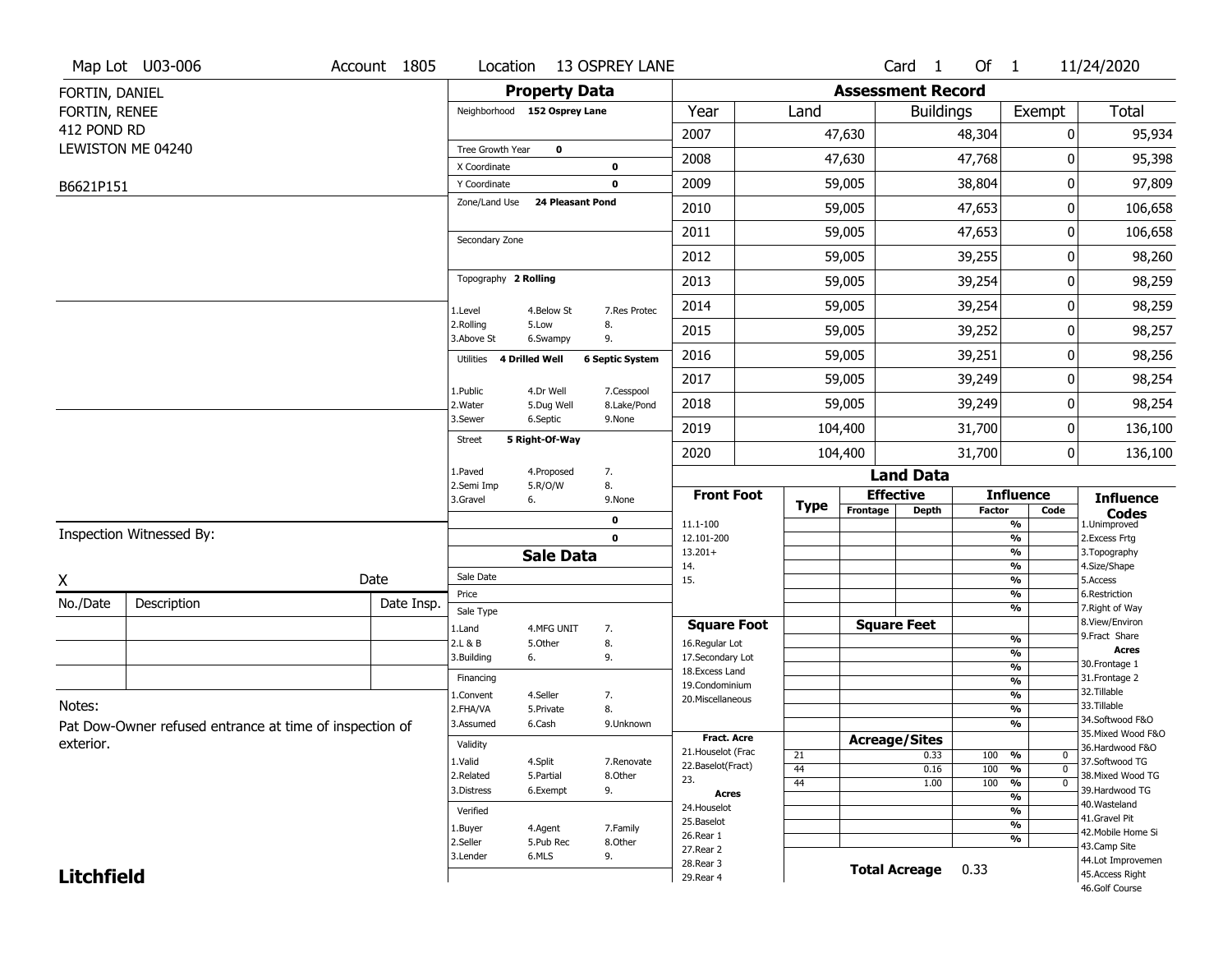|                        |                    |              |                       |                          |                |                                                   |               |                            |              |                 | <b>Litchfield</b>                      |       |    |                   |       |            |  |
|------------------------|--------------------|--------------|-----------------------|--------------------------|----------------|---------------------------------------------------|---------------|----------------------------|--------------|-----------------|----------------------------------------|-------|----|-------------------|-------|------------|--|
|                        | Map Lot U03-006    |              |                       |                          |                | Account 1805                                      |               | Location                   |              |                 | 13 OSPREY LANE                         |       |    | Card <sub>1</sub> | Of 1  | 11/24/2020 |  |
| Building Style 2 Ranch |                    |              | <b>SF Bsmt Living</b> |                          | 0              |                                                   |               | Layout 1 Typical           |              |                 |                                        |       |    |                   |       |            |  |
| 0.Uncoded              | 4.Cape             | 8.Log        | Fin Bsmt Grade        |                          | 0 <sub>0</sub> |                                                   |               | 1. Typical                 | 4.           |                 | 7.                                     |       |    |                   |       |            |  |
| 1.Conv.                | 5.Garrison         | 9.Other      |                       | OPEN-5-CUSTOMIZE         | 0              |                                                   |               | 2.Inadeq                   | 5.           |                 | 8.                                     |       |    |                   |       |            |  |
| 2.Ranch                | 6.Split            | 10.Tri-Lev   | Heat Type             | 100%                     |                | 8 Floor/Wall Unit                                 |               | 3.                         | 6.           |                 | 9.                                     |       |    |                   |       |            |  |
| 3.R Ranch              | 7.Contemp          | 11.Earth O   | 0.Uncoded             |                          | 4.Steam        | 8.Fl/Wall                                         |               | 9 None<br>Attic            |              |                 |                                        |       |    |                   |       |            |  |
| Dwelling Units 1       |                    |              | 1.HWBB                |                          | 5.FWA          |                                                   | 9.No Heat     | 1.1/4 Fin                  |              | 4.Full Fin      | 7.                                     |       |    |                   |       |            |  |
| Other Units            | 0                  |              | 2.HWCI                |                          | 6.GravWA       |                                                   | 10.Radiant    | 2.1/2 Fin                  |              | 5.Fl/Stair      | 8.                                     |       |    |                   |       |            |  |
| <b>Stories</b>         | 1 One Story        |              | 3.H Pump              |                          | 7.Electric     |                                                   | 11.Radiant    | 3.3/4 Fin                  | 6.           |                 | 9.None                                 |       |    |                   |       |            |  |
| 1.1                    | 4.1.5              | 7.1.25       | Cool Type             | 0%                       |                | 9 None                                            |               | Insulation 0               |              |                 |                                        |       |    |                   |       |            |  |
| 2.2                    | 5.1.75             | 8.3.5        | 1.Refrig              |                          | 4.W&C Air      |                                                   | 7.RadHW       | 1.Full                     |              | 4.Minimal       | 7.                                     | 16.0" |    |                   |       |            |  |
| 3.3                    | 6.2.5              | 9.4          | 2.Evapor              |                          | 5.Monitor-     | 8.                                                |               | 2.Heavy                    | 5.Partial    |                 | 8.                                     |       |    |                   | 24.0' |            |  |
| <b>Exterior Walls</b>  | 10 Wood Shingle    |              | 3.H Pump              |                          | 6.Monitor-     | 9.None                                            |               | 3.Capped                   | 6.           |                 | 9.None                                 |       |    |                   |       | 1sFr/P     |  |
| 0.Uncoded              | 4.Asbestos         | 8.Concrete   | Kitchen Style         |                          | 2 Typical      |                                                   |               | Unfinished %               | 0%           |                 |                                        |       | OP |                   |       |            |  |
| 1.Wd Clapb             | 5.Stucco           | 9.0ther      | 1.Modern              |                          | 4.Obsolete     | 7.                                                |               | Grade & Factor 2 Fair 100% |              |                 |                                        |       |    |                   |       |            |  |
| 2.Vinyl                | 6.Brick            | 10.Wd shin   | 2.Typical             |                          | 5.             | 8.                                                |               | 1.E Grade                  |              | 4.B Grade       | 7.AAA Grad                             |       |    | 20.0"             |       |            |  |
| 3.Compos.              | 7.Stone            | $11.71 - 11$ | 3.Old Type            |                          | 6.             | 9.None                                            |               | 2.D Grade                  |              | 5.A Grade       | 8.M&S                                  | 19.0' |    |                   |       |            |  |
| Roof Surface           | 1 Asphalt Shingles |              | Bath(s) Style         |                          |                | 2 Typical Bath(s)                                 |               | 3.C Grade                  |              | 6.AA Grade      | 9.Same                                 |       |    |                   |       |            |  |
| 1.Asphalt              | 4.Composit         | 7.Rolled R   | 1.Modern              |                          | 4.Obsolete     | 7.                                                |               | SQFT (Footprint) 480       |              |                 |                                        |       |    |                   |       |            |  |
| 2.Slate                | 5.Wood             | 8.           | 2. Typical            |                          | 5.             | 8.                                                |               | Condition                  | 4 Average    |                 |                                        |       |    |                   |       |            |  |
| 3.Metal                | 6.Other            | 9.           | 3.Old Type            |                          | 6.             | 9.None                                            |               | 1.Poor                     | 4.Avg        |                 | 7.V G                                  |       |    |                   |       |            |  |
| SF Masonry Trim 0      |                    |              | # Rooms               |                          | 3              |                                                   |               | 2.Fair                     | $5.$ Avg $+$ |                 | 8.Exc                                  |       |    |                   |       |            |  |
| OPEN-3-CUSTOM 0        |                    |              | # Bedrooms            |                          | $\mathbf{2}$   |                                                   |               | $3.$ Avg-                  | 6.Good       |                 | 9.Same                                 |       |    |                   |       |            |  |
| OPEN-4-CUSTOM 0        |                    |              | # Full Baths          |                          | 1              |                                                   |               | Phys. % Good               |              | 0%              |                                        |       |    |                   |       |            |  |
| Year Built             | 1950               |              | # Half Baths          |                          | 0              |                                                   |               | Funct. % Good              |              | 100%            |                                        |       |    |                   |       |            |  |
| Year Remodeled         | 2000               |              |                       | # Addn Fixtures          | 0              |                                                   |               | <b>Functional Code</b>     |              | 9 None          |                                        |       |    |                   |       |            |  |
| Foundation             | 6 Piers            |              | # Fireplaces          |                          | 0              |                                                   |               | 1.Incomp                   | 4.Delap      |                 | 7.No Power                             |       |    |                   |       |            |  |
| 1.Concrete             | 4.Wood             | 7.           |                       |                          |                |                                                   |               | 2.0-Built                  | 5.Bsmt       |                 | 8.LongTerm                             |       |    |                   |       |            |  |
| 2.C Block              | 5.Slab             | 8.           |                       |                          |                |                                                   |               | 3.Damage                   |              | 6.Common        | 9.None                                 |       |    |                   |       |            |  |
| 3.Br/Stone             | 6.Piers            | 9.           |                       |                          |                |                                                   |               | Econ. % Good               |              | 100%            |                                        |       |    |                   |       |            |  |
| Basement               | 9 No Basement      |              |                       |                          |                |                                                   |               | Economic Code None         |              |                 |                                        |       |    |                   |       |            |  |
| 1.1/4 Bmt              | 4.Full Bmt         | 7.           |                       |                          |                |                                                   |               | 0.None                     |              | 3.No Power      | 9.None                                 |       |    |                   |       |            |  |
| 2.1/2 Bmt              | 5.Crawl Sp         | 8.           |                       |                          |                |                                                   |               | 1.Location                 |              | 4.Generate      | 8.                                     |       |    |                   |       |            |  |
| 3.3/4 Bmt              | 6.                 | 9.None       |                       |                          |                | Sottware                                          |               | 2.Encroach                 |              | 5.Multi-Fa      | 9.                                     |       |    |                   |       |            |  |
| Bsmt Gar # Cars 0      |                    |              |                       |                          |                | A Division of Harris Computer Systems             |               | Entrance Code              |              |                 | <b>3 Information Only</b>              |       |    |                   |       |            |  |
| Wet Basement           | 9 No Basement      |              |                       |                          |                |                                                   |               | 1.Interior                 |              | 4.Vacant        | 7.                                     |       |    |                   |       |            |  |
| 1.Dry                  | 4.Dirt Flr         | 7.           |                       |                          |                |                                                   |               | 2.Refusal                  |              | 5.Estimate      | 8.                                     |       |    |                   |       |            |  |
| 2.Damp                 | 5.                 | 8.           |                       |                          |                |                                                   |               | 3.Informed                 |              | 6.Existing      | 9.                                     |       |    |                   |       |            |  |
| 3.Wet                  | 6.                 | 9.           |                       |                          |                |                                                   |               | Information Code 1 Owner   |              |                 |                                        |       |    |                   |       |            |  |
|                        |                    |              |                       |                          |                |                                                   |               | 1.Owner                    | 4.Agent      |                 | 7.Vacant                               |       |    |                   |       |            |  |
|                        |                    |              |                       |                          |                |                                                   |               | 2.Relative                 |              | 5.Estimate      | 8.                                     |       |    |                   |       |            |  |
|                        |                    |              |                       | Date Inspected 8/22/2018 |                |                                                   |               | 3.Tenant                   | 6.Other      |                 | 9.                                     |       |    |                   |       |            |  |
|                        |                    |              |                       |                          |                | <b>Additions, Outbuildings &amp; Improvements</b> |               |                            |              |                 | 1.One Story Fram                       |       |    |                   |       |            |  |
| Type                   |                    | Year         | Units                 | Grade   Cond             |                | Phys.                                             | Funct.        | Sound Value                |              |                 | 2. Two Story Fram<br>3. Three Story Fr |       |    |                   |       |            |  |
| 21 Open Frame          |                    | 0            | 304                   | 0 <sub>0</sub>           | 0              | $\frac{9}{0}$ 0<br>0                              | $\%$          |                            |              | 4.1 & 1/2 Story |                                        |       |    |                   |       |            |  |
|                        |                    |              |                       |                          |                | $\%$                                              | $\%$          |                            |              | 5.1 & 3/4 Story |                                        |       |    |                   |       |            |  |
|                        |                    |              |                       |                          |                | $\%$                                              | $\%$          |                            |              | 6.2 & 1/2 Story |                                        |       |    |                   |       |            |  |
|                        |                    |              |                       |                          |                |                                                   |               |                            |              |                 | 21. Open Frame Por                     |       |    |                   |       |            |  |
|                        |                    |              |                       |                          |                | $\%$                                              | %             |                            |              |                 | 22.Encl Frame Por                      |       |    |                   |       |            |  |
|                        |                    |              |                       |                          |                | $\frac{1}{2}$                                     | $\frac{9}{6}$ |                            |              |                 | 23.Frame Garage                        |       |    |                   |       |            |  |
|                        |                    |              |                       |                          |                | $\frac{1}{2}$                                     | $\frac{9}{6}$ |                            |              |                 | 24.Frame Shed                          |       |    |                   |       |            |  |
|                        |                    |              |                       |                          |                | $\frac{1}{2}$                                     | $\frac{9}{6}$ |                            |              |                 | 25. Frame Bay Wind                     |       |    |                   |       |            |  |
|                        |                    |              |                       |                          |                | $\frac{1}{2}$                                     | $\frac{9}{6}$ |                            |              |                 | 26.1SFr Overhang                       |       |    |                   |       |            |  |
|                        |                    |              |                       |                          |                | $\%$                                              | $\frac{9}{6}$ |                            |              |                 | 27.Unfin Basement                      |       |    |                   |       |            |  |
|                        |                    |              |                       |                          |                |                                                   |               |                            |              |                 | 28. Unfinished Att                     |       |    |                   |       |            |  |
|                        |                    |              |                       |                          |                | $\%$                                              | $\frac{0}{0}$ |                            |              |                 | 29. Finished Attic                     |       |    |                   |       |            |  |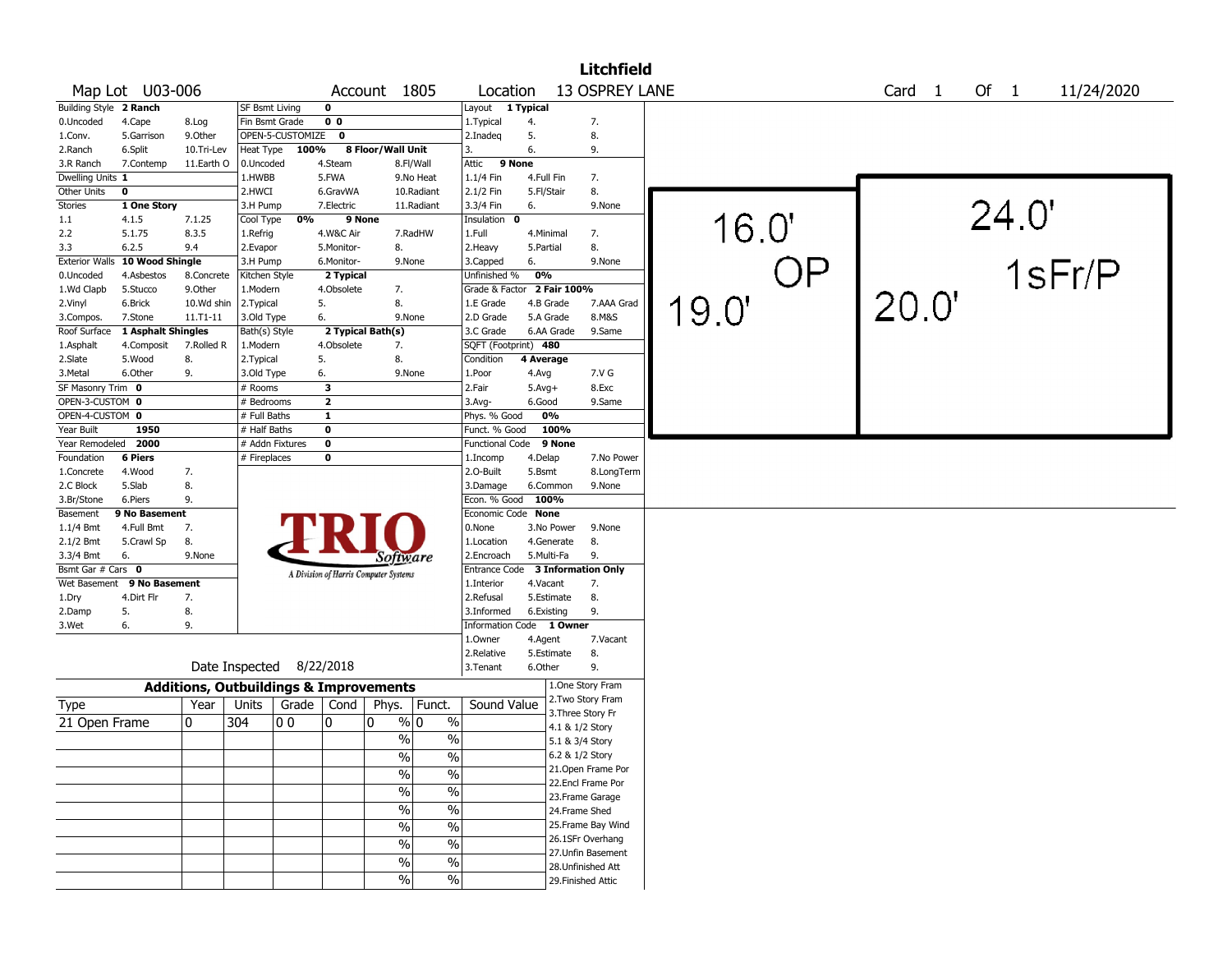|                        | Map Lot U03-007          | Account 30 | Location                      |                              | <b>15 OSPREY LANE</b>  |                                      |                 |                                      | $Card \t1$           | Of $1$        |                                           | 11/24/2020                          |
|------------------------|--------------------------|------------|-------------------------------|------------------------------|------------------------|--------------------------------------|-----------------|--------------------------------------|----------------------|---------------|-------------------------------------------|-------------------------------------|
|                        | ANDERSON, CLYDE W        |            |                               | <b>Property Data</b>         |                        |                                      |                 | <b>Assessment Record</b>             |                      |               |                                           |                                     |
| <b>19 HOLLAND LANE</b> |                          |            |                               | Neighborhood 152 Osprey Lane |                        | Year                                 | Land            |                                      | <b>Buildings</b>     |               | Exempt                                    | Total                               |
| DURHAM ME 04222        |                          |            |                               |                              |                        | 2007                                 |                 | 50,520                               |                      | 20,323        | 0                                         | 70,843                              |
|                        |                          |            | Tree Growth Year              | $\mathbf 0$                  |                        | 2008                                 |                 | 50,520                               |                      | 20,285        | 0                                         | 70,805                              |
|                        |                          |            | X Coordinate                  |                              | 0                      |                                      |                 |                                      |                      |               |                                           |                                     |
|                        | B1476P375 B12879P89      |            | Y Coordinate<br>Zone/Land Use | 24 Pleasant Pond             | 0                      | 2009                                 |                 | 64,520                               |                      | 25,364        | 0                                         | 89,884                              |
| Previous Owner         | ANDERSON, PHILIP R       |            |                               |                              |                        | 2010                                 |                 | 64,520                               |                      | 19,880        | 0                                         | 84,400                              |
| <b>19 HOLLAND LANE</b> |                          |            | Secondary Zone                |                              |                        | 2011                                 |                 | 64,520                               |                      | 19,880        | 0                                         | 84,400                              |
|                        |                          |            |                               |                              |                        | 2012                                 |                 | 64,520                               |                      | 20,598        | 0                                         | 85,118                              |
| DURHAM ME 04222        |                          |            | Topography 2 Rolling          |                              |                        | 2013                                 |                 | 64,520                               |                      | 20,598        | 0                                         | 85,118                              |
|                        | Sale Date: 3/28/2018     |            |                               |                              |                        | 2014                                 |                 | 64,520                               |                      | 20,598        | 0                                         | 85,118                              |
|                        |                          |            | 1.Level<br>2.Rolling          | 4.Below St<br>5.Low          | 7.Res Protec<br>8.     |                                      |                 |                                      |                      |               |                                           |                                     |
|                        |                          |            | 3.Above St                    | 6.Swampy                     | 9.                     | 2015                                 |                 | 64,520                               |                      | 20,598        | 0                                         | 85,118                              |
|                        |                          |            | Utilities 8 Lake/Pond         |                              | <b>6 Septic System</b> | 2016                                 |                 | 64,520                               |                      | 20,598        | 0                                         | 85,118                              |
|                        |                          |            | 1.Public                      | 4.Dr Well                    | 7.Cesspool             | 2017                                 |                 | 64,520                               |                      | 20,598        | 0                                         | 85,118                              |
|                        |                          |            | 2. Water                      | 5.Dug Well                   | 8.Lake/Pond            | 2018                                 |                 | 64,520                               |                      | 20,598        | 0                                         | 85,118                              |
|                        |                          |            | 3.Sewer                       | 6.Septic                     | 9.None                 | 2019                                 |                 | 97,000                               |                      | 34,000        | 0                                         | 131,000                             |
|                        |                          |            | <b>Street</b>                 | 3 Gravel                     |                        | 2020                                 |                 | 97,000<br>34,000                     |                      |               | 0                                         | 131,000                             |
|                        |                          |            | 1.Paved                       | 4.Proposed                   | 7.                     |                                      |                 |                                      |                      |               |                                           |                                     |
|                        |                          |            | 2.Semi Imp                    | 5.R/O/W                      | 8.                     | <b>Front Foot</b>                    |                 | <b>Land Data</b><br><b>Effective</b> |                      |               | <b>Influence</b>                          |                                     |
|                        |                          |            | 3.Gravel                      | 6.                           | 9.None                 |                                      | <b>Type</b>     | Frontage                             | <b>Depth</b>         | Factor        | Code                                      | <b>Influence</b><br><b>Codes</b>    |
|                        | Inspection Witnessed By: |            |                               |                              | 0<br>$\mathbf 0$       | 11.1-100<br>12.101-200               |                 |                                      |                      |               | %<br>$\overline{\frac{9}{6}}$             | 1.Unimproved<br>2. Excess Frtg      |
|                        |                          |            |                               | <b>Sale Data</b>             |                        | $13.201+$                            |                 |                                      |                      |               | %                                         | 3. Topography                       |
| X                      |                          | Date       | Sale Date                     |                              | 3/28/2018              | 14.<br>15.                           |                 |                                      |                      |               | %<br>$\frac{9}{6}$                        | 4.Size/Shape<br>5.Access            |
|                        |                          |            | Price                         |                              | 55,000                 |                                      |                 |                                      |                      |               | %                                         | 6.Restriction                       |
| No./Date               | Description              | Date Insp. | Sale Type                     | 2 Land & Buildings           |                        |                                      |                 |                                      |                      |               | %                                         | 7. Right of Way<br>8.View/Environ   |
|                        |                          |            | 1.Land<br>2.L & B             | 4.MFG UNIT<br>5.Other        | 7.<br>8.               | <b>Square Foot</b><br>16.Regular Lot |                 |                                      | <b>Square Feet</b>   |               | $\frac{9}{6}$                             | 9. Fract Share                      |
|                        |                          |            | 3.Building                    | 6.                           | 9.                     | 17.Secondary Lot                     |                 |                                      |                      |               | $\overline{\frac{9}{6}}$                  | <b>Acres</b>                        |
|                        |                          |            | Financing                     | 9 Unknown                    |                        | 18. Excess Land                      |                 |                                      |                      |               | $\frac{9}{6}$                             | 30.Frontage 1<br>31. Frontage 2     |
|                        |                          |            | 1.Convent                     | 4.Seller                     | 7.                     | 19.Condominium                       |                 |                                      |                      |               | $\overline{\frac{9}{6}}$<br>$\frac{9}{6}$ | 32.Tillable                         |
| Notes:                 |                          |            | 2.FHA/VA                      | 5.Private                    | 8.                     | 20.Miscellaneous                     |                 |                                      |                      |               | $\overline{\frac{9}{6}}$                  | 33.Tillable                         |
|                        |                          |            | 3.Assumed                     | 6.Cash                       | 9.Unknown              |                                      |                 |                                      |                      |               | %                                         | 34.Softwood F&O                     |
|                        |                          |            | Validity                      | <b>2 Related Parties</b>     |                        | <b>Fract. Acre</b>                   |                 |                                      | <b>Acreage/Sites</b> |               |                                           | 35. Mixed Wood F&O                  |
|                        |                          |            |                               |                              |                        | 21. Houselot (Frac                   | 21              |                                      | 0.40                 | 100           | %<br>0                                    | 36.Hardwood F&O                     |
|                        |                          |            | 1.Valid<br>2.Related          | 4.Split<br>5.Partial         | 7.Renovate<br>8.Other  | 22.Baselot(Fract)                    | $\overline{26}$ |                                      | 0.19                 | 100           | $\frac{9}{6}$<br>$\mathbf 0$              | 37.Softwood TG<br>38. Mixed Wood TG |
|                        |                          |            | 3.Distress                    | 6.Exempt                     | 9.                     | 23.                                  | 44              |                                      | 0.50                 | 70            | $\frac{9}{6}$<br>$\mathbf 0$              | 39.Hardwood TG                      |
|                        |                          |            |                               |                              |                        | <b>Acres</b>                         |                 |                                      |                      |               | $\frac{9}{6}$                             | 40. Wasteland                       |
|                        |                          |            | Verified                      | <b>5 Public Record</b>       |                        | 24. Houselot<br>25.Baselot           |                 |                                      | $\frac{9}{6}$        | 41.Gravel Pit |                                           |                                     |
|                        |                          |            | 1.Buyer                       | 4.Agent                      | 7.Family               | 26.Rear 1                            |                 |                                      |                      |               | $\frac{9}{6}$                             | 42. Mobile Home Si                  |
|                        |                          |            | 2.Seller                      | 5.Pub Rec                    | 8.Other                | 27.Rear 2                            |                 |                                      |                      |               | %                                         | 43.Camp Site                        |
|                        |                          |            | 3.Lender                      | 6.MLS                        | 9.                     | 28.Rear 3                            |                 |                                      |                      |               |                                           | 44.Lot Improvemen                   |
| <b>Litchfield</b>      |                          |            |                               |                              |                        | 29. Rear 4                           |                 |                                      | <b>Total Acreage</b> | 0.59          |                                           | 45.Access Right<br>46.Golf Course   |
|                        |                          |            |                               |                              |                        |                                      |                 |                                      |                      |               |                                           |                                     |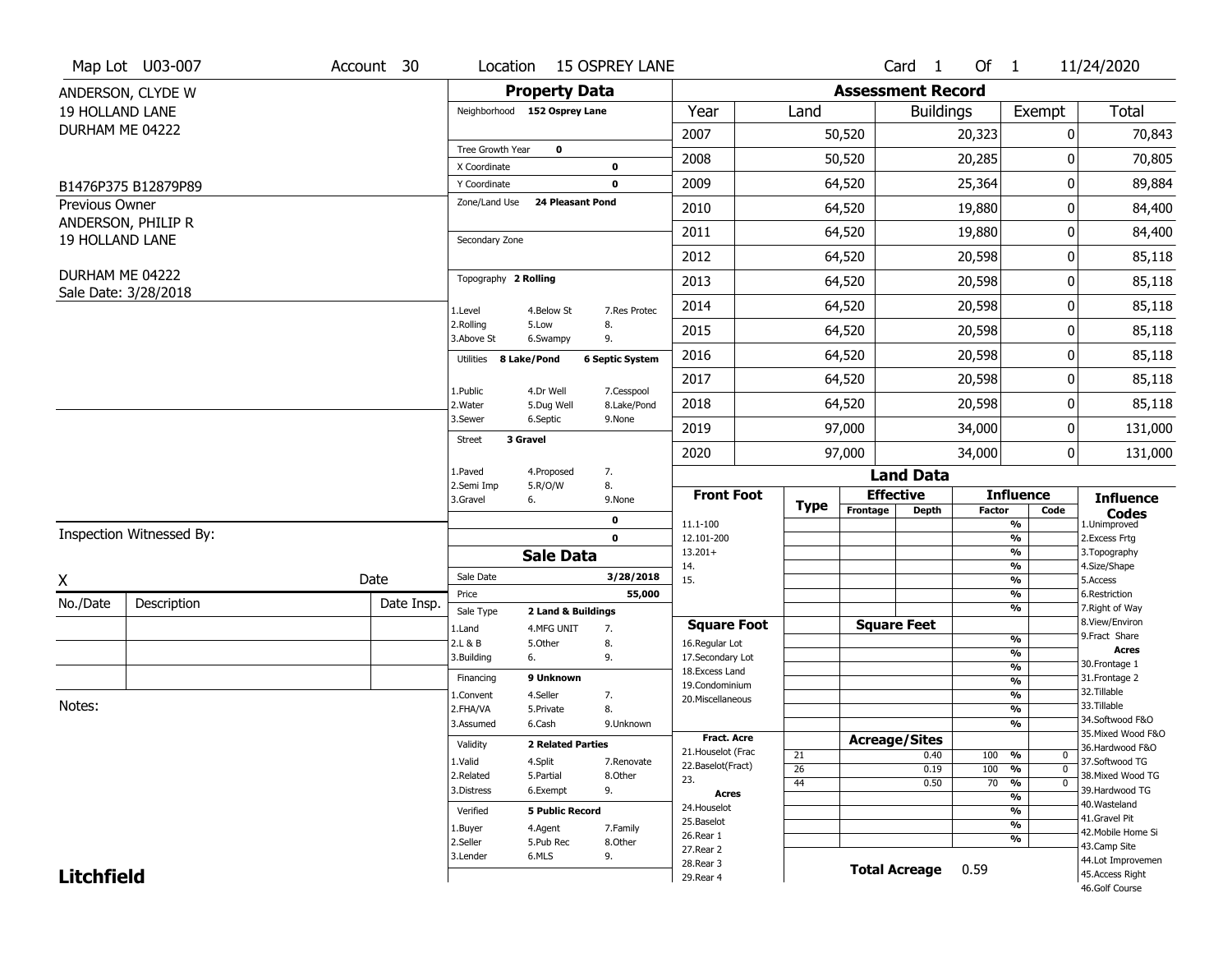|                        |                                      |                 |                                                   |                  |                                       |              |                               |                             |                 |                          | <b>Litchfield</b>                    |            |                   |      |       |            |      |
|------------------------|--------------------------------------|-----------------|---------------------------------------------------|------------------|---------------------------------------|--------------|-------------------------------|-----------------------------|-----------------|--------------------------|--------------------------------------|------------|-------------------|------|-------|------------|------|
|                        | Map Lot U03-007                      |                 |                                                   |                  |                                       | Account 30   |                               | Location                    |                 |                          | <b>15 OSPREY LANE</b>                |            | Card <sub>1</sub> | Of 1 |       | 11/24/2020 |      |
|                        | <b>Building Style 1 Conventional</b> |                 | <b>SF Bsmt Living</b>                             |                  | $\mathbf 0$                           |              |                               | Layout 1 Typical            |                 |                          |                                      |            |                   |      |       |            |      |
| 0.Uncoded              | 4.Cape                               | 8.Log           | Fin Bsmt Grade                                    |                  | 0 <sub>0</sub>                        |              |                               | 1. Typical                  | 4.              |                          | 7.                                   |            |                   |      |       |            |      |
| 1.Conv.                | 5.Garrison                           | 9.Other         |                                                   | OPEN-5-CUSTOMIZE | 0                                     |              |                               | 2.Inadeg                    | 5.              |                          | 8.                                   |            |                   |      |       |            |      |
| 2.Ranch                | 6.Split                              | 10.Tri-Lev      | Heat Type                                         | 0%               |                                       | 9 Not Heated |                               | 3.                          | 6.              |                          | 9.                                   |            | 10.0"             |      |       |            |      |
| 3.R Ranch              | 7.Contemp                            | 11.Earth O      | 0.Uncoded                                         |                  | 4.Steam                               |              | 8.Fl/Wall                     | Attic                       | 21/2 Finished   |                          |                                      |            |                   |      |       |            |      |
| Dwelling Units 1       |                                      |                 | 1.HWBB                                            |                  | 5.FWA                                 |              | 9.No Heat                     | 1.1/4 Fin                   | 4.Full Fin      |                          | 7.                                   |            | 16.0'             |      |       |            |      |
| Other Units            | $\mathbf 0$                          |                 | 2.HWCI                                            |                  | 6.GravWA                              |              | 10.Radiant                    | 2.1/2 Fin                   | 5.Fl/Stair      |                          | 8.                                   |            | <b>SHED</b>       |      |       |            |      |
| Stories                | 1 One Story<br>4.1.5                 |                 | 3.H Pump                                          | 0%               | 7.Electric<br>9 None                  |              | 11.Radiant                    | 3.3/4 Fin                   | 6.<br>4 Minimal |                          | 9.None                               |            |                   |      |       |            |      |
| 1.1<br>2.2             | 5.1.75                               | 7.1.25<br>8.3.5 | Cool Type<br>1.Refrig                             |                  |                                       |              | 7.RadHW                       | Insulation<br>1.Full        | 4.Minimal       |                          |                                      |            |                   |      |       |            |      |
| 3.3                    | 6.2.5                                | 9.4             | 2.Evapor                                          |                  | 4.W&C Air<br>5.Monitor-               | 8.           |                               | 2. Heavy                    | 5.Partial       |                          | 7.<br>8.                             | 14.0'      |                   |      |       |            |      |
| Exterior Walls 2 Vinyl |                                      |                 | 3.H Pump                                          |                  | 6.Monitor-                            |              | 9.None                        | 3.Capped                    | 6.              |                          | 9.None                               |            |                   |      |       |            |      |
| 0.Uncoded              | 4.Asbestos                           | 8.Concrete      | Kitchen Style                                     |                  | 2 Typical                             |              |                               | Unfinished %                | 0%              |                          |                                      |            |                   |      |       |            |      |
| 1.Wd Clapb             | 5.Stucco                             | 9.Other         | 1.Modern                                          |                  | 4.Obsolete                            | 7.           |                               | Grade & Factor 2 Fair 100%  |                 |                          |                                      | <b>GAR</b> |                   |      |       |            |      |
| 2.Vinyl                | 6.Brick                              | 10.Wd shin      | 2. Typical                                        |                  | 5.                                    | 8.           |                               | 1.E Grade                   |                 | 4.B Grade                | 7.AAA Grad                           |            |                   |      | 22.0' |            | 7.0' |
| 3.Compos.              | 7.Stone                              | 11.T1-11        | 3.Old Type                                        |                  | 6.                                    |              | 9.None                        | 2.D Grade                   |                 | 5.A Grade                | 8.M&S                                | 24.0"      |                   |      |       |            |      |
| Roof Surface           | 1 Asphalt Shingles                   |                 | Bath(s) Style                                     |                  | 2 Typical Bath(s)                     |              |                               | 3.C Grade                   |                 | 6.AA Grade               | 9.Same                               |            |                   |      |       |            |      |
| 1.Asphalt              | 4.Composit                           | 7.Rolled R      | 1.Modern                                          |                  | 4.Obsolete                            | 7.           |                               | SQFT (Footprint) 550        |                 |                          |                                      |            |                   |      |       | 1sAFr/P    |      |
| 2.Slate                | 5.Wood                               | 8.              | 2. Typical                                        |                  | 5.                                    | 8.           |                               | Condition                   |                 | <b>3 Below Average</b>   |                                      |            |                   |      |       |            |      |
| 3.Metal                | 6.Other                              | 9.              | 3.Old Type                                        |                  | 6.                                    |              | 9.None                        | 1.Poor                      | 4.Avg           |                          | 7.V G                                |            |                   | 25.0 |       |            | ΟP   |
| SF Masonry Trim 0      |                                      |                 | # Rooms                                           |                  | 3                                     |              |                               | 2.Fair                      | $5.Avg+$        |                          | 8.Exc                                |            |                   |      |       |            |      |
| OPEN-3-CUSTOM 0        |                                      |                 | # Bedrooms                                        |                  | $\mathbf 0$                           |              |                               | 3.Avg-                      | 6.Good          |                          | 9.Same                               |            |                   |      |       |            |      |
| OPEN-4-CUSTOM 0        |                                      |                 | # Full Baths                                      |                  | $\mathbf{1}$                          |              |                               | Phys. % Good                |                 | 0%                       |                                      |            |                   |      |       |            |      |
| Year Built             | 1950                                 |                 | # Half Baths                                      |                  | $\mathbf 0$                           |              |                               | Funct. % Good               |                 | 100%                     |                                      |            |                   |      |       |            |      |
| Year Remodeled         | $\mathbf 0$                          |                 | # Addn Fixtures                                   |                  | $\mathbf 0$                           |              |                               | <b>Functional Code</b>      |                 | 9 None                   |                                      |            |                   |      |       |            |      |
| Foundation             | <b>6 Piers</b>                       |                 | # Fireplaces                                      |                  | 0                                     |              |                               | 1.Incomp                    | 4.Delap         |                          | 7.No Power                           |            |                   |      |       |            |      |
| 1.Concrete             | 4.Wood                               | 7.              |                                                   |                  |                                       |              |                               | 2.O-Built                   | 5.Bsmt          |                          | 8.LongTerm                           |            |                   |      |       |            |      |
| 2.C Block              | 5.Slab                               | 8.              |                                                   |                  |                                       |              |                               | 3.Damage                    |                 | 6.Common                 | 9.None                               |            |                   |      |       |            |      |
| 3.Br/Stone             | 6.Piers                              | 9.              |                                                   |                  |                                       |              |                               | Econ. % Good                | 100%            |                          |                                      |            |                   |      |       |            |      |
| Basement               | 9 No Basement                        |                 |                                                   |                  |                                       |              |                               | Economic Code None          |                 |                          |                                      |            |                   |      |       |            |      |
| $1.1/4$ Bmt            | 4.Full Bmt                           | 7.              |                                                   |                  |                                       |              |                               | 0.None                      |                 | 3.No Power               | 9.None                               |            |                   |      |       |            |      |
| 2.1/2 Bmt<br>3.3/4 Bmt | 5.Crawl Sp<br>6.                     | 8.              |                                                   |                  |                                       |              |                               | 1.Location<br>2.Encroach    |                 | 4.Generate<br>5.Multi-Fa | 8.<br>9.                             |            |                   |      |       |            |      |
| Bsmt Gar # Cars 0      |                                      | 9.None          |                                                   |                  |                                       |              | Sottware                      | Entrance Code 5 Estimated   |                 |                          |                                      |            |                   |      |       |            |      |
| Wet Basement 0         |                                      |                 |                                                   |                  | A Division of Harris Computer Systems |              |                               | 1.Interior                  | 4.Vacant        |                          | 7.                                   |            |                   |      |       |            |      |
| 1.Dry                  | 4.Dirt Flr                           | 7.              |                                                   |                  |                                       |              |                               | 2.Refusal                   |                 | 5.Estimate               | 8.                                   |            |                   |      |       |            |      |
| 2.Damp                 | 5.                                   | 8.              |                                                   |                  |                                       |              |                               | 3.Informed                  |                 | 6.Existing               | 9.                                   |            |                   |      |       |            |      |
| 3.Wet                  | 6.                                   | 9.              |                                                   |                  |                                       |              |                               | Information Code 5 Estimate |                 |                          |                                      |            |                   |      |       |            |      |
|                        |                                      |                 |                                                   |                  |                                       |              |                               | 1.Owner                     | 4.Agent         |                          | 7.Vacant                             |            |                   |      |       |            |      |
|                        |                                      |                 |                                                   |                  |                                       |              |                               | 2.Relative                  |                 | 5.Estimate               | 8.                                   |            |                   |      |       |            |      |
|                        |                                      |                 | Date Inspected 8/22/2018                          |                  |                                       |              |                               | 3.Tenant                    | 6.Other         |                          | 9.                                   |            |                   |      |       |            |      |
|                        |                                      |                 | <b>Additions, Outbuildings &amp; Improvements</b> |                  |                                       |              |                               |                             |                 |                          | 1.One Story Fram                     |            |                   |      |       |            |      |
| Type                   |                                      | Year            | Units                                             |                  |                                       |              | Grade   Cond   Phys.   Funct. | Sound Value                 |                 |                          | 2. Two Story Fram                    |            |                   |      |       |            |      |
| 21 Open Frame          |                                      | 10              | 175                                               | 2 100            | $ 2\rangle$                           | 10           | $%100$ %                      |                             |                 |                          | 3. Three Story Fr<br>4.1 & 1/2 Story |            |                   |      |       |            |      |
| 23 Frame Garage        |                                      | 10              | 336                                               | 2 100            | $\vert 3 \vert$                       | 10           | $%100$ %                      |                             |                 |                          | 5.1 & 3/4 Story                      |            |                   |      |       |            |      |
| 24 Frame Shed          |                                      | 10              |                                                   |                  |                                       |              | $\frac{0}{0}$                 | %300                        |                 |                          | 6.2 & 1/2 Story                      |            |                   |      |       |            |      |
|                        |                                      |                 |                                                   |                  |                                       |              |                               |                             |                 |                          | 21. Open Frame Por                   |            |                   |      |       |            |      |
|                        |                                      |                 |                                                   |                  |                                       |              | $\%$<br>%                     |                             |                 |                          | 22.Encl Frame Por                    |            |                   |      |       |            |      |
|                        |                                      |                 |                                                   |                  |                                       |              | %<br>$\frac{0}{0}$            |                             |                 |                          | 23. Frame Garage                     |            |                   |      |       |            |      |
|                        |                                      |                 |                                                   |                  |                                       |              | $\frac{1}{2}$<br>$\%$         |                             |                 |                          | 24.Frame Shed                        |            |                   |      |       |            |      |
|                        |                                      |                 |                                                   |                  |                                       |              | $\frac{1}{2}$<br>$\%$         |                             |                 |                          | 25. Frame Bay Wind                   |            |                   |      |       |            |      |
|                        |                                      |                 |                                                   |                  |                                       |              | $\frac{1}{2}$                 |                             |                 |                          | 26.1SFr Overhang                     |            |                   |      |       |            |      |
|                        |                                      |                 |                                                   |                  |                                       |              | $\%$                          |                             |                 |                          | 27.Unfin Basement                    |            |                   |      |       |            |      |
|                        |                                      |                 |                                                   |                  |                                       |              | $\frac{1}{2}$<br>$\%$         |                             |                 |                          | 28.Unfinished Att                    |            |                   |      |       |            |      |
|                        |                                      |                 |                                                   |                  |                                       |              | $\sqrt{6}$<br>$\frac{0}{0}$   |                             |                 |                          | 29. Finished Attic                   |            |                   |      |       |            |      |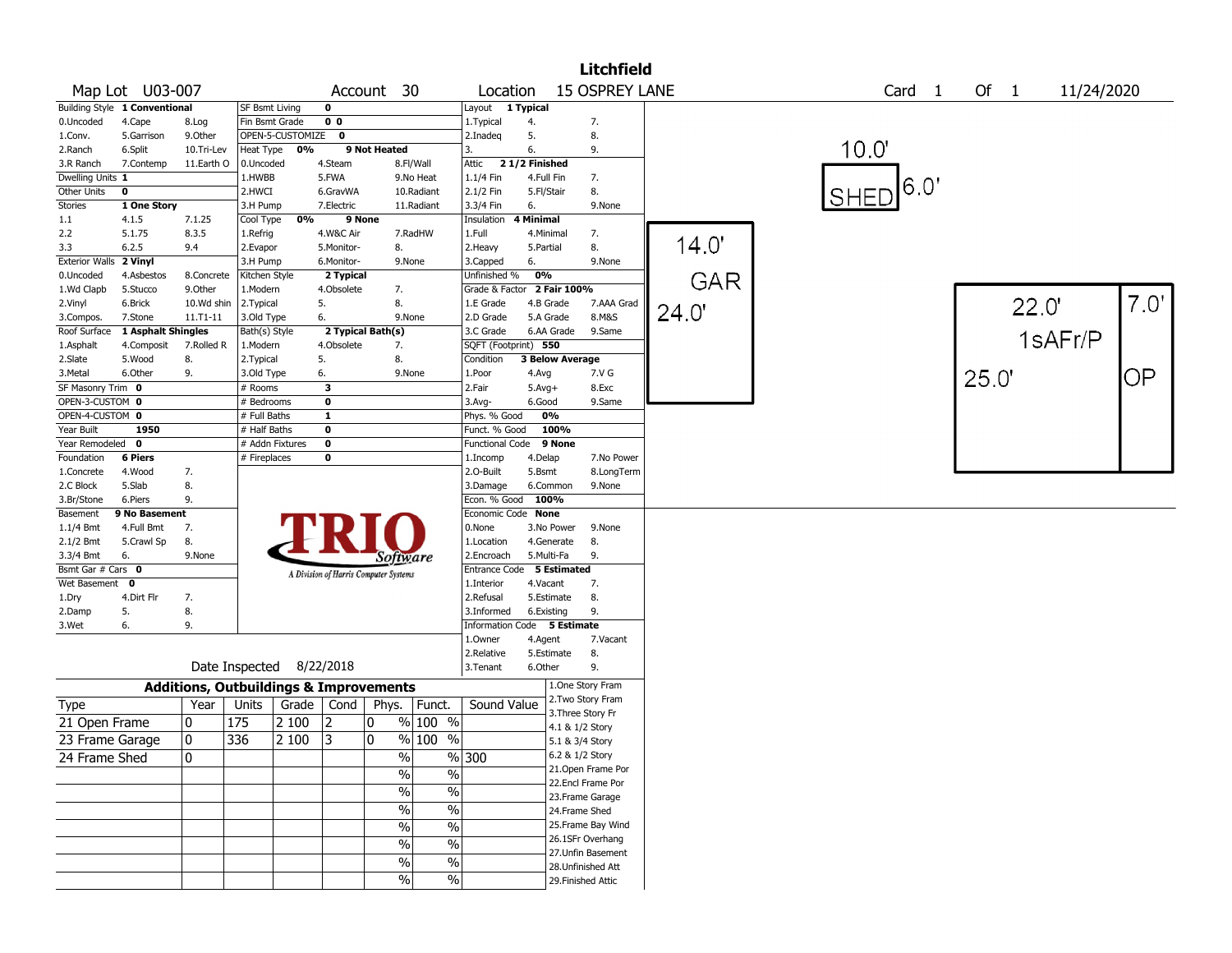|                   | Map Lot U03-008          | Account 488 | Location                      |                                  | <b>19 OSPREY LANE</b>     |                                   |                 |                                      | Card <sub>1</sub>    | Of 1            |                                 | 11/24/2020                            |
|-------------------|--------------------------|-------------|-------------------------------|----------------------------------|---------------------------|-----------------------------------|-----------------|--------------------------------------|----------------------|-----------------|---------------------------------|---------------------------------------|
|                   | RICHARDS, CYNTHIA M      |             |                               | <b>Property Data</b>             |                           |                                   |                 | <b>Assessment Record</b>             |                      |                 |                                 |                                       |
|                   | <b>110 COUNTRY LANE</b>  |             | Neighborhood 152 Osprey Lane  |                                  |                           | Year                              | Land            |                                      | <b>Buildings</b>     |                 | Exempt                          | <b>Total</b>                          |
| DURHAM ME 04222   |                          |             |                               |                                  |                           | 2007                              |                 | 54,880                               |                      | 70,300          | 0                               | 125,180                               |
|                   |                          |             | Tree Growth Year              | $\mathbf 0$                      |                           | 2008                              |                 | 54,880                               |                      | 70,013          | 0                               | 124,893                               |
|                   |                          |             | X Coordinate                  |                                  | 0                         |                                   |                 |                                      |                      |                 |                                 |                                       |
|                   | B3748P324 B12360P144     |             | Y Coordinate<br>Zone/Land Use | 24 Pleasant Pond                 | 0                         | 2009                              |                 | 68,880                               |                      | 61,091          | 0                               | 129,971                               |
| Previous Owner    | DOIRON III, WILLIAM      |             |                               |                                  |                           | 2010                              |                 | 68,880                               |                      | 66,194          | 0                               | 135,074                               |
| 71 SMITH ST # 8   |                          |             | Secondary Zone                |                                  |                           | 2011                              |                 | 68,880                               |                      | 61,647          | 0                               | 130,527                               |
|                   |                          |             |                               |                                  |                           | 2012                              |                 | 68,880                               |                      | 61,647          | 0                               | 130,527                               |
|                   | AUGUSTA ME 04330 6003    |             | Topography 2 Rolling          |                                  |                           | 2013                              |                 | 68,880                               |                      | 61,641          | 0                               | 130,521                               |
|                   | Sale Date: 7/22/2016     |             | 1.Level                       | 4.Below St                       | 7.Res Protec              | 2014                              |                 | 68,880                               |                      | 61,641          | 0                               | 130,521                               |
|                   |                          |             | 2.Rolling<br>3.Above St       | 5.Low<br>6.Swampy                | 8.<br>9.                  | 2015                              |                 | 68,880                               |                      | 61,636          | 0                               | 130,516                               |
|                   |                          |             | 4 Drilled Well<br>Utilities   |                                  | <b>6 Septic System</b>    | 2016                              |                 | 68,880                               |                      | 61,636          | 0                               | 130,516                               |
|                   |                          |             | 1.Public                      |                                  |                           | 2017                              |                 | 68,880                               |                      | 61,631          | 0                               | 130,511                               |
|                   |                          |             | 2. Water                      | 4.Dr Well<br>5.Dug Well          | 7.Cesspool<br>8.Lake/Pond | 2018                              |                 | 68,880                               |                      | 61,631          | 0                               | 130,511                               |
|                   |                          |             | 3.Sewer                       | 6.Septic                         | 9.None                    | 2019                              |                 | 104,200                              |                      | 62,100          | 0                               | 166,300                               |
|                   |                          |             | 3 Gravel<br>Street            |                                  |                           | 2020                              |                 | 104,200<br>62,100                    |                      |                 | 0                               | 166,300                               |
|                   |                          |             | 1.Paved                       | 4.Proposed                       | 7.                        |                                   |                 |                                      |                      |                 |                                 |                                       |
|                   |                          |             | 2.Semi Imp<br>3.Gravel<br>6.  | 5.R/O/W                          | 8.<br>9.None              | <b>Front Foot</b>                 | <b>Type</b>     | <b>Land Data</b><br><b>Effective</b> |                      |                 | <b>Influence</b>                | <b>Influence</b>                      |
|                   |                          |             |                               |                                  | 0                         | 11.1-100                          |                 | Frontage                             | <b>Depth</b>         | <b>Factor</b>   | Code<br>%                       | <b>Codes</b><br>1.Unimproved          |
|                   | Inspection Witnessed By: |             |                               |                                  | $\mathbf 0$               | 12.101-200                        |                 |                                      |                      |                 | $\frac{9}{6}$                   | 2.Excess Frtg                         |
|                   |                          |             |                               | <b>Sale Data</b>                 |                           | $13.201+$<br>14.                  |                 |                                      |                      |                 | $\frac{9}{6}$<br>$\frac{9}{6}$  | 3. Topography<br>4.Size/Shape         |
| X                 |                          | Date        | Sale Date                     |                                  | 7/22/2016                 | 15.                               |                 |                                      |                      |                 | $\frac{9}{6}$                   | 5.Access                              |
| No./Date          | Description              | Date Insp.  | Price                         |                                  | 179,220                   |                                   |                 |                                      |                      |                 | %<br>%                          | 6.Restriction<br>7. Right of Way      |
|                   |                          |             | Sale Type<br>1.Land           | 2 Land & Buildings<br>4.MFG UNIT | 7.                        | <b>Square Foot</b>                |                 |                                      | <b>Square Feet</b>   |                 |                                 | 8.View/Environ                        |
|                   |                          |             | 2.L & B                       | 5.Other                          | 8.                        | 16.Regular Lot                    |                 |                                      |                      |                 | $\frac{9}{6}$                   | 9. Fract Share                        |
|                   |                          |             | 3.Building<br>6.              |                                  | 9.                        | 17.Secondary Lot                  |                 |                                      |                      |                 | $\frac{9}{6}$<br>$\frac{9}{6}$  | <b>Acres</b><br>30. Frontage 1        |
|                   |                          |             | Financing                     | 9 Unknown                        |                           | 18. Excess Land<br>19.Condominium |                 |                                      |                      |                 | $\overline{\frac{9}{6}}$        | 31. Frontage 2                        |
|                   |                          |             | 1.Convent                     | 4.Seller                         | 7.                        | 20.Miscellaneous                  |                 |                                      |                      |                 | $\frac{9}{6}$                   | 32. Tillable                          |
| Notes:            |                          |             | 2.FHA/VA                      | 5.Private                        | 8.                        |                                   |                 |                                      |                      |                 | $\frac{9}{6}$                   | 33.Tillable                           |
|                   |                          |             | 3.Assumed                     | 6.Cash                           | 9.Unknown                 |                                   |                 |                                      |                      |                 | $\overline{\frac{9}{6}}$        | 34.Softwood F&O                       |
|                   |                          |             | Validity                      | 1 Arms Length Sale               |                           | <b>Fract, Acre</b>                |                 | <b>Acreage/Sites</b>                 |                      |                 |                                 | 35. Mixed Wood F&O<br>36.Hardwood F&O |
|                   |                          |             | 1.Valid                       | 4.Split                          | 7.Renovate                | 21. Houselot (Frac                | 21              |                                      | 0.40                 | 100             | %<br>0                          | 37.Softwood TG                        |
|                   |                          |             | 2.Related                     | 5.Partial                        | 8.Other                   | 22.Baselot(Fract)<br>23.          | $\overline{26}$ |                                      | 0.26                 | 100             | $\frac{9}{6}$<br>$\mathbf{0}$   | 38. Mixed Wood TG                     |
|                   |                          |             | 3.Distress                    | 6.Exempt                         | 9.                        | <b>Acres</b>                      | 44              |                                      | 1.00                 | $\overline{70}$ | $\frac{9}{6}$<br>$\overline{0}$ | 39.Hardwood TG                        |
|                   |                          |             | Verified                      | <b>5 Public Record</b>           |                           | 24. Houselot                      |                 |                                      |                      |                 | $\frac{9}{6}$<br>$\frac{9}{6}$  | 40. Wasteland                         |
|                   |                          |             |                               |                                  |                           |                                   |                 |                                      |                      |                 |                                 | 41.Gravel Pit                         |
|                   |                          |             |                               |                                  |                           | 25.Baselot                        |                 |                                      |                      |                 |                                 |                                       |
|                   |                          |             | 1.Buyer                       | 4.Agent                          | 7.Family                  | 26.Rear 1                         |                 |                                      |                      |                 | $\frac{9}{6}$<br>$\frac{9}{6}$  | 42. Mobile Home Si                    |
|                   |                          |             | 2.Seller                      | 5.Pub Rec                        | 8.Other                   | 27.Rear 2                         |                 |                                      |                      |                 |                                 | 43.Camp Site                          |
| <b>Litchfield</b> |                          |             | 3.Lender                      | 6.MLS                            | 9.                        | 28. Rear 3<br>29. Rear 4          |                 |                                      | <b>Total Acreage</b> | 0.66            |                                 | 44.Lot Improvemen<br>45. Access Right |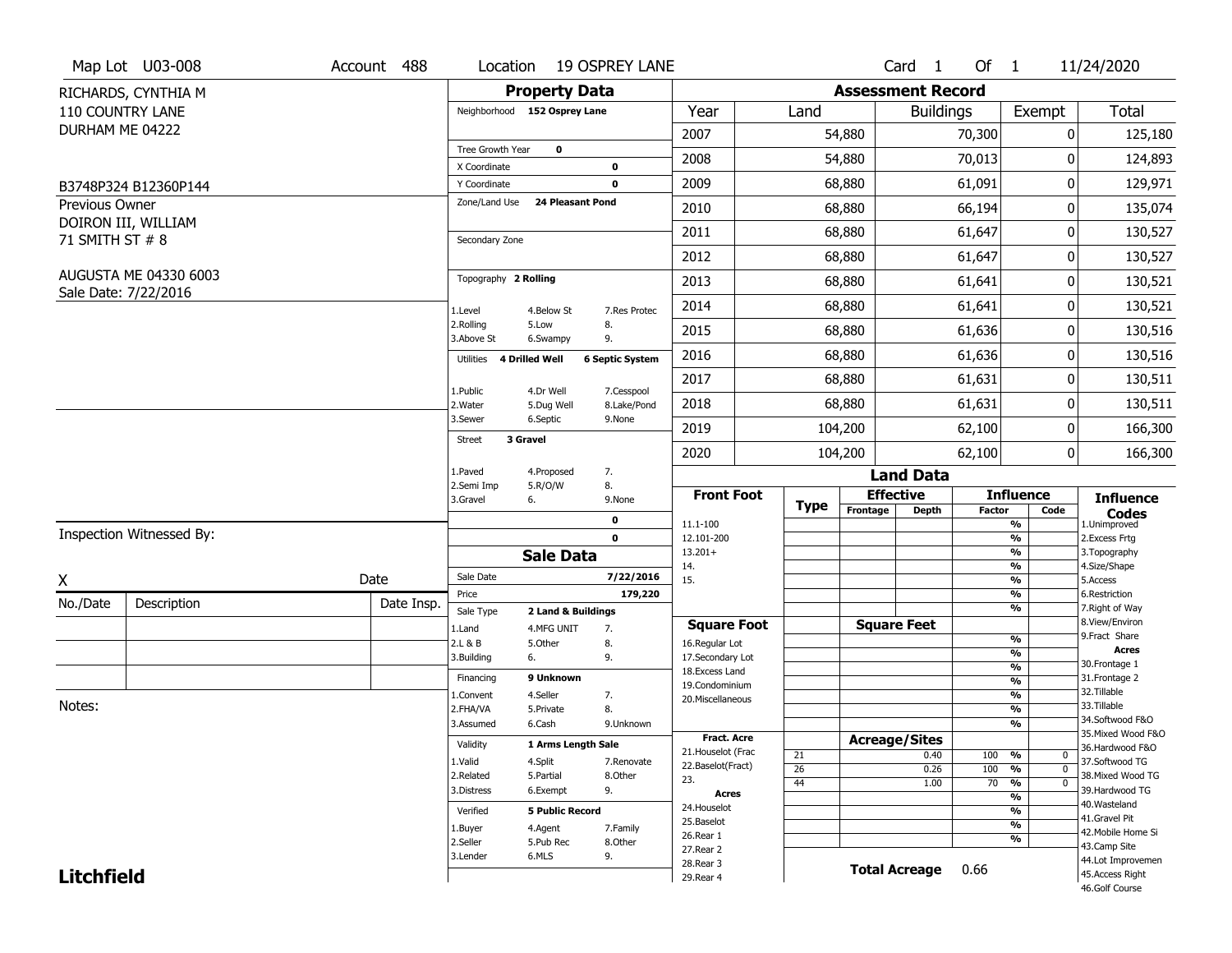|                    |                                |            |                       |                                                   |                |                                       |                                   |                             |                        |                 | <b>Litchfield</b>     |                                         |  |
|--------------------|--------------------------------|------------|-----------------------|---------------------------------------------------|----------------|---------------------------------------|-----------------------------------|-----------------------------|------------------------|-----------------|-----------------------|-----------------------------------------|--|
|                    | Map Lot U03-008                |            |                       |                                                   |                | Account                               | 488                               | Location                    |                        |                 | <b>19 OSPREY LANE</b> | Card <sub>1</sub><br>Of 1<br>11/24/2020 |  |
|                    | Building Style 1 Conventional  |            | <b>SF Bsmt Living</b> |                                                   | 0              |                                       |                                   | Layout                      | 1 Typical              |                 |                       |                                         |  |
| 0.Uncoded          | 4.Cape                         | 8.Log      |                       | Fin Bsmt Grade                                    | 0 <sub>0</sub> |                                       |                                   | 1.Typical                   | 4.                     |                 | 7.                    |                                         |  |
| 1.Conv.            | 5.Garrison                     | 9.0ther    |                       | OPEN-5-CUSTOMIZE                                  | 0              |                                       |                                   | 2.Inadeq                    | 5.                     |                 | 8.                    | WD<br>12.0                              |  |
| 2.Ranch            | 6.Split                        | 10.Tri-Lev | Heat Type             | 100%                                              |                | 8 Floor/Wall Unit                     |                                   | 3.                          | 6.                     |                 | 9.                    | 24.0'                                   |  |
| 3.R Ranch          | 7.Contemp                      | 11.Earth O | 0.Uncoded             |                                                   | 4.Steam        |                                       | 8.Fl/Wall                         | 9 None<br>Attic             |                        |                 |                       | 2.0<br>34.0'                            |  |
| Dwelling Units 1   |                                |            | 1.HWBB                |                                                   | 5.FWA          |                                       | 9.No Heat                         | 1.1/4 Fin                   | 4.Full Fin             |                 | 7.                    | 10.0                                    |  |
| <b>Other Units</b> | 0                              |            | 2.HWCI                |                                                   | 6.GravWA       |                                       | 10.Radiant                        | 2.1/2 Fin                   | 5.Fl/Stair             |                 | 8.                    |                                         |  |
| <b>Stories</b>     | 1 One Story                    |            | 3.H Pump              |                                                   | 7.Electric     |                                       | 11.Radiant                        | 3.3/4 Fin                   | 6.                     |                 | 9.None                | 1sFr<br>20.0'<br>16.0                   |  |
| $1.1\,$            | 4.1.5                          | 7.1.25     | Cool Type             | 0%                                                | 9 None         |                                       |                                   | Insulation                  | 4 Minimal              |                 |                       |                                         |  |
| 2.2                | 5.1.75                         | 8.3.5      | 1.Refrig              |                                                   | 4.W&C Air      |                                       | 7.RadHW                           | 1.Full                      | 4.Minimal              |                 | 7.                    | $10.0^{\circ}$<br>34.0'<br>2 0'         |  |
| 3.3                | 6.2.5                          | 9.4        | 2.Evapor              |                                                   | 5.Monitor-     | 8.                                    |                                   | 2. Heavy                    | 5.Partial              |                 | 8.                    | 24.0                                    |  |
|                    | Exterior Walls 11 T1-11 Siding |            | 3.H Pump              |                                                   | 6.Monitor-     |                                       | 9.None                            | 3.Capped                    | 6.                     |                 | 9.None                | 8.0<br>WD                               |  |
| 0.Uncoded          | 4.Asbestos                     | 8.Concrete | Kitchen Style         |                                                   | 2 Typical      |                                       |                                   | Unfinished %                | 0%                     |                 |                       | 8.0<br>Shed                             |  |
| 1.Wd Clapb         | 5.Stucco                       | 9.Other    | 1.Modern              |                                                   | 4.Obsolete     | 7.                                    |                                   | Grade & Factor 2 Fair 100%  |                        |                 |                       | 10.0"                                   |  |
| 2.Vinyl            | 6.Brick                        | 10.Wd shin | 2.Typical             |                                                   | 5.             | 8.                                    |                                   | 1.E Grade                   | 4.B Grade              |                 | 7.AAA Grad            |                                         |  |
| 3.Compos.          | 7.Stone                        | 11.T1-11   | 3.Old Type            |                                                   | 6.             |                                       | 9.None                            | 2.D Grade                   | 5.A Grade              |                 | 8.M&S                 |                                         |  |
| Roof Surface       | 1 Asphalt Shingles             |            | Bath(s) Style         |                                                   |                | 2 Typical Bath(s)                     |                                   | 3.C Grade                   | 6.AA Grade             |                 | 9.Same                | 20.0                                    |  |
| 1.Asphalt          | 4.Composit                     | 7.Rolled R | 1.Modern              |                                                   | 4.Obsolete     | 7.                                    |                                   | SQFT (Footprint) 840        |                        |                 |                       |                                         |  |
| 2.Slate            | 5.Wood                         | 8.         | 2.Typical             |                                                   | 5.             | 8.                                    |                                   | Condition                   | <b>5 Above Average</b> |                 |                       | 20.0' Cottage 20.0                      |  |
| 3.Metal            | 6.Other                        | 9.         | 3.Old Type            |                                                   | 6.             |                                       | 9.None                            | 1.Poor                      | 4.Avg                  |                 | 7.V G                 |                                         |  |
| SF Masonry Trim 0  |                                |            | # Rooms               |                                                   | 3              |                                       |                                   | 2.Fair                      | $5.Avg+$               |                 | 8.Exc                 |                                         |  |
| OPEN-3-CUSTOM 0    |                                |            | # Bedrooms            |                                                   | $\mathbf{z}$   |                                       |                                   | 3.Avg-                      | 6.Good                 |                 | 9.Same                | 20.0'                                   |  |
| OPEN-4-CUSTOM 0    |                                |            | # Full Baths          |                                                   | $\mathbf{1}$   |                                       |                                   | Phys. % Good                | 0%                     |                 |                       |                                         |  |
| Year Built         | 1950                           |            | # Half Baths          |                                                   | $\mathbf 0$    |                                       |                                   | Funct. % Good               | 100%                   |                 |                       |                                         |  |
| Year Remodeled     | $\mathbf 0$                    |            |                       | # Addn Fixtures                                   | $\mathbf{1}$   |                                       |                                   | Functional Code             |                        | 9 None          |                       |                                         |  |
| Foundation         | <b>6 Piers</b>                 |            | # Fireplaces          |                                                   | 0              |                                       |                                   | 1.Incomp                    | 4.Delap                |                 | 7.No Power            | Shed                                    |  |
| 1.Concrete         | 4.Wood                         | 7.         |                       |                                                   |                |                                       |                                   | 2.O-Built                   | 5.Bsmt                 |                 | 8.LongTerm            | 18.0                                    |  |
| 2.C Block          | 5.Slab                         | 8.         |                       |                                                   |                |                                       |                                   | 3.Damage                    | 6.Common               |                 | 9.None                |                                         |  |
| 3.Br/Stone         | 6.Piers                        | 9.         |                       |                                                   |                |                                       |                                   | Econ. % Good                | 100%                   |                 |                       | 12.0'                                   |  |
| Basement           | 9 No Basement                  |            |                       |                                                   |                |                                       |                                   | Economic Code None          |                        |                 |                       |                                         |  |
| 1.1/4 Bmt          | 4.Full Bmt                     | 7.         |                       |                                                   |                |                                       |                                   | 0.None                      | 3.No Power             |                 | 9.None                |                                         |  |
| 2.1/2 Bmt          | 5.Crawl Sp                     | 8.         |                       |                                                   |                |                                       |                                   | 1.Location                  | 4.Generate             |                 | 8.                    |                                         |  |
| 3.3/4 Bmt          | 6.                             | 9.None     |                       |                                                   |                | Software                              |                                   | 2.Encroach                  | 5.Multi-Fa             |                 | 9.                    |                                         |  |
| Bsmt Gar # Cars 0  |                                |            |                       |                                                   |                | A Division of Harris Computer Systems |                                   | Entrance Code 5 Estimated   |                        |                 |                       |                                         |  |
| Wet Basement       | 0                              |            |                       |                                                   |                |                                       |                                   | 1.Interior                  | 4.Vacant               |                 | 7.                    |                                         |  |
| 1.Dry              | 4.Dirt Flr                     | 7.         |                       |                                                   |                |                                       |                                   | 2.Refusal                   | 5.Estimate             |                 | 8.                    |                                         |  |
| 2.Damp             | 5.                             | 8.         |                       |                                                   |                |                                       |                                   | 3.Informed                  | 6.Existing             |                 | 9.                    |                                         |  |
| 3.Wet              | 6.                             | 9.         |                       |                                                   |                |                                       |                                   | Information Code 5 Estimate |                        |                 |                       |                                         |  |
|                    |                                |            |                       |                                                   |                |                                       |                                   | 1.Owner                     | 4.Agent                |                 | 7.Vacant              |                                         |  |
|                    |                                |            |                       |                                                   |                |                                       |                                   | 2.Relative                  | 5.Estimate             |                 | 8.                    |                                         |  |
|                    |                                |            |                       | Date Inspected 8/22/2018                          |                |                                       |                                   | 3. Tenant                   | 6.Other                |                 | 9.                    |                                         |  |
|                    |                                |            |                       | <b>Additions, Outbuildings &amp; Improvements</b> |                |                                       |                                   |                             |                        |                 | 1.One Story Fram      |                                         |  |
| Type               |                                | Year       | Units                 | Grade $ $                                         | Cond           | Phys.                                 | Funct.                            | Sound Value                 |                        |                 | 2. Two Story Fram     |                                         |  |
| 68 Wood Deck/s     |                                | 0          | 192                   | 0 <sub>0</sub>                                    | 0              | 0                                     | % 0<br>$\%$                       |                             |                        |                 | 3. Three Story Fr     |                                         |  |
|                    |                                |            |                       |                                                   |                |                                       |                                   |                             |                        | 4.1 & 1/2 Story |                       |                                         |  |
| 68 Wood Deck/s     |                                | 0          | 288                   | 3 100                                             | 9              | 0                                     | $\%$<br>% 0                       |                             |                        | 5.1 & 3/4 Story |                       |                                         |  |
| 24 Frame Shed      |                                | 2009       |                       |                                                   |                | $\%$                                  |                                   | % 1,000                     |                        | 6.2 & 1/2 Story |                       |                                         |  |
| 24 Frame Shed      |                                | 10         | 216                   | 1 100                                             | 3              | 0                                     | $\frac{0}{0}$<br>$\frac{9}{6}$ 75 |                             |                        |                 | 21.Open Frame Por     |                                         |  |
| 95 Cottage         |                                | 0          | 400                   | 2 100                                             | 4              | 0                                     | % 100 %                           |                             |                        |                 | 22.Encl Frame Por     |                                         |  |
|                    |                                |            |                       |                                                   |                |                                       |                                   |                             |                        |                 | 23. Frame Garage      |                                         |  |
|                    |                                |            |                       |                                                   |                | $\sqrt{2}$                            | $\frac{0}{0}$                     |                             |                        | 24.Frame Shed   |                       |                                         |  |
|                    |                                |            |                       |                                                   |                | $\sqrt{6}$                            | $\overline{\frac{0}{0}}$          |                             |                        |                 | 25.Frame Bay Wind     |                                         |  |
|                    |                                |            |                       |                                                   |                | %                                     | $\%$                              |                             |                        |                 | 26.1SFr Overhang      |                                         |  |
|                    |                                |            |                       |                                                   |                | %                                     | $\%$                              |                             |                        |                 | 27.Unfin Basement     |                                         |  |
|                    |                                |            |                       |                                                   |                |                                       |                                   |                             |                        |                 | 28.Unfinished Att     |                                         |  |
|                    |                                |            |                       |                                                   |                | %                                     | $\%$                              |                             |                        |                 | 29. Finished Attic    |                                         |  |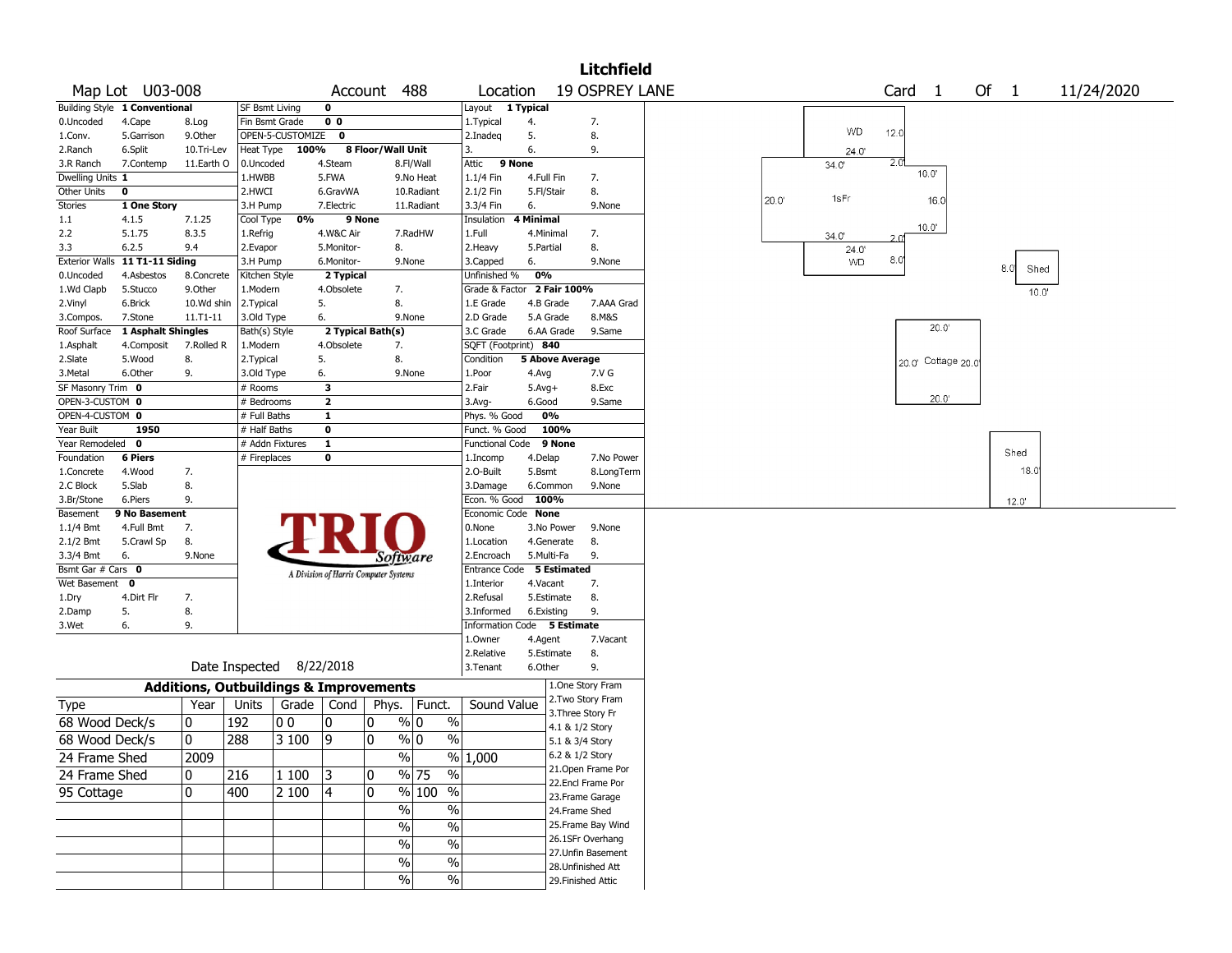|                       | Map Lot U03-009               | Account 953 | Location                      |                   | <b>32 OSPREY LANE</b>               |                                          |             |          | Card <sub>1</sub>                                                                                                                           | Of $1$     |                                   | 11/24/2020                          |
|-----------------------|-------------------------------|-------------|-------------------------------|-------------------|-------------------------------------|------------------------------------------|-------------|----------|---------------------------------------------------------------------------------------------------------------------------------------------|------------|-----------------------------------|-------------------------------------|
| ROSE, JEFFREY         |                               |             |                               |                   | <b>Property Data</b>                |                                          |             |          | <b>Assessment Record</b>                                                                                                                    |            |                                   |                                     |
|                       | NOONS-ROSE, NOONS-ROSE, LINDA |             | Neighborhood 152 Osprey Lane  |                   |                                     | Year                                     | Land        |          | <b>Buildings</b>                                                                                                                            |            | Exempt                            | <b>Total</b>                        |
| PO BOX 2              |                               |             |                               |                   |                                     | 2007                                     |             | 54,040   |                                                                                                                                             | 68,770     | 0                                 | 122,810                             |
| <b>TRURO MA 02666</b> |                               |             | <b>Tree Growth Year</b>       | $\mathbf 0$       |                                     | 2008                                     |             | 54,040   |                                                                                                                                             | 67,997     | 0                                 | 122,037                             |
|                       |                               |             | X Coordinate                  |                   | $\bf{0}$                            |                                          |             |          |                                                                                                                                             |            |                                   |                                     |
| B6356P193             |                               |             | Y Coordinate<br>Zone/Land Use |                   | $\bf{0}$<br><b>24 Pleasant Pond</b> | 2009                                     |             | 71,640   |                                                                                                                                             | 112,763    | 0                                 | 184,403                             |
|                       |                               |             |                               |                   |                                     | 2010                                     |             | 71,640   |                                                                                                                                             | 75,653     | 0                                 | 147,293                             |
|                       |                               |             | Secondary Zone                |                   |                                     | 2011                                     |             | 71,640   |                                                                                                                                             | 56,939     | 0                                 | 128,579                             |
|                       |                               |             |                               |                   |                                     | 2012                                     |             | 71,640   |                                                                                                                                             | 56,939     | 0                                 | 128,579                             |
|                       |                               |             | Topography 2 Rolling          |                   |                                     | 2013                                     |             | 71,640   |                                                                                                                                             | 56,818     | 0                                 | 128,458                             |
|                       |                               |             | 1.Level                       | 4.Below St        | 7.Res Protec                        | 2014                                     |             | 71,640   |                                                                                                                                             | 56,202     | 0                                 | 127,842                             |
|                       |                               |             | 2.Rolling<br>3.Above St       | 5.Low<br>6.Swampy | 8.<br>9.                            | 2015                                     |             | 71,640   |                                                                                                                                             | 56,082     | 0                                 | 127,722                             |
|                       |                               |             | Utilities 4 Drilled Well      |                   | <b>6 Septic System</b>              | 2016                                     |             | 71,640   |                                                                                                                                             | 55,466     | 0                                 | 127,106                             |
|                       |                               |             | 1.Public                      | 4.Dr Well         | 7.Cesspool                          | 2017                                     |             | 71,640   |                                                                                                                                             | 55,345     | 0                                 | 126,985                             |
|                       |                               |             | 2. Water                      | 5.Dug Well        | 8.Lake/Pond                         | 2018                                     |             | 71,640   |                                                                                                                                             | 54,729     | 0                                 | 126,369                             |
|                       |                               |             | 3.Sewer                       | 6.Septic          | 9.None                              | 2019                                     |             | 110,100  |                                                                                                                                             | 58,000     | 0                                 | 168,100                             |
|                       |                               |             | Street                        | 3 Gravel          |                                     | 2020                                     |             | 110,100  |                                                                                                                                             | 58,000     | 0                                 | 168,100                             |
|                       |                               |             | 1.Paved                       | 4.Proposed        | 7.                                  |                                          |             |          |                                                                                                                                             |            |                                   |                                     |
|                       |                               |             | 2.Semi Imp<br>3.Gravel        | 5.R/O/W<br>6.     | 8.<br>9.None                        | <b>Front Foot</b>                        |             |          |                                                                                                                                             |            |                                   | <b>Influence</b>                    |
|                       |                               |             |                               |                   | 0                                   | 11.1-100                                 | <b>Type</b> | Frontage | <b>Land Data</b><br><b>Effective</b><br><b>Influence</b><br><b>Depth</b><br><b>Factor</b><br>Code<br>%<br>$\frac{9}{6}$<br>%<br>%<br>%<br>% |            |                                   | <b>Codes</b><br>1.Unimproved        |
|                       | Inspection Witnessed By:      |             |                               |                   | $\mathbf 0$                         | 12.101-200                               |             |          |                                                                                                                                             |            |                                   | 2.Excess Frtg                       |
|                       |                               |             |                               | <b>Sale Data</b>  |                                     | $13.201+$<br>14.                         |             |          |                                                                                                                                             |            |                                   | 3. Topography<br>4.Size/Shape       |
| X                     |                               | Date        | Sale Date                     |                   |                                     | 15.                                      |             |          |                                                                                                                                             |            |                                   | 5.Access                            |
| No./Date              | Description                   | Date Insp.  | Price                         |                   |                                     |                                          |             |          |                                                                                                                                             |            | %                                 | 6.Restriction<br>7. Right of Way    |
|                       |                               |             | Sale Type<br>1.Land           | 4.MFG UNIT        | 7.                                  | <b>Square Foot</b>                       |             |          | <b>Square Feet</b>                                                                                                                          |            |                                   | 8.View/Environ                      |
|                       |                               |             | 2.L & B                       | 5.Other           | 8.                                  | 16.Regular Lot                           |             |          |                                                                                                                                             |            | $\frac{9}{6}$                     | 9.Fract Share                       |
|                       |                               |             | 3.Building                    | 6.                | 9.                                  | 17.Secondary Lot                         |             |          |                                                                                                                                             |            | $\frac{9}{6}$<br>$\frac{9}{6}$    | <b>Acres</b><br>30.Frontage 1       |
|                       |                               |             | Financing                     |                   |                                     | 18.Excess Land<br>19.Condominium         |             |          |                                                                                                                                             |            | $\frac{9}{6}$                     | 31. Frontage 2                      |
|                       |                               |             | 1.Convent                     | 4.Seller          | 7.                                  | 20.Miscellaneous                         |             |          |                                                                                                                                             |            | $\frac{9}{6}$                     | 32. Tillable                        |
| Notes:                |                               |             | 2.FHA/VA                      | 5.Private         | 8.                                  |                                          |             |          |                                                                                                                                             |            | $\frac{9}{6}$                     | 33.Tillable<br>34.Softwood F&O      |
|                       |                               |             | 3.Assumed                     | 6.Cash            | 9.Unknown                           |                                          |             |          |                                                                                                                                             |            | $\frac{9}{6}$                     | 35. Mixed Wood F&O                  |
|                       |                               |             | Validity                      |                   |                                     | <b>Fract. Acre</b><br>21. Houselot (Frac |             |          | <b>Acreage/Sites</b>                                                                                                                        |            |                                   | 36.Hardwood F&O                     |
|                       |                               |             | 1.Valid                       | 4.Split           | 7.Renovate                          | 22.Baselot(Fract)                        | 21          |          | 0.40                                                                                                                                        | 100        | %<br>0<br>$\mathbf 0$             | 37.Softwood TG                      |
|                       |                               |             | 2.Related                     | 5.Partial         | 8.Other                             | 23.                                      | 26<br>44    |          | 0.23<br>1.00                                                                                                                                | 100<br>100 | $\frac{0}{0}$<br>%<br>$\mathbf 0$ | 38. Mixed Wood TG                   |
|                       |                               |             | 3.Distress                    | 6.Exempt          | 9.                                  | <b>Acres</b>                             |             |          |                                                                                                                                             |            | %                                 | 39.Hardwood TG                      |
|                       |                               |             | Verified                      |                   |                                     | 24. Houselot                             |             |          |                                                                                                                                             |            | $\frac{9}{6}$                     | 40. Wasteland                       |
|                       |                               |             | 1.Buyer                       | 4.Agent           | 7.Family                            | 25.Baselot                               |             |          |                                                                                                                                             |            | $\frac{9}{6}$                     | 41.Gravel Pit<br>42. Mobile Home Si |
|                       |                               |             | 2.Seller                      | 5.Pub Rec         | 8.Other                             | 26.Rear 1                                |             |          |                                                                                                                                             |            | %                                 | 43.Camp Site                        |
|                       |                               |             | 3.Lender                      | 6.MLS             | 9.                                  | 27.Rear 2<br>28. Rear 3                  |             |          |                                                                                                                                             |            |                                   | 44.Lot Improvemen                   |
| <b>Litchfield</b>     |                               |             |                               |                   |                                     | 29. Rear 4                               |             |          | <b>Total Acreage</b>                                                                                                                        | 0.63       | 45.Access Right                   |                                     |
|                       |                               |             |                               |                   |                                     |                                          |             |          |                                                                                                                                             |            |                                   | 46.Golf Course                      |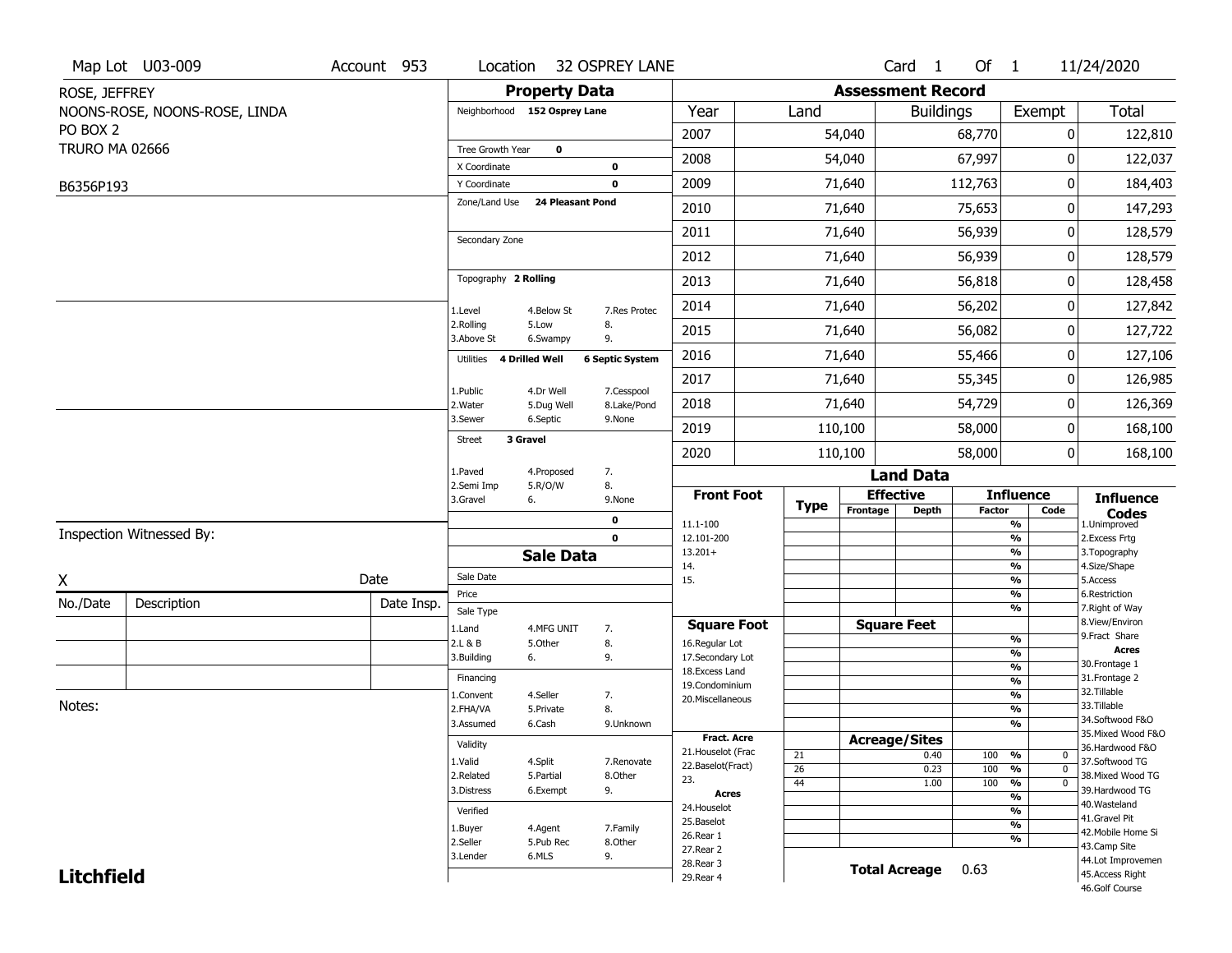|                       |                      |               |                                                   |                  |                                       |                   |                       |                            |                        |                    | <b>Litchfield</b>                    |      |      |      |                   |          |    |                |             |       |
|-----------------------|----------------------|---------------|---------------------------------------------------|------------------|---------------------------------------|-------------------|-----------------------|----------------------------|------------------------|--------------------|--------------------------------------|------|------|------|-------------------|----------|----|----------------|-------------|-------|
|                       | Map Lot U03-009      |               |                                                   |                  |                                       | Account 953       |                       | Location                   |                        |                    | 32 OSPREY LANE                       |      |      |      | Card <sub>1</sub> |          | Of | $\overline{1}$ | 11/24/2020  |       |
| Building Style 4 Cape |                      |               | <b>SF Bsmt Living</b>                             |                  | $\mathbf 0$                           |                   |                       | Layout 1 Typical           |                        |                    |                                      |      |      |      |                   |          |    |                |             |       |
| 0.Uncoded             | 4.Cape               | 8.Log         | Fin Bsmt Grade                                    |                  | 0 <sub>0</sub>                        |                   |                       | 1. Typical                 | 4.                     |                    | 7.                                   |      |      |      |                   |          |    |                |             |       |
| 1.Conv.               | 5.Garrison           | 9.0ther       |                                                   | OPEN-5-CUSTOMIZE | $\mathbf 0$                           |                   |                       | 2.Inadeq                   | 5.                     |                    | 8.                                   |      |      |      |                   | 20.0     |    |                |             |       |
| 2.Ranch               | 6.Split              | 10.Tri-Lev    | Heat Type                                         | 100%             |                                       | 5 Forced Warm Air |                       | 3.                         | 6.                     |                    | 9.                                   |      |      |      |                   |          |    |                |             |       |
| 3.R Ranch             | 7.Contemp            | 11.Earth O    | 0.Uncoded                                         |                  | 4.Steam                               |                   | 8.Fl/Wall             | Attic                      | <b>4 Full Finished</b> |                    |                                      |      |      |      | WD                | 8.0      |    |                |             |       |
| Dwelling Units 1      |                      |               | 1.HWBB                                            |                  | 5.FWA                                 |                   | 9.No Heat             | 1.1/4 Fin                  | 4.Full Fin             |                    | 7.                                   |      |      |      |                   |          |    |                |             |       |
| Other Units           | $\mathbf 0$          |               | 2.HWCI                                            |                  | 6.GravWA                              |                   | 10.Radiant            | 2.1/2 Fin                  | 5.Fl/Stair             |                    | 8.                                   |      |      |      |                   |          |    |                |             |       |
| Stories               | 1 One Story          |               | 3.H Pump                                          |                  | 7.Electric                            |                   | 11.Radiant            | 3.3/4 Fin                  | 6.                     |                    | 9.None                               |      |      |      |                   | 20.0     |    |                |             |       |
| $1.1\,$               | 4.1.5                | 7.1.25        | Cool Type                                         | 0%               |                                       | 9 None            |                       | Insulation                 | 4 Minimal              |                    |                                      |      |      |      |                   |          |    |                |             |       |
| 2.2                   | 5.1.75               | 8.3.5         | 1.Refrig                                          |                  | 4.W&C Air                             |                   | 7.RadHW               | 1.Full                     |                        | 4.Minimal          | 7.                                   |      |      |      |                   | 1sAFr/CR |    |                |             |       |
| 3.3                   | 6.2.5                | 9.4           | 2.Evapor                                          |                  | 5.Monitor-                            | 8.                |                       | 2.Heavy                    | 5.Partial              |                    | 8.                                   |      |      |      |                   |          |    |                |             |       |
| <b>Exterior Walls</b> | 10 Wood Shingle      |               | 3.H Pump                                          |                  | 6.Monitor-                            |                   | 9.None                | 3.Capped                   | 6.                     |                    | 9.None                               |      | 30.0 |      | 30.0'             |          |    |                |             |       |
| 0.Uncoded             | 4.Asbestos           | 8.Concrete    | Kitchen Style                                     |                  | 2 Typical                             |                   |                       | Unfinished %               | 0%                     |                    |                                      |      |      |      |                   |          |    |                |             |       |
| 1.Wd Clapb            | 5.Stucco             | 9.0ther       | 1.Modern                                          |                  | 4.Obsolete                            | 7.                |                       | Grade & Factor 2 Fair 100% |                        |                    |                                      |      |      |      |                   |          |    |                | 50'         |       |
| 2.Vinyl               | 6.Brick              | 10.Wd shin    | 2.Typical                                         |                  | 5.                                    | 8.                |                       | 1.E Grade                  |                        | 4.B Grade          | 7.AAA Grad                           |      |      |      |                   |          |    |                |             |       |
| 3.Compos.             | 7.Stone              | $11. T1 - 11$ | 3.Old Type                                        |                  | 6.                                    |                   | 9.None                | 2.D Grade                  |                        | 5.A Grade          | 8.M&S                                |      |      |      |                   |          |    |                |             |       |
| Roof Surface          | 1 Asphalt Shingles   |               | Bath(s) Style                                     |                  |                                       | 2 Typical Bath(s) |                       | 3.C Grade                  |                        | 6.AA Grade         | 9.Same                               |      |      | 8.0" |                   |          |    |                |             | 14.0' |
| 1.Asphalt             | 4.Composit           | 7.Rolled R    | 1.Modern                                          |                  | 4.Obsolete                            | 7.                |                       | SQFT (Footprint) 600       |                        |                    |                                      |      |      |      |                   |          |    |                |             |       |
| 2.Slate               | 5.Wood               | 8.            | 2. Typical                                        |                  | 5.                                    | 8.                |                       | Condition                  | 4 Average              |                    |                                      |      |      |      |                   |          |    |                |             |       |
| 3.Metal               | 6.Other              | 9.            | 3.Old Type                                        |                  | 6.                                    |                   | 9.None                | 1.Poor                     | 4.Avg                  |                    | 7.V G                                | 16.0 |      |      |                   |          |    |                |             |       |
| SF Masonry Trim 0     |                      |               | # Rooms                                           |                  | 4                                     |                   |                       | 2.Fair                     | $5.$ Avg $+$           |                    | 8.Exc                                | GAR  |      |      |                   |          |    |                | <b>SHED</b> |       |
| OPEN-3-CUSTOM 0       |                      |               | # Bedrooms                                        |                  | $\overline{2}$                        |                   |                       | 3.Avg-                     | 6.Good                 |                    | 9.Same                               |      |      |      |                   |          |    |                |             |       |
| OPEN-4-CUSTOM 0       |                      |               | # Full Baths                                      |                  | 1                                     |                   |                       | Phys. % Good               |                        | 0%                 |                                      | 24.0 |      |      |                   |          |    |                |             |       |
| Year Built            | 1970                 |               | # Half Baths                                      |                  | $\bf{0}$                              |                   |                       | Funct. % Good              |                        | 100%               |                                      |      |      |      |                   |          |    |                |             |       |
| Year Remodeled 1990   |                      |               | # Addn Fixtures                                   |                  | $\bf o$                               |                   |                       | <b>Functional Code</b>     |                        | 9 None             |                                      |      |      |      |                   |          |    |                |             |       |
| Foundation            | 1 Concrete           |               | # Fireplaces                                      |                  | $\mathbf{1}$                          |                   |                       | 1.Incomp                   | 4.Delap                |                    | 7.No Power                           |      |      |      |                   |          |    |                |             |       |
| 1.Concrete            | 4.Wood               | 7.            |                                                   |                  |                                       |                   |                       | 2.0-Built                  | 5.Bsmt                 |                    | 8.LongTerm                           |      |      |      |                   |          |    |                |             |       |
| 2.C Block             | 5.Slab               | 8.            |                                                   |                  |                                       |                   |                       | 3.Damage                   |                        | 6.Common           | 9.None                               |      |      |      |                   |          |    |                |             |       |
| 3.Br/Stone            | 6.Piers              | 9.            |                                                   |                  |                                       |                   |                       | Econ. % Good               | 100%                   |                    |                                      |      |      |      |                   |          |    |                |             |       |
| Basement              | <b>5 Crawl Space</b> |               |                                                   |                  |                                       |                   |                       | Economic Code None         |                        |                    |                                      |      |      |      |                   |          |    |                |             |       |
| 1.1/4 Bmt             | 4.Full Bmt           | 7.            |                                                   |                  |                                       |                   |                       | 0.None                     |                        | 3.No Power         | 9.None                               |      |      |      |                   |          |    |                |             |       |
| 2.1/2 Bmt             | 5.Crawl Sp           | 8.            |                                                   |                  |                                       |                   |                       | 1.Location                 |                        | 4.Generate         | 8.                                   |      |      |      |                   |          |    |                |             |       |
| 3.3/4 Bmt             | 6.                   | 9.None        |                                                   |                  |                                       |                   | Software              | 2.Encroach                 |                        | 5.Multi-Fa         | 9.                                   |      |      |      |                   |          |    |                |             |       |
| Bsmt Gar # Cars 0     |                      |               |                                                   |                  | A Division of Harris Computer Systems |                   |                       | <b>Entrance Code</b>       |                        | <b>5 Estimated</b> |                                      |      |      |      |                   |          |    |                |             |       |
| Wet Basement 0        |                      |               |                                                   |                  |                                       |                   |                       | 1.Interior                 | 4.Vacant               |                    | 7.                                   |      |      |      |                   |          |    |                |             |       |
| 1.Dry                 | 4.Dirt Flr           | 7.            |                                                   |                  |                                       |                   |                       | 2.Refusal                  |                        | 5.Estimate         | 8.                                   |      |      |      |                   |          |    |                |             |       |
| 2.Damp                | 5.                   | 8.            |                                                   |                  |                                       |                   |                       | 3.Informed                 |                        | 6.Existing         | 9.                                   |      |      |      |                   |          |    |                |             |       |
| 3.Wet                 | 6.                   | 9.            |                                                   |                  |                                       |                   |                       | <b>Information Code</b>    |                        | 5 Estimate         |                                      |      |      |      |                   |          |    |                |             |       |
|                       |                      |               |                                                   |                  |                                       |                   |                       | 1.Owner                    | 4.Agent                |                    | 7.Vacant                             |      |      |      |                   |          |    |                |             |       |
|                       |                      |               |                                                   |                  |                                       |                   |                       | 2.Relative                 |                        | 5.Estimate         | 8.                                   |      |      |      |                   |          |    |                |             |       |
|                       |                      |               | Date Inspected                                    |                  | 8/22/2018                             |                   |                       | 3.Tenant                   | 6.Other                |                    | 9.                                   |      |      |      |                   |          |    |                |             |       |
|                       |                      |               | <b>Additions, Outbuildings &amp; Improvements</b> |                  |                                       |                   |                       |                            |                        |                    | 1.One Story Fram                     |      |      |      |                   |          |    |                |             |       |
| Type                  |                      | Year          | Units                                             | Grade            | Cond                                  | Phys.             | Funct.                | Sound Value                |                        |                    | 2. Two Story Fram                    |      |      |      |                   |          |    |                |             |       |
| 68 Wood Deck/s        |                      | 0             | 432                                               | 2 100            | 4                                     | 0                 | % 100 %               |                            |                        |                    | 3. Three Story Fr<br>4.1 & 1/2 Story |      |      |      |                   |          |    |                |             |       |
| 23 Frame Garage       |                      | 2009          | 384                                               | 3 100            | $\vert 4$                             | 0                 | % 100<br>$\%$         |                            |                        |                    | 5.1 & 3/4 Story                      |      |      |      |                   |          |    |                |             |       |
| 24 Frame Shed         |                      | 0             |                                                   |                  |                                       |                   | %                     | %300                       |                        | 6.2 & 1/2 Story    |                                      |      |      |      |                   |          |    |                |             |       |
|                       |                      |               |                                                   |                  |                                       |                   | $\%$<br>$\%$          |                            |                        |                    | 21. Open Frame Por                   |      |      |      |                   |          |    |                |             |       |
|                       |                      |               |                                                   |                  |                                       |                   |                       |                            |                        |                    | 22.Encl Frame Por                    |      |      |      |                   |          |    |                |             |       |
|                       |                      |               |                                                   |                  |                                       |                   | $\frac{9}{6}$<br>$\%$ |                            |                        |                    | 23. Frame Garage                     |      |      |      |                   |          |    |                |             |       |
|                       |                      |               |                                                   |                  |                                       |                   | $\%$<br>$\sqrt{6}$    |                            |                        |                    | 24.Frame Shed                        |      |      |      |                   |          |    |                |             |       |
|                       |                      |               |                                                   |                  |                                       |                   | $\frac{0}{6}$<br>$\%$ |                            |                        |                    | 25. Frame Bay Wind                   |      |      |      |                   |          |    |                |             |       |
|                       |                      |               |                                                   |                  |                                       |                   |                       |                            |                        |                    | 26.1SFr Overhang                     |      |      |      |                   |          |    |                |             |       |
|                       |                      |               |                                                   |                  |                                       |                   | $\sqrt{6}$<br>$\%$    |                            |                        |                    | 27. Unfin Basement                   |      |      |      |                   |          |    |                |             |       |
|                       |                      |               |                                                   |                  |                                       |                   | $\sqrt{6}$<br>$\%$    |                            |                        |                    | 28. Unfinished Att                   |      |      |      |                   |          |    |                |             |       |
|                       |                      |               |                                                   |                  |                                       |                   | $\sqrt{6}$<br>$\%$    |                            |                        |                    | 29. Finished Attic                   |      |      |      |                   |          |    |                |             |       |
|                       |                      |               |                                                   |                  |                                       |                   |                       |                            |                        |                    |                                      |      |      |      |                   |          |    |                |             |       |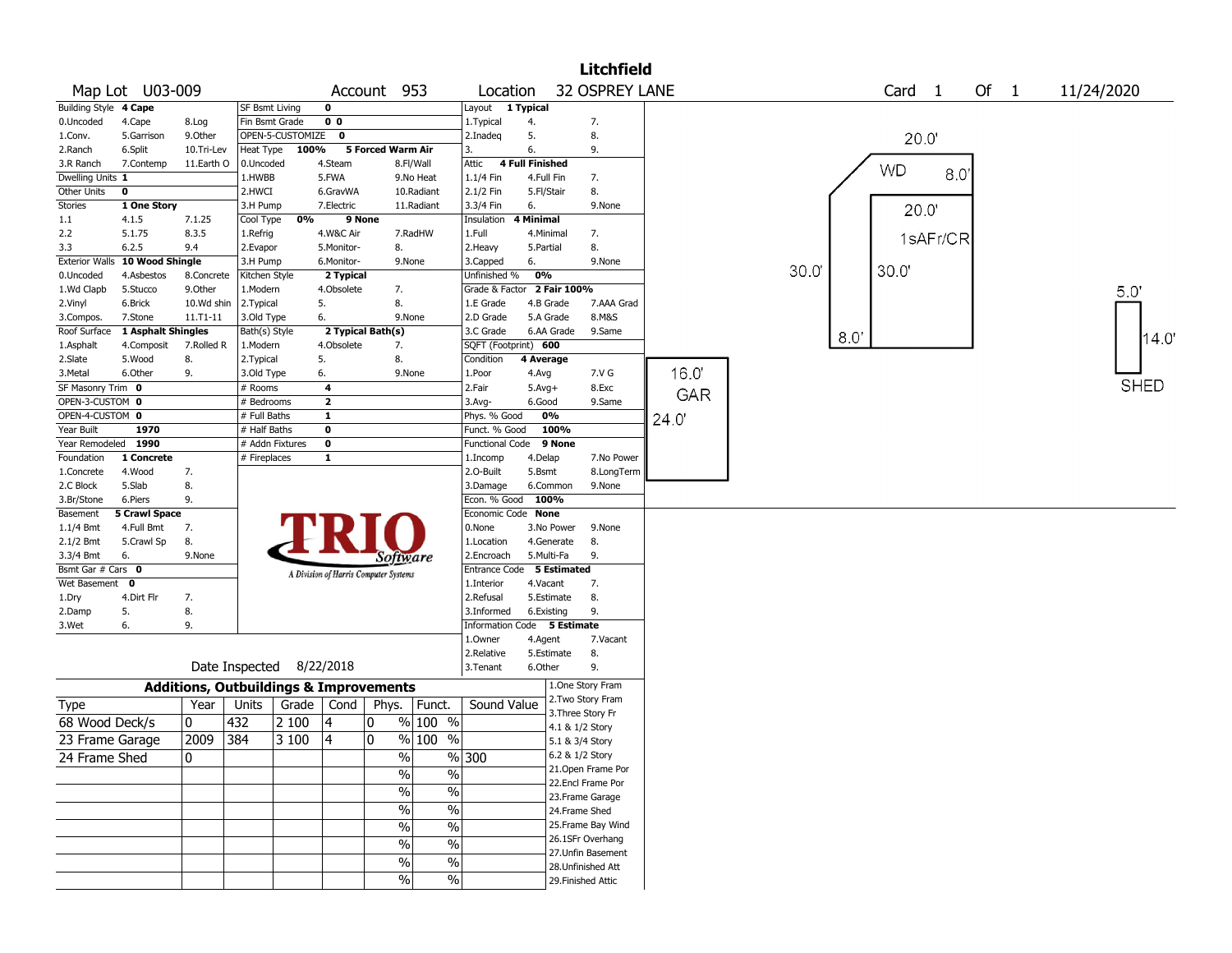|                   | Map Lot U03-010            | Account 1251 | Location                |                              | <b>30 OSPREY LANE</b>                         |                                    |             |                          | $Card \t1$           | Of 1                              |                                               | 11/24/2020                        |
|-------------------|----------------------------|--------------|-------------------------|------------------------------|-----------------------------------------------|------------------------------------|-------------|--------------------------|----------------------|-----------------------------------|-----------------------------------------------|-----------------------------------|
| LIFF, KIM K       |                            |              |                         | <b>Property Data</b>         |                                               |                                    |             | <b>Assessment Record</b> |                      |                                   |                                               |                                   |
|                   | <b>6 ROBERTS HILL ROAD</b> |              |                         | Neighborhood 152 Osprey Lane |                                               | Year                               | Land        |                          | <b>Buildings</b>     |                                   | Exempt                                        | <b>Total</b>                      |
|                   | TOPSHAM ME 04086           |              |                         |                              |                                               | 2007                               |             | 43,960                   |                      | 36,481                            | 0                                             | 80,441                            |
|                   |                            |              | Tree Growth Year        | $\mathbf 0$                  |                                               |                                    |             |                          |                      |                                   |                                               |                                   |
|                   |                            |              | X Coordinate            |                              | 0                                             | 2008                               |             | 43,960                   |                      | 36,481                            | 0                                             | 80,441                            |
| B13324P102        |                            |              | Y Coordinate            |                              | $\mathbf 0$                                   | 2009                               |             | 57,960                   |                      | 34,324                            | 0                                             | 92,284                            |
| Previous Owner    |                            |              | Zone/Land Use           | <b>24 Pleasant Pond</b>      |                                               | 2010                               |             | 57,960                   |                      | 34,779                            | 0                                             | 92,739                            |
| 86 BRAGDON ROAD   | MORIN, MAURICE A JR        |              | Secondary Zone          |                              |                                               | 2011                               |             | 57,960                   |                      | 36,924                            | 0                                             | 94,884                            |
|                   |                            |              |                         |                              |                                               | 2012                               |             | 57,960                   |                      | 36,924                            | 0                                             | 94,884                            |
|                   | FREEPORT ME 04032 6821     |              | Topography 2 Rolling    |                              |                                               | 2013                               |             | 57,960                   |                      | 36,924                            | 0                                             | 94,884                            |
|                   | Sale Date: 9/04/2019       |              | 1.Level                 | 4.Below St                   | 7.Res Protec                                  | 2014                               |             | 57,960                   |                      | 36,924                            | 0                                             | 94,884                            |
|                   |                            |              | 2.Rolling<br>3.Above St | 5.Low<br>6.Swampy            | 8.<br>9.                                      | 2015                               |             | 57,960                   |                      | 36,924                            | 0                                             | 94,884                            |
|                   |                            |              | Utilities 8 Lake/Pond   | $\overline{\mathbf{z}}$      |                                               | 2016                               |             | 57,960                   |                      | 36,924                            | 0                                             | 94,884                            |
|                   |                            |              |                         | 4.Dr Well                    | <b>Cesspool/Holding</b><br>Tank<br>7.Cesspool | 2017                               |             | 57,960                   |                      | 36,924                            | 0                                             | 94,884                            |
|                   |                            |              | 1.Public<br>2.Water     | 5.Dug Well                   | 8.Lake/Pond                                   | 2018                               |             | 57,960                   |                      | 36,924                            | 0                                             | 94,884                            |
|                   |                            |              | 3.Sewer                 | 6.Septic                     | 9.None                                        | 2019                               |             | 87,500                   |                      | 37,000                            | 0                                             | 124,500                           |
|                   |                            |              | Street                  | 3 Gravel                     |                                               | 2020                               |             | 87,500<br>37,000         |                      |                                   | $\overline{0}$                                | 124,500                           |
|                   |                            |              | 1.Paved                 | 4.Proposed                   | 7.                                            |                                    |             |                          | <b>Land Data</b>     |                                   |                                               |                                   |
|                   |                            |              | 2.Semi Imp<br>3.Gravel  | 5.R/O/W<br>6.                | 8.<br>9.None                                  | <b>Front Foot</b>                  |             |                          | <b>Effective</b>     |                                   | <b>Influence</b>                              | <b>Influence</b>                  |
|                   |                            |              |                         |                              | 0                                             | 11.1-100                           | <b>Type</b> | Frontage                 | <b>Depth</b>         | <b>Factor</b>                     | Code<br>%                                     | <b>Codes</b><br>1.Unimproved      |
|                   | Inspection Witnessed By:   |              |                         |                              | $\mathbf 0$                                   | 12.101-200                         |             |                          |                      |                                   | $\overline{\frac{9}{6}}$                      | 2. Excess Frtg                    |
|                   |                            |              |                         | <b>Sale Data</b>             |                                               | $13.201+$                          |             |                          |                      |                                   | %                                             | 3. Topography                     |
| X                 |                            | Date         | Sale Date               |                              | 9/04/2019                                     | 14.<br>15.                         |             |                          |                      |                                   | %<br>$\frac{9}{6}$                            | 4.Size/Shape<br>5.Access          |
| No./Date          |                            | Date Insp.   | Price                   |                              | 175,000                                       |                                    |             |                          |                      |                                   | %                                             | 6.Restriction                     |
|                   | Description                |              | Sale Type               | 1 Land Only                  |                                               |                                    |             |                          |                      |                                   | %                                             | 7. Right of Way<br>8.View/Environ |
|                   |                            |              | 1.Land                  | 4.MFG UNIT                   | 7.                                            | <b>Square Foot</b>                 |             |                          | <b>Square Feet</b>   |                                   | $\frac{9}{6}$                                 | 9. Fract Share                    |
|                   |                            |              | 2.L & B<br>3.Building   | 5.Other<br>6.                | 8.<br>9.                                      | 16.Regular Lot<br>17.Secondary Lot |             |                          |                      |                                   | $\overline{\frac{9}{6}}$                      | <b>Acres</b>                      |
|                   |                            |              |                         |                              |                                               | 18.Excess Land                     |             |                          |                      |                                   | $\frac{9}{6}$                                 | 30.Frontage 1                     |
|                   |                            |              | Financing               | 9 Unknown                    |                                               | 19.Condominium                     |             |                          |                      |                                   | $\frac{9}{6}$                                 | 31. Frontage 2<br>32.Tillable     |
| Notes:            |                            |              | 1.Convent               | 4.Seller                     | 7.                                            | 20.Miscellaneous                   |             |                          |                      |                                   | $\frac{9}{6}$                                 | 33.Tillable                       |
|                   |                            |              | 2.FHA/VA<br>3.Assumed   | 5.Private<br>6.Cash          | 8.                                            |                                    |             |                          |                      |                                   | $\frac{9}{6}$<br>%                            | 34.Softwood F&O                   |
|                   |                            |              |                         |                              | 9.Unknown                                     | <b>Fract, Acre</b>                 |             |                          |                      |                                   |                                               | 35. Mixed Wood F&O                |
|                   |                            |              | Validity                | 1 Arms Length Sale           |                                               | 21. Houselot (Frac                 |             |                          | <b>Acreage/Sites</b> |                                   |                                               | 36.Hardwood F&O                   |
|                   |                            |              | 1.Valid                 | 4.Split                      | 7.Renovate                                    | 22.Baselot(Fract)                  | 21          |                          | 0.27                 | 100                               | %<br>0                                        | 37.Softwood TG                    |
|                   |                            |              | 2.Related               | 5.Partial                    | 8.Other                                       | 23.                                | 44          |                          | 1.00                 | 70                                | $\frac{9}{6}$<br>$\mathbf 0$<br>$\frac{9}{6}$ | 38. Mixed Wood TG                 |
|                   |                            |              | 3.Distress              | 6.Exempt                     | 9.                                            | <b>Acres</b>                       |             |                          |                      |                                   | $\frac{9}{6}$                                 | 39.Hardwood TG                    |
|                   |                            |              | Verified                | <b>5 Public Record</b>       |                                               | 24. Houselot                       |             |                          |                      |                                   | $\frac{9}{6}$                                 | 40. Wasteland                     |
|                   |                            |              |                         |                              |                                               | 25.Baselot                         |             |                          |                      |                                   | $\frac{9}{6}$                                 | 41.Gravel Pit                     |
|                   |                            |              | 1.Buyer<br>2.Seller     | 4.Agent<br>5.Pub Rec         | 7.Family<br>8.Other                           | 26.Rear 1                          |             |                          |                      |                                   | %                                             | 42. Mobile Home Si                |
|                   |                            |              | 3.Lender                | 6.MLS                        | 9.                                            | 27.Rear 2                          |             |                          |                      |                                   |                                               | 43.Camp Site                      |
|                   |                            |              |                         |                              |                                               | 28. Rear 3                         |             |                          | <b>Total Acreage</b> | 0.27                              |                                               | 44.Lot Improvemen                 |
| <b>Litchfield</b> |                            |              |                         |                              |                                               | 29. Rear 4                         |             |                          |                      | 45.Access Right<br>46.Golf Course |                                               |                                   |